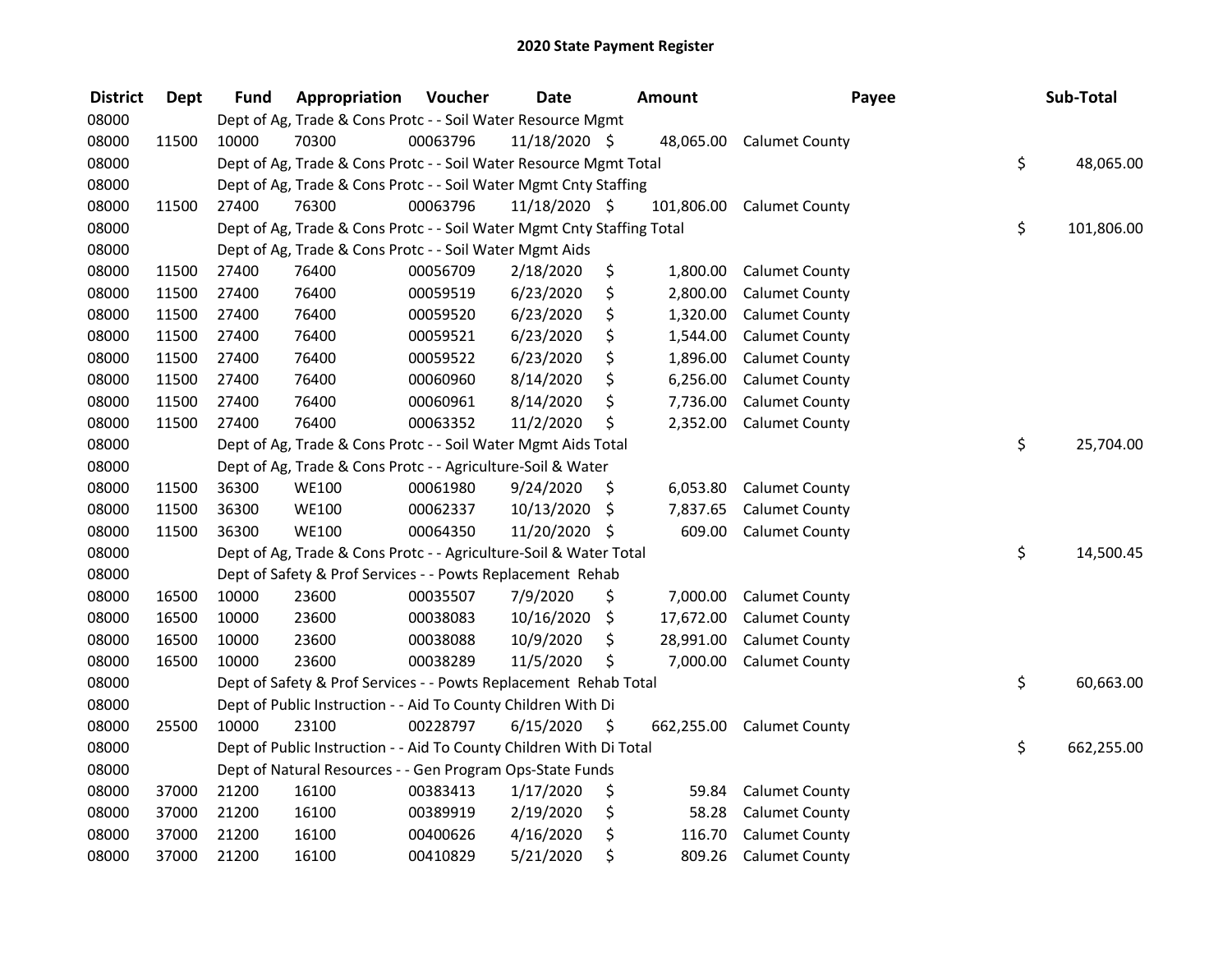| <b>District</b> | <b>Dept</b> | Fund  | Appropriation                                                      | Voucher  | <b>Date</b>   |     | <b>Amount</b> | Payee                     | Sub-Total        |
|-----------------|-------------|-------|--------------------------------------------------------------------|----------|---------------|-----|---------------|---------------------------|------------------|
| 08000           |             |       | Dept of Natural Resources - - Gen Program Ops-State Funds Total    |          |               |     |               |                           | \$<br>1,044.08   |
| 08000           |             |       | Dept of Natural Resources - - Venison Processing                   |          |               |     |               |                           |                  |
| 08000           | 37000       | 21200 | 54900                                                              | 00399287 | 3/30/2020     | \$  | 660.00        | <b>Calumet County</b>     |                  |
| 08000           | 37000       | 21200 | 54900                                                              | 00430523 | 8/21/2020     | \$  | 250.00        | <b>Calumet County</b>     |                  |
| 08000           |             |       | Dept of Natural Resources - - Venison Processing Total             |          |               |     |               |                           | \$<br>910.00     |
| 08000           |             |       | Dept of Natural Resources - - Enf A - Snow Enforcement             |          |               |     |               |                           |                  |
| 08000           | 37000       | 21200 | 55200                                                              | 00436425 | 9/24/2020     | \$  | 5,579.17      | <b>Calumet County</b>     |                  |
| 08000           |             |       | Dept of Natural Resources - - Enf A - Snow Enforcement Total       |          |               |     |               |                           | \$<br>5,579.17   |
| 08000           |             |       | Dept of Natural Resources - - Wildlife Damage Claims & Abat        |          |               |     |               |                           |                  |
| 08000           | 37000       | 21200 | 55300                                                              | 00403351 | 4/28/2020     | \$. | 191.04        | <b>Calumet County</b>     |                  |
| 08000           | 37000       | 21200 | 55300                                                              | 00410875 | 5/21/2020     | \$  | 3,868.26      | <b>Calumet County</b>     |                  |
| 08000           | 37000       | 21200 | 55300                                                              | 00430523 | 8/21/2020     | \$  | 2,738.02      | <b>Calumet County</b>     |                  |
| 08000           |             |       | Dept of Natural Resources - - Wildlife Damage Claims & Abat Total  |          |               |     |               |                           | \$<br>6,797.32   |
| 08000           |             |       | Dept of Natural Resources - - Ra- Cnty Snow Trail & Area Aid       |          |               |     |               |                           |                  |
| 08000           | 37000       | 21200 | 57400                                                              | 00411280 | 5/27/2020     | \$  | 3,937.33      | <b>Calumet County</b>     |                  |
| 08000           | 37000       | 21200 | 57400                                                              | 00447946 | 11/19/2020 \$ |     | 2,550.00      | <b>Calumet County</b>     |                  |
| 08000           |             |       | Dept of Natural Resources - - Ra- Cnty Snow Trail & Area Aid Total |          |               |     |               |                           | \$<br>6,487.33   |
| 08000           |             |       | Dept of Natural Resources - - Ra- Snowmobile Trail Areas           |          |               |     |               |                           |                  |
| 08000           | 37000       | 21200 | 57500                                                              | 00388509 | 2/7/2020      | \$  | 14,112.72     | <b>Calumet County</b>     |                  |
| 08000           | 37000       | 21200 | 57500                                                              | 00447946 | 11/19/2020    | \$  | 22,875.00     | <b>Calumet County</b>     |                  |
| 08000           |             |       | Dept of Natural Resources - - Ra- Snowmobile Trail Areas Total     |          |               |     |               |                           | \$<br>36,987.72  |
| 08000           |             |       | Dept of Natural Resources - - Ea - Invasive Aqu & Lake Mon         |          |               |     |               |                           |                  |
| 08000           | 37000       | 21200 | 67800                                                              | 00385102 | 1/24/2020     | \$  | 1,000.00      | <b>Calumet County</b>     |                  |
| 08000           | 37000       | 21200 | 67800                                                              | 00440522 | 10/9/2020     | \$  | 1,916.60      | <b>Calumet County</b>     |                  |
| 08000           |             |       | Dept of Natural Resources - - Ea - Invasive Aqu & Lake Mon Total   |          |               |     |               |                           | \$<br>2,916.60   |
| 08000           |             |       | Dept of Natural Resources - - Land Acquisition                     |          |               |     |               |                           |                  |
| 08000           | 37000       | 36300 | TA100                                                              | 00410813 | 5/21/2020     | \$  | 68,033.50     | <b>Calumet County</b>     |                  |
| 08000           | 37000       | 36300 | TA100                                                              | 00410815 | 5/21/2020     | \$  | 24,798.00     | <b>Calumet County</b>     |                  |
| 08000           |             |       | Dept of Natural Resources - - Land Acquisition Total               |          |               |     |               |                           | \$<br>92,831.50  |
| 08000           |             |       | Dept of Natural Resources - - Dnr-Nonpoint Source                  |          |               |     |               |                           |                  |
| 08000           | 37000       | 36300 | <b>TF100</b>                                                       | 00410146 | 5/18/2020     | \$  |               | 240,173.06 Calumet County |                  |
| 08000           |             |       | Dept of Natural Resources - - Dnr-Nonpoint Source Total            |          |               |     |               |                           | \$<br>240,173.06 |
| 08000           |             |       | WI Dept of Transportation - - Eldly&Disa Co/Aid Sf                 |          |               |     |               |                           |                  |
| 08000           | 39500       | 21100 | 16800                                                              | 00481641 | 1/15/2020     | \$  | 108,007.00    | <b>Calumet County</b>     |                  |
| 08000           | 39500       | 21100 | 16800                                                              | 00516272 | 4/17/2020     | \$  | 500.99        | <b>Calumet County</b>     |                  |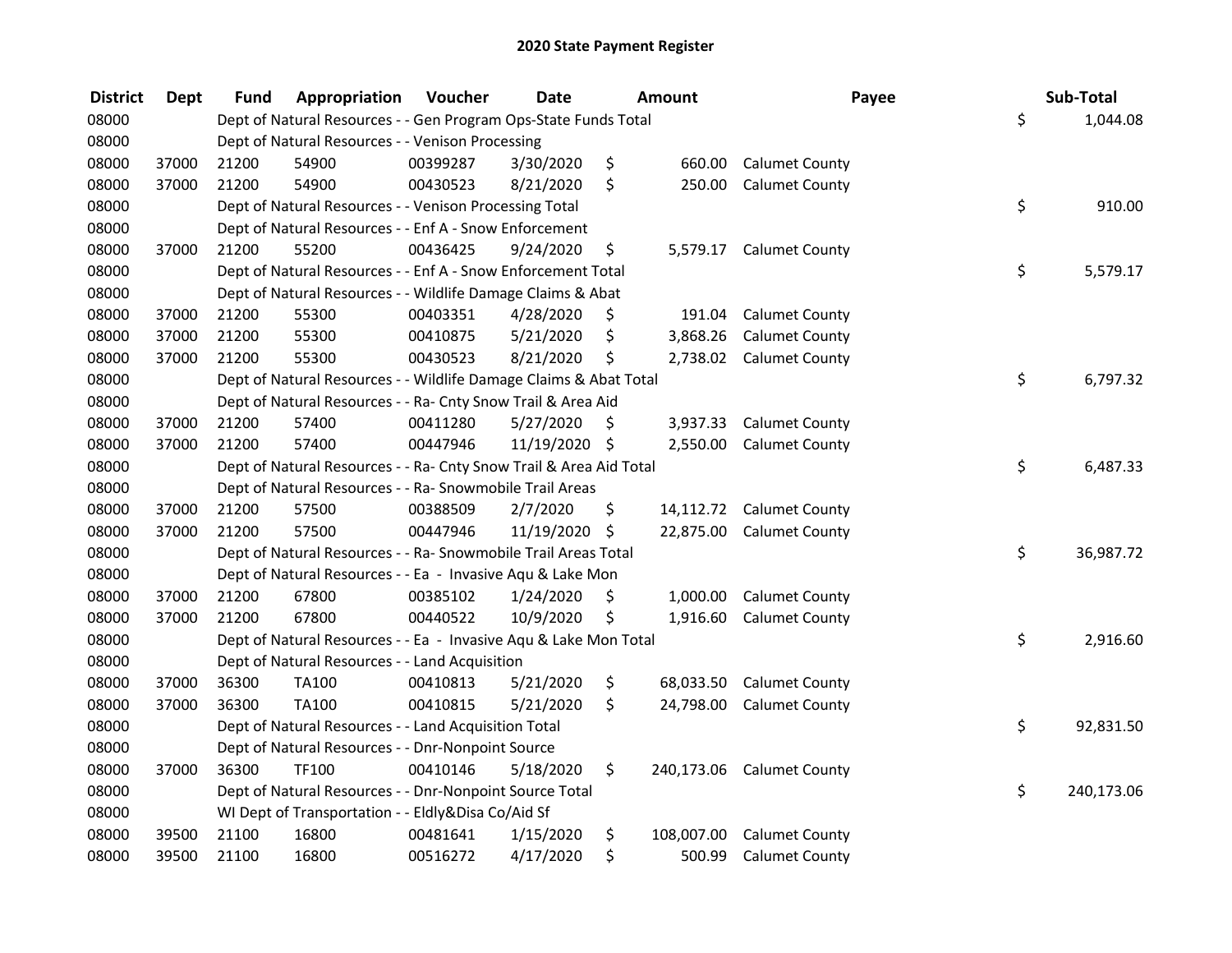| <b>District</b> | <b>Dept</b> | <b>Fund</b> | Appropriation                                            | Voucher  | <b>Date</b> | Amount           | Payee                 | Sub-Total          |
|-----------------|-------------|-------------|----------------------------------------------------------|----------|-------------|------------------|-----------------------|--------------------|
| 08000           |             |             | WI Dept of Transportation - - Eldly&Disa Co/Aid Sf Total |          |             |                  |                       | \$<br>108,507.99   |
| 08000           |             |             | WI Dept of Transportation - - Eldly&Disa Aid Fd Fd       |          |             |                  |                       |                    |
| 08000           | 39500       | 21100       | 18300                                                    | 00555149 | 7/24/2020   | \$<br>25,036.90  | <b>Calumet County</b> |                    |
| 08000           | 39500       | 21100       | 18300                                                    | 00571714 | 8/21/2020   | \$<br>9,073.10   | <b>Calumet County</b> |                    |
| 08000           |             |             | WI Dept of Transportation - - Eldly&Disa Aid Fd Fd Total |          |             |                  |                       | \$<br>34,110.00    |
| 08000           |             |             | WI Dept of Transportation - - Trans Aids To Co.-Sf       |          |             |                  |                       |                    |
| 08000           | 39500       | 21100       | 19000                                                    | 00475431 | 1/6/2020    | \$<br>280,135.32 | <b>Calumet County</b> |                    |
| 08000           | 39500       | 21100       | 19000                                                    | 00542278 | 7/6/2020    | \$<br>560,270.64 | <b>Calumet County</b> |                    |
| 08000           | 39500       | 21100       | 19000                                                    | 00585104 | 10/5/2020   | \$<br>280,135.32 | <b>Calumet County</b> |                    |
| 08000           |             |             | WI Dept of Transportation - - Trans Aids To Co.-Sf Total |          |             |                  |                       | \$<br>1,120,541.28 |
| 08000           |             |             | WI Dept of Transportation - - Local Rds, Grants Sf       |          |             |                  |                       |                    |
| 08000           | 39500       | 21100       | 27000                                                    | 00623074 | 12/7/2020   | \$<br>344,092.74 | <b>Calumet County</b> |                    |
| 08000           |             |             | WI Dept of Transportation - - Local Rds, Grants Sf Total |          |             |                  |                       | \$<br>344,092.74   |
| 08000           |             |             | WI Dept of Transportation - - Loc Rd Imp Prg St Fd       |          |             |                  |                       |                    |
| 08000           | 39500       | 21100       | 27800                                                    | 00493639 | 2/19/2020   | \$<br>122,420.61 | <b>Calumet County</b> |                    |
| 08000           | 39500       | 21100       | 27800                                                    | 00555788 | 7/31/2020   | \$<br>3,601.23   | <b>Calumet County</b> |                    |
| 08000           |             |             | WI Dept of Transportation - - Loc Rd Imp Prg St Fd Total |          |             |                  |                       | \$<br>126,021.84   |
| 08000           |             |             | WI Dept of Transportation - - St Hwy Rehab, Sf           |          |             |                  |                       |                    |
| 08000           | 39500       | 21100       | 36300                                                    | 00510124 | 3/31/2020   | \$<br>1,177.85   | <b>Calumet County</b> |                    |
| 08000           | 39500       | 21100       | 36300                                                    | 00582720 | 9/25/2020   | \$<br>54.00      | <b>Calumet County</b> |                    |
| 08000           | 39500       | 21100       | 36300                                                    | 00597100 | 10/30/2020  | \$<br>84.00      | <b>Calumet County</b> |                    |
| 08000           |             |             | WI Dept of Transportation - - St Hwy Rehab, Sf Total     |          |             |                  |                       | \$<br>1,315.85     |
| 08000           |             |             | WI Dept of Transportation - - Hwy Mgmt & Opers Sf        |          |             |                  |                       |                    |
| 08000           | 39500       | 21100       | 36500                                                    | 00483110 | 1/21/2020   | \$<br>1,071.74   | <b>Calumet County</b> |                    |
| 08000           | 39500       | 21100       | 36500                                                    | 00490039 | 2/10/2020   | \$<br>1,449.59   | <b>Calumet County</b> |                    |
| 08000           | 39500       | 21100       | 36500                                                    | 00520793 | 5/4/2020    | \$<br>12,370.72  | <b>Calumet County</b> |                    |
| 08000           | 39500       | 21100       | 36500                                                    | 00521844 | 5/4/2020    | \$<br>415.65     | <b>Calumet County</b> |                    |
| 08000           | 39500       | 21100       | 36500                                                    | 00544840 | 6/29/2020   | \$<br>243.00     | <b>Calumet County</b> |                    |
| 08000           | 39500       | 21100       | 36500                                                    | 00561247 | 8/5/2020    | \$<br>135.00     | <b>Calumet County</b> |                    |
| 08000           | 39500       | 21100       | 36500                                                    | 00578258 | 9/4/2020    | \$<br>135.00     | <b>Calumet County</b> |                    |
| 08000           | 39500       | 21100       | 36500                                                    | 00593063 | 9/30/2020   | \$<br>135.00     | <b>Calumet County</b> |                    |
| 08000           | 39500       | 21100       | 36500                                                    | 00605560 | 10/26/2020  | \$<br>162.00     | <b>Calumet County</b> |                    |
| 08000           | 39500       | 21100       | 36500                                                    | 00619772 | 11/25/2020  | \$<br>162.00     | <b>Calumet County</b> |                    |
| 08000           |             |             | WI Dept of Transportation - - Hwy Mgmt & Opers Sf Total  |          |             |                  |                       | \$<br>16,279.70    |
| 08000           |             |             | WI Dept of Transportation - - Routine Maint Sf           |          |             |                  |                       |                    |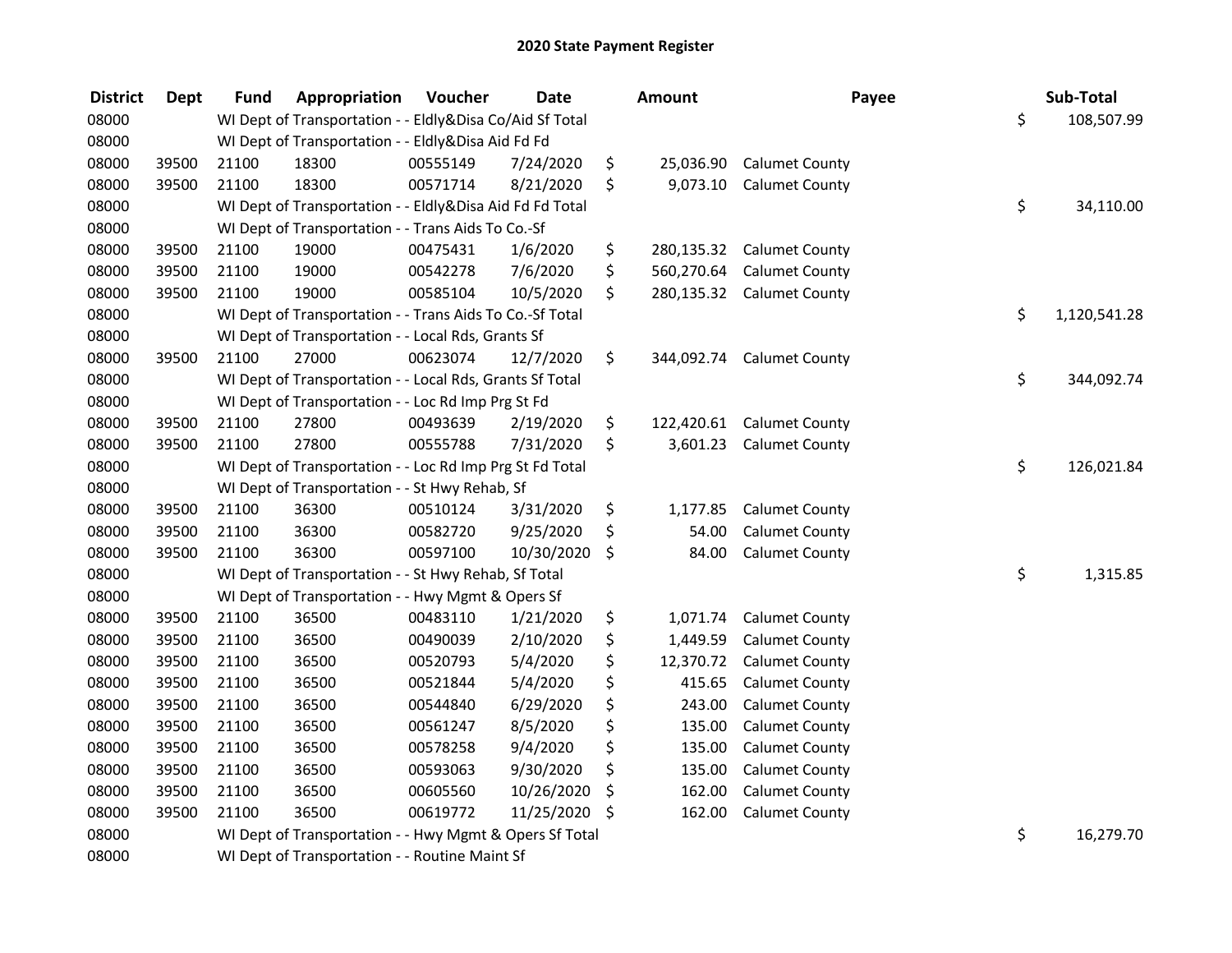| <b>District</b> | <b>Dept</b> | <b>Fund</b> | Appropriation | Voucher  | <b>Date</b> | <b>Amount</b>   | Payee                 | Sub-Total |
|-----------------|-------------|-------------|---------------|----------|-------------|-----------------|-----------------------|-----------|
| 08000           | 39500       | 21100       | 36800         | 00483110 | 1/21/2020   | \$<br>54,676.36 | <b>Calumet County</b> |           |
| 08000           | 39500       | 21100       | 36800         | 00490039 | 2/10/2020   | \$<br>70,925.06 | <b>Calumet County</b> |           |
| 08000           | 39500       | 21100       | 36800         | 00492531 | 2/20/2020   | \$<br>79,938.58 | <b>Calumet County</b> |           |
| 08000           | 39500       | 21100       | 36800         | 00492532 | 2/20/2020   | \$<br>8,286.36  | <b>Calumet County</b> |           |
| 08000           | 39500       | 21100       | 36800         | 00503056 | 3/16/2020   | \$<br>97,122.01 | <b>Calumet County</b> |           |
| 08000           | 39500       | 21100       | 36800         | 00508311 | 3/26/2020   | \$<br>84,570.96 | <b>Calumet County</b> |           |
| 08000           | 39500       | 21100       | 36800         | 00509712 | 3/31/2020   | \$<br>1,738.61  | <b>Calumet County</b> |           |
| 08000           | 39500       | 21100       | 36800         | 00510124 | 3/31/2020   | \$<br>1,438.37  | <b>Calumet County</b> |           |
| 08000           | 39500       | 21100       | 36800         | 00510193 | 4/2/2020    | \$<br>1,774.57  | <b>Calumet County</b> |           |
| 08000           | 39500       | 21100       | 36800         | 00518727 | 4/24/2020   | \$<br>49,814.61 | <b>Calumet County</b> |           |
| 08000           | 39500       | 21100       | 36800         | 00521837 | 5/4/2020    | \$<br>836.48    | <b>Calumet County</b> |           |
| 08000           | 39500       | 21100       | 36800         | 00521844 | 5/4/2020    | \$<br>741.73    | <b>Calumet County</b> |           |
| 08000           | 39500       | 21100       | 36800         | 00521915 | 5/4/2020    | \$<br>19,334.60 | <b>Calumet County</b> |           |
| 08000           | 39500       | 21100       | 36800         | 00532526 | 6/2/2020    | \$<br>60,118.24 | <b>Calumet County</b> |           |
| 08000           | 39500       | 21100       | 36800         | 00533141 | 6/3/2020    | \$<br>1,272.08  | <b>Calumet County</b> |           |
| 08000           | 39500       | 21100       | 36800         | 00538515 | 6/18/2020   | \$<br>6,327.49  | <b>Calumet County</b> |           |
| 08000           | 39500       | 21100       | 36800         | 00540000 | 6/22/2020   | \$<br>31,034.97 | <b>Calumet County</b> |           |
| 08000           | 39500       | 21100       | 36800         | 00544840 | 6/29/2020   | \$<br>2,541.39  | <b>Calumet County</b> |           |
| 08000           | 39500       | 21100       | 36800         | 00557963 | 7/30/2020   | \$<br>4,050.97  | <b>Calumet County</b> |           |
| 08000           | 39500       | 21100       | 36800         | 00560608 | 8/4/2020    | \$<br>56,944.77 | <b>Calumet County</b> |           |
| 08000           | 39500       | 21100       | 36800         | 00560612 | 8/4/2020    | \$<br>16,392.17 | <b>Calumet County</b> |           |
| 08000           | 39500       | 21100       | 36800         | 00561247 | 8/5/2020    | \$<br>1,094.30  | <b>Calumet County</b> |           |
| 08000           | 39500       | 21100       | 36800         | 00578258 | 9/4/2020    | \$<br>328.51    | <b>Calumet County</b> |           |
| 08000           | 39500       | 21100       | 36800         | 00578449 | 9/4/2020    | \$<br>52,664.40 | <b>Calumet County</b> |           |
| 08000           | 39500       | 21100       | 36800         | 00578451 | 9/4/2020    | \$<br>68,841.19 | <b>Calumet County</b> |           |
| 08000           | 39500       | 21100       | 36800         | 00589675 | 9/24/2020   | \$<br>3,632.97  | <b>Calumet County</b> |           |
| 08000           | 39500       | 21100       | 36800         | 00591971 | 9/29/2020   | \$<br>27,231.60 | <b>Calumet County</b> |           |
| 08000           | 39500       | 21100       | 36800         | 00593063 | 9/30/2020   | \$<br>188.62    | <b>Calumet County</b> |           |
| 08000           | 39500       | 21100       | 36800         | 00605560 | 10/26/2020  | \$<br>171.61    | <b>Calumet County</b> |           |
| 08000           | 39500       | 21100       | 36800         | 00606374 | 10/27/2020  | \$<br>4,570.19  | <b>Calumet County</b> |           |
| 08000           | 39500       | 21100       | 36800         | 00608404 | 10/30/2020  | \$<br>644.99    | <b>Calumet County</b> |           |
| 08000           | 39500       | 21100       | 36800         | 00608405 | 10/30/2020  | \$<br>11,996.95 | <b>Calumet County</b> |           |
| 08000           | 39500       | 21100       | 36800         | 00617073 | 11/18/2020  | \$<br>7,116.18  | <b>Calumet County</b> |           |
| 08000           | 39500       | 21100       | 36800         | 00619772 | 11/25/2020  | \$<br>205.62    | <b>Calumet County</b> |           |
| 08000           | 39500       | 21100       | 36800         | 00621928 | 12/2/2020   | \$<br>331.08    | <b>Calumet County</b> |           |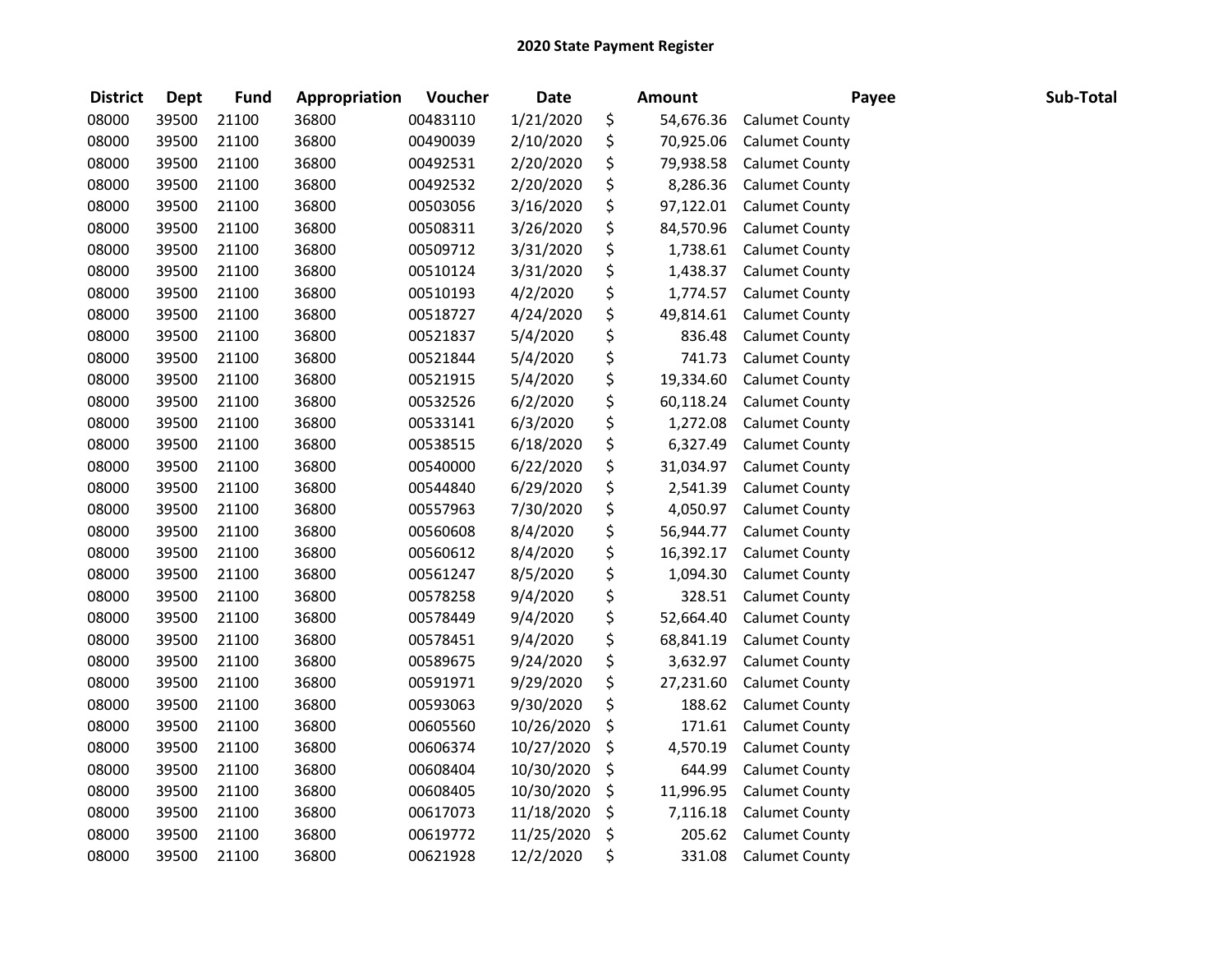| <b>District</b> | <b>Dept</b> | <b>Fund</b> | Appropriation                                                      | Voucher  | <b>Date</b>   |     | <b>Amount</b> | Payee                                                                                                         | Sub-Total          |
|-----------------|-------------|-------------|--------------------------------------------------------------------|----------|---------------|-----|---------------|---------------------------------------------------------------------------------------------------------------|--------------------|
| 08000           | 39500       | 21100       | 36800                                                              | 00621936 | 12/2/2020     | \$  | 18,957.31     | <b>Calumet County</b>                                                                                         |                    |
| 08000           |             |             | WI Dept of Transportation - - Routine Maint Sf Total               |          |               |     |               |                                                                                                               | \$<br>847,855.90   |
| 08000           |             |             | WI Dept of Transportation - - Major Hwy Dev Fed Fd                 |          |               |     |               |                                                                                                               |                    |
| 08000           | 39500       | 21100       | 38200                                                              | 00490039 | 2/10/2020     | \$  | 1,395.46      | <b>Calumet County</b>                                                                                         |                    |
| 08000           |             |             | WI Dept of Transportation - - Major Hwy Dev Fed Fd Total           |          |               |     |               |                                                                                                               | \$<br>1,395.46     |
| 08000           |             |             | Department of Corrections - - Corrections Contracts And Agre       |          |               |     |               |                                                                                                               |                    |
| 08000           | 41000       | 10000       | 11400                                                              | 00354746 | 4/23/2020     | \$  | 1,286.50      | <b>Calumet County</b>                                                                                         |                    |
| 08000           | 41000       | 10000       | 11400                                                              | 00359779 | 5/22/2020     | \$  | 4,631.40      | <b>Calumet County</b>                                                                                         |                    |
| 08000           | 41000       | 10000       | 11400                                                              | 00368193 | 6/24/2020     | \$  | 5,969.36      | <b>Calumet County</b>                                                                                         |                    |
| 08000           | 41000       | 10000       | 11400                                                              | 00399768 | 12/16/2020    | \$  | 977.74        | <b>Calumet County</b>                                                                                         |                    |
| 08000           | 41000       | 10000       | 11400                                                              | 00400433 | 12/18/2020    | \$  | 411.68        | <b>Calumet County</b>                                                                                         |                    |
| 08000           | 41000       | 10000       | 11400                                                              | 00401167 | 12/22/2020    | \$  | 2,778.84      | <b>Calumet County</b>                                                                                         |                    |
| 08000           | 41000       | 10000       | 11400                                                              | 00401171 | 12/22/2020    | \$  | 7,358.78      | <b>Calumet County</b>                                                                                         |                    |
| 08000           | 41000       | 10000       | 11400                                                              | 00401173 | 12/23/2020    | -\$ | 8,027.76      | <b>Calumet County</b>                                                                                         |                    |
| 08000           |             |             | Department of Corrections - - Corrections Contracts And Agre Total |          |               |     |               |                                                                                                               | \$<br>31,442.06    |
| 08000           |             |             |                                                                    |          |               |     |               | Department of Corrections - - Reimbursing Counties For Probation, Extended Supervision And Parole Holds       |                    |
| 08000           | 41000       | 10000       | 11600                                                              | 00392485 | 11/5/2020     | \$  |               | 6,960.00 Calumet County                                                                                       |                    |
| 08000           |             |             |                                                                    |          |               |     |               | Department of Corrections - - Reimbursing Counties For Probation, Extended Supervision And Parole Holds Total | \$<br>6,960.00     |
| 08000           |             |             | Department of Health Services - - State/Federal Aids               |          |               |     |               |                                                                                                               |                    |
| 08000           | 43500       | 10000       | 00000                                                              | 92007    | $1/1/2020$ \$ |     | 314,662.00    | <b>Calumet County</b>                                                                                         |                    |
| 08000           | 43500       | 10000       | 00000                                                              | 92008    | $2/1/2020$ \$ |     | 268,305.00    | <b>Calumet County</b>                                                                                         |                    |
| 08000           | 43500       | 10000       | 00000                                                              | 92009    | $3/1/2020$ \$ |     | 335,551.00    | <b>Calumet County</b>                                                                                         |                    |
| 08000           | 43500       | 10000       | 00000                                                              | 92010    | $4/1/2020$ \$ |     | 411,970.00    | <b>Calumet County</b>                                                                                         |                    |
| 08000           | 43500       | 10000       | 00000                                                              | 92011    | $5/1/2020$ \$ |     | 442,757.00    | <b>Calumet County</b>                                                                                         |                    |
| 08000           | 43500       | 10000       | 00000                                                              | 92012    | $6/1/2020$ \$ |     | 282,058.00    | <b>Calumet County</b>                                                                                         |                    |
| 08000           | 43500       | 10000       | 00000                                                              | 92013    | $6/1/2020$ \$ |     | 107,483.00    | <b>Calumet County</b>                                                                                         |                    |
| 08000           | 43500       | 10000       | 00000                                                              | 92100    | $7/1/2020$ \$ |     | 831,517.00    | <b>Calumet County</b>                                                                                         |                    |
| 08000           | 43500       | 10000       | 00000                                                              | 92101    | $8/1/2020$ \$ |     | 417,570.00    | <b>Calumet County</b>                                                                                         |                    |
| 08000           | 43500       | 10000       | 00000                                                              | 92102    | $9/1/2020$ \$ |     | 302,274.00    | <b>Calumet County</b>                                                                                         |                    |
| 08000           | 43500       | 10000       | 00000                                                              | 92103    | 10/1/2020 \$  |     | 184,578.00    | <b>Calumet County</b>                                                                                         |                    |
| 08000           | 43500       | 10000       | 00000                                                              | 92104    | 11/1/2020 \$  |     | 290,897.00    | <b>Calumet County</b>                                                                                         |                    |
| 08000           | 43500       | 10000       | 00000                                                              | 92105    | 12/1/2020 \$  |     | 605,953.00    | <b>Calumet County</b>                                                                                         |                    |
| 08000           |             |             | Department of Health Services - - State/Federal Aids Total         |          |               |     |               |                                                                                                               | \$<br>4,795,575.00 |
| 08000           |             |             | Department of Health Services - - Federal Wic Operations           |          |               |     |               |                                                                                                               |                    |
| 08000           | 43500       | 10000       | 14800                                                              | 00337044 | 1/24/2020     | \$  | 1,334.96      | <b>Calumet County</b>                                                                                         |                    |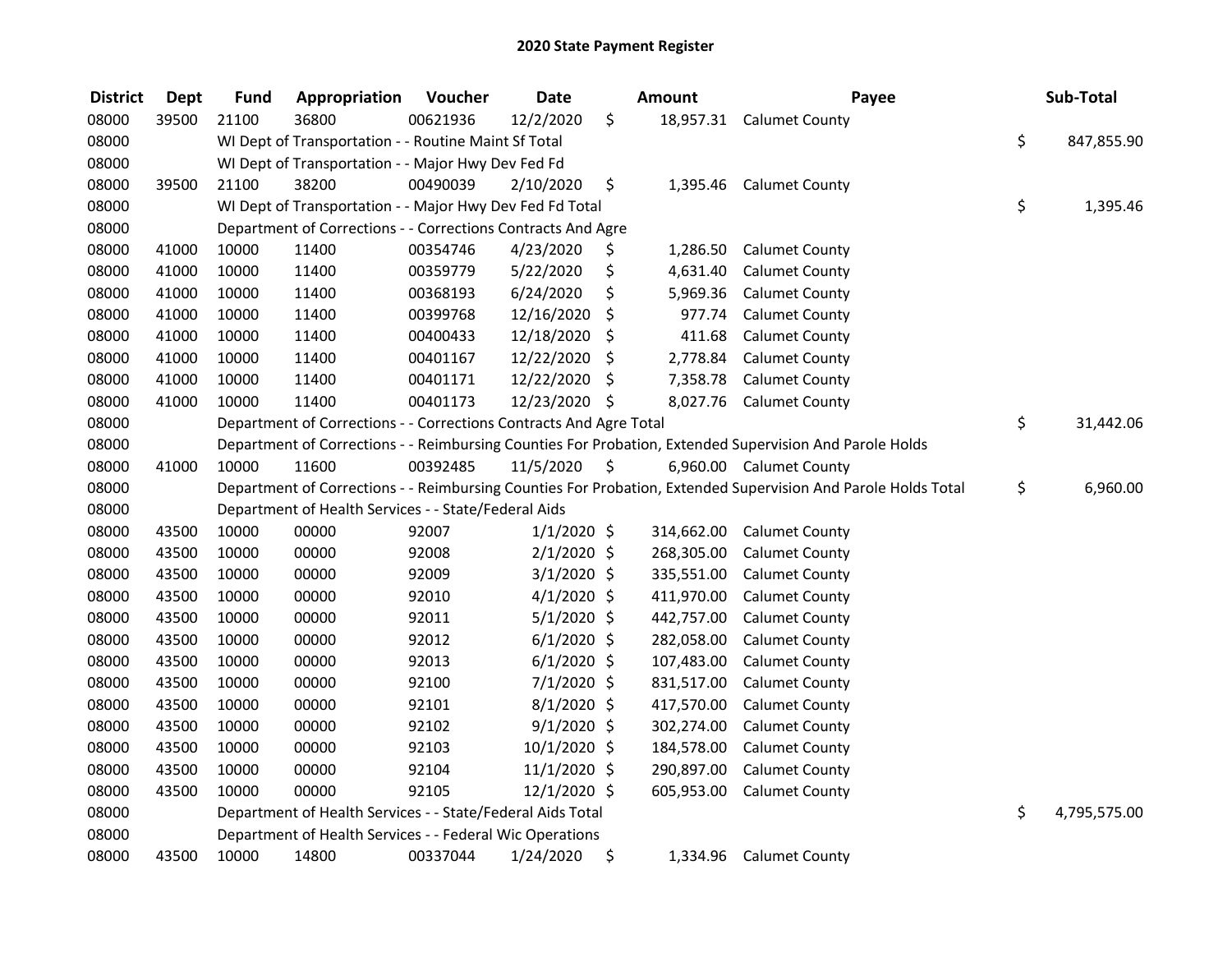| <b>District</b> | <b>Dept</b> | <b>Fund</b> | Appropriation                                                          | Voucher  | <b>Date</b>   | <b>Amount</b>    | Payee                 | Sub-Total      |
|-----------------|-------------|-------------|------------------------------------------------------------------------|----------|---------------|------------------|-----------------------|----------------|
| 08000           | 43500       | 10000       | 14800                                                                  | 00379606 | 9/21/2020     | \$<br>397.64     | <b>Calumet County</b> |                |
| 08000           | 43500       | 10000       | 14800                                                                  | 00379607 | 10/1/2020     | \$<br>1,943.77   | <b>Calumet County</b> |                |
| 08000           | 43500       | 10000       | 14800                                                                  | 00385677 | 10/22/2020    | \$<br>457.89     | <b>Calumet County</b> |                |
| 08000           | 43500       | 10000       | 14800                                                                  | 00388740 | 11/20/2020 \$ | 606.00           | <b>Calumet County</b> |                |
| 08000           |             |             | Department of Health Services - - Federal Wic Operations Total         |          |               |                  |                       | \$<br>4,740.26 |
| 08000           |             |             | Department of Health Services - - General Program Operations           |          |               |                  |                       |                |
| 08000           | 43500       | 10000       | 40100                                                                  | 00346151 | 3/4/2020      | \$<br>1.50       | <b>Calumet County</b> |                |
| 08000           |             |             | Department of Health Services - - General Program Operations Total     |          |               |                  |                       | \$<br>1.50     |
| 08000           |             |             | Department of Health Services - - Medical Assistance State Admin       |          |               |                  |                       |                |
| 08000           | 43500       | 10000       | 44000                                                                  | 00346151 | 3/4/2020      | \$<br>1.50       | <b>Calumet County</b> |                |
| 08000           |             |             | Department of Health Services - - Medical Assistance State Admin Total |          |               |                  |                       | \$<br>1.50     |
| 08000           |             |             | Dept of Children and Families - - Fees For Administrative Servic       |          |               |                  |                       |                |
| 08000           | 43700       | 10000       | 23100                                                                  | 00065084 | 1/27/2020     | \$<br>60.00      | <b>Calumet County</b> |                |
| 08000           | 43700       | 10000       | 23100                                                                  | 00069697 | 5/1/2020      | \$<br>170.00     | <b>Calumet County</b> |                |
| 08000           | 43700       | 10000       | 23100                                                                  | 00072990 | 7/23/2020     | \$<br>5.00       | <b>Calumet County</b> |                |
| 08000           | 43700       | 10000       | 23100                                                                  | 00076504 | 10/22/2020    | \$<br>15.00      | <b>Calumet County</b> |                |
| 08000           |             |             | Dept of Children and Families - - Fees For Administrative Servic Total |          |               |                  |                       | \$<br>250.00   |
| 08000           |             |             | Dept of Children and Families - - General Aids                         |          |               |                  |                       |                |
| 08000           | 43700       | 10000       | 99000                                                                  | 00064485 | 1/6/2020      | \$<br>27,589.85  | <b>Calumet County</b> |                |
| 08000           | 43700       | 10000       | 99000                                                                  | 00065336 | 1/30/2020     | \$<br>104,237.22 | <b>Calumet County</b> |                |
| 08000           | 43700       | 10000       | 99000                                                                  | 00065635 | 2/5/2020      | \$<br>12,391.30  | <b>Calumet County</b> |                |
| 08000           | 43700       | 10000       | 99000                                                                  | 00066329 | 2/26/2020     | \$<br>22,470.70  | <b>Calumet County</b> |                |
| 08000           | 43700       | 10000       | 99000                                                                  | 00066905 | 3/5/2020      | \$<br>593.91     | <b>Calumet County</b> |                |
| 08000           | 43700       | 10000       | 99000                                                                  | 00067672 | 3/26/2020     | \$<br>23,482.75  | <b>Calumet County</b> |                |
| 08000           | 43700       | 10000       | 99000                                                                  | 00067838 | 3/31/2020     | \$<br>7,078.05   | <b>Calumet County</b> |                |
| 08000           | 43700       | 10000       | 99000                                                                  | 00068123 | 3/31/2020     | \$<br>6,645.00   | <b>Calumet County</b> |                |
| 08000           | 43700       | 10000       | 99000                                                                  | 00068233 | 4/6/2020      | \$<br>172,942.00 | <b>Calumet County</b> |                |
| 08000           | 43700       | 10000       | 99000                                                                  | 00068234 | 4/3/2020      | \$<br>50,760.21  | <b>Calumet County</b> |                |
| 08000           | 43700       | 10000       | 99000                                                                  | 00068981 | 4/14/2020     | \$<br>3,058.80   | <b>Calumet County</b> |                |
| 08000           | 43700       | 10000       | 99000                                                                  | 00069348 | 4/30/2020     | \$<br>122,585.04 | <b>Calumet County</b> |                |
| 08000           | 43700       | 10000       | 99000                                                                  | 00069881 | 5/5/2020      | \$<br>51,349.14  | <b>Calumet County</b> |                |
| 08000           | 43700       | 10000       | 99000                                                                  | 00070026 | 5/8/2020      | \$<br>3,340.00   | <b>Calumet County</b> |                |
| 08000           | 43700       | 10000       | 99000                                                                  | 00070424 | 5/21/2020     | \$<br>23,141.88  | <b>Calumet County</b> |                |
| 08000           | 43700       | 10000       | 99000                                                                  | 00070845 | 6/5/2020      | \$<br>59,304.55  | <b>Calumet County</b> |                |
| 08000           | 43700       | 10000       | 99000                                                                  | 00071469 | 6/17/2020     | \$<br>2.00       | <b>Calumet County</b> |                |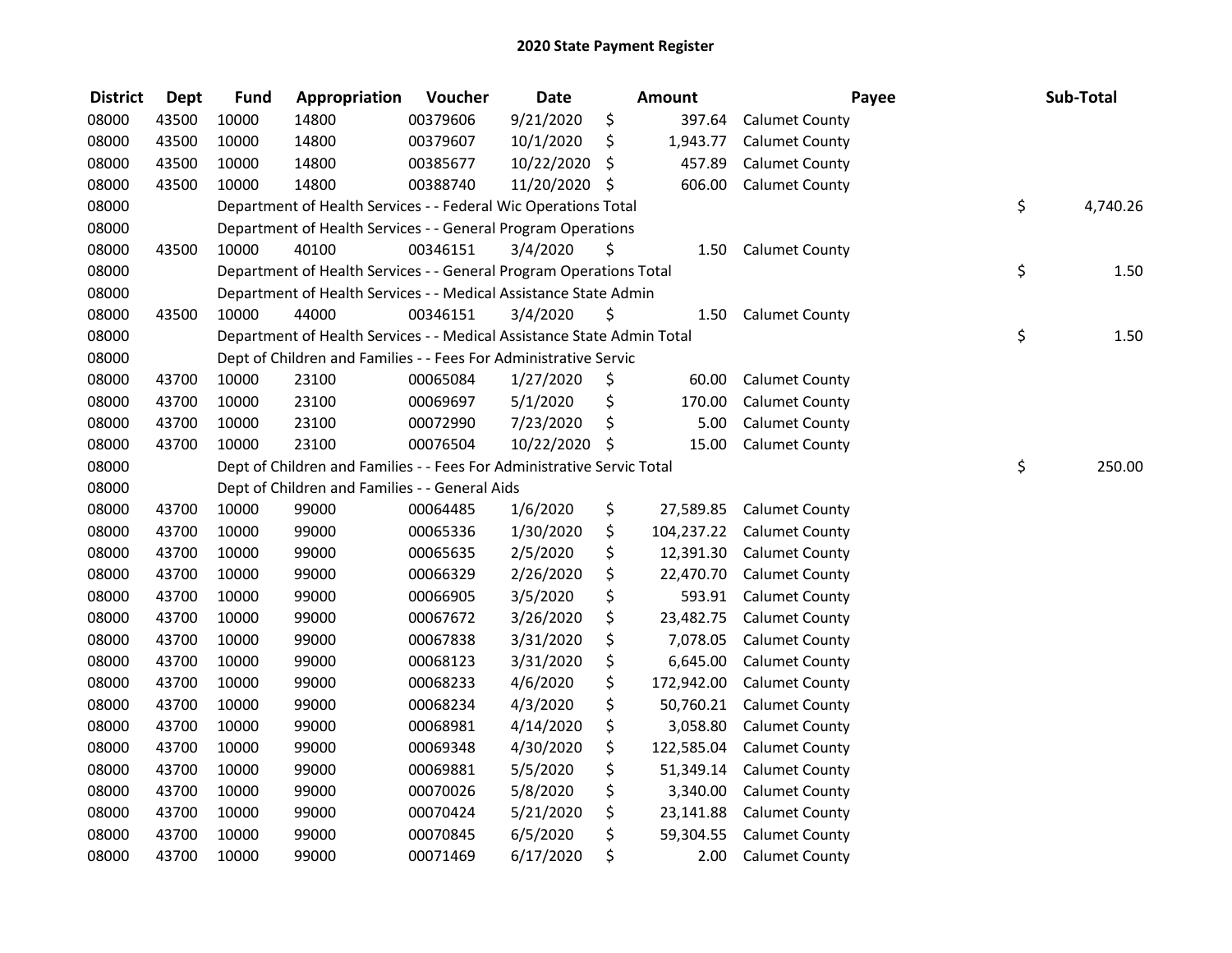| <b>District</b> | <b>Dept</b> | <b>Fund</b> | Appropriation                                              | Voucher  | <b>Date</b> | <b>Amount</b>    | Payee                 | Sub-Total          |
|-----------------|-------------|-------------|------------------------------------------------------------|----------|-------------|------------------|-----------------------|--------------------|
| 08000           | 43700       | 10000       | 99000                                                      | 00072012 | 6/30/2020   | \$<br>4,652.41   | <b>Calumet County</b> |                    |
| 08000           | 43700       | 10000       | 99000                                                      | 00072299 | 7/6/2020    | \$<br>66,760.38  | <b>Calumet County</b> |                    |
| 08000           | 43700       | 10000       | 99000                                                      | 00073306 | 7/30/2020   | \$<br>114,603.38 | <b>Calumet County</b> |                    |
| 08000           | 43700       | 10000       | 99000                                                      | 00073541 | 8/5/2020    | \$<br>6,880.43   | <b>Calumet County</b> |                    |
| 08000           | 43700       | 10000       | 99000                                                      | 00073859 | 8/12/2020   | \$<br>22,664.00  | <b>Calumet County</b> |                    |
| 08000           | 43700       | 10000       | 99000                                                      | 00073927 | 8/12/2020   | \$<br>25,424.79  | <b>Calumet County</b> |                    |
| 08000           | 43700       | 10000       | 99000                                                      | 00074537 | 9/1/2020    | \$<br>8,232.00   | <b>Calumet County</b> |                    |
| 08000           | 43700       | 10000       | 99000                                                      | 00074648 | 9/8/2020    | \$<br>32,256.67  | <b>Calumet County</b> |                    |
| 08000           | 43700       | 10000       | 99000                                                      | 00075015 | 9/16/2020   | \$<br>457,971.49 | <b>Calumet County</b> |                    |
| 08000           | 43700       | 10000       | 99000                                                      | 00075067 | 9/17/2020   | \$<br>42,736.00  | <b>Calumet County</b> |                    |
| 08000           | 43700       | 10000       | 99000                                                      | 00075068 | 9/17/2020   | \$<br>2,382.00   | <b>Calumet County</b> |                    |
| 08000           | 43700       | 10000       | 99000                                                      | 00075193 | 9/18/2020   | \$<br>22,720.84  | <b>Calumet County</b> |                    |
| 08000           | 43700       | 10000       | 99000                                                      | 00075888 | 10/5/2020   | \$<br>54,487.40  | <b>Calumet County</b> |                    |
| 08000           | 43700       | 10000       | 99000                                                      | 00076781 | 10/30/2020  | \$<br>102,149.50 | <b>Calumet County</b> |                    |
| 08000           | 43700       | 10000       | 99000                                                      | 00077008 | 11/5/2020   | \$<br>40,424.10  | <b>Calumet County</b> |                    |
| 08000           | 43700       | 10000       | 99000                                                      | 00077140 | 11/6/2020   | \$<br>3,040.00   | <b>Calumet County</b> |                    |
| 08000           | 43700       | 10000       | 99000                                                      | 00077236 | 11/10/2020  | \$<br>3,565.00   | <b>Calumet County</b> |                    |
| 08000           | 43700       | 10000       | 99000                                                      | 00078141 | 12/4/2020   | \$<br>1,200.00   | <b>Calumet County</b> |                    |
| 08000           | 43700       | 10000       | 99000                                                      | 00078226 | 12/7/2020   | \$<br>46,652.64  | <b>Calumet County</b> |                    |
| 08000           |             |             | Dept of Children and Families - - General Aids Total       |          |             |                  |                       | \$<br>1,749,775.43 |
| 08000           |             |             | Dept of Workforce Development - - Auxiliary Services       |          |             |                  |                       |                    |
| 08000           | 44500       | 10000       | 13000                                                      | 00304240 | 11/3/2020   | \$<br>25.00      | <b>Calumet County</b> |                    |
| 08000           | 44500       | 10000       | 13000                                                      | 00307371 | 12/2/2020   | \$<br>40.00      | <b>Calumet County</b> |                    |
| 08000           |             |             | Dept of Workforce Development - - Auxiliary Services Total |          |             |                  |                       | \$<br>65.00        |
| 08000           |             |             | Dept of Workforce Development - - Ui Admin Fed             |          |             |                  |                       |                    |
| 08000           | 44500       | 10000       | 15100                                                      | 00267614 | 1/14/2020   | \$<br>85.00      | <b>Calumet County</b> |                    |
| 08000           | 44500       | 10000       | 15100                                                      | 00270855 | 2/4/2020    | \$<br>10.00      | <b>Calumet County</b> |                    |
| 08000           | 44500       | 10000       | 15100                                                      | 00275585 | 3/3/2020    | \$<br>15.00      | <b>Calumet County</b> |                    |
| 08000           | 44500       | 10000       | 15100                                                      | 00280569 | 4/2/2020    | \$<br>45.00      | <b>Calumet County</b> |                    |
| 08000           | 44500       | 10000       | 15100                                                      | 00284466 | 5/4/2020    | \$<br>35.00      | <b>Calumet County</b> |                    |
| 08000           | 44500       | 10000       | 15100                                                      | 00287315 | 6/2/2020    | \$<br>15.00      | <b>Calumet County</b> |                    |
| 08000           | 44500       | 10000       | 15100                                                      | 00290135 | 7/2/2020    | \$<br>30.00      | <b>Calumet County</b> |                    |
| 08000           | 44500       | 10000       | 15100                                                      | 00293575 | 8/4/2020    | \$<br>40.00      | <b>Calumet County</b> |                    |
| 08000           | 44500       | 10000       | 15100                                                      | 00296607 | 9/2/2020    | \$<br>10.00      | <b>Calumet County</b> |                    |
| 08000           | 44500       | 10000       | 15100                                                      | 00300278 | 10/2/2020   | \$<br>35.00      | <b>Calumet County</b> |                    |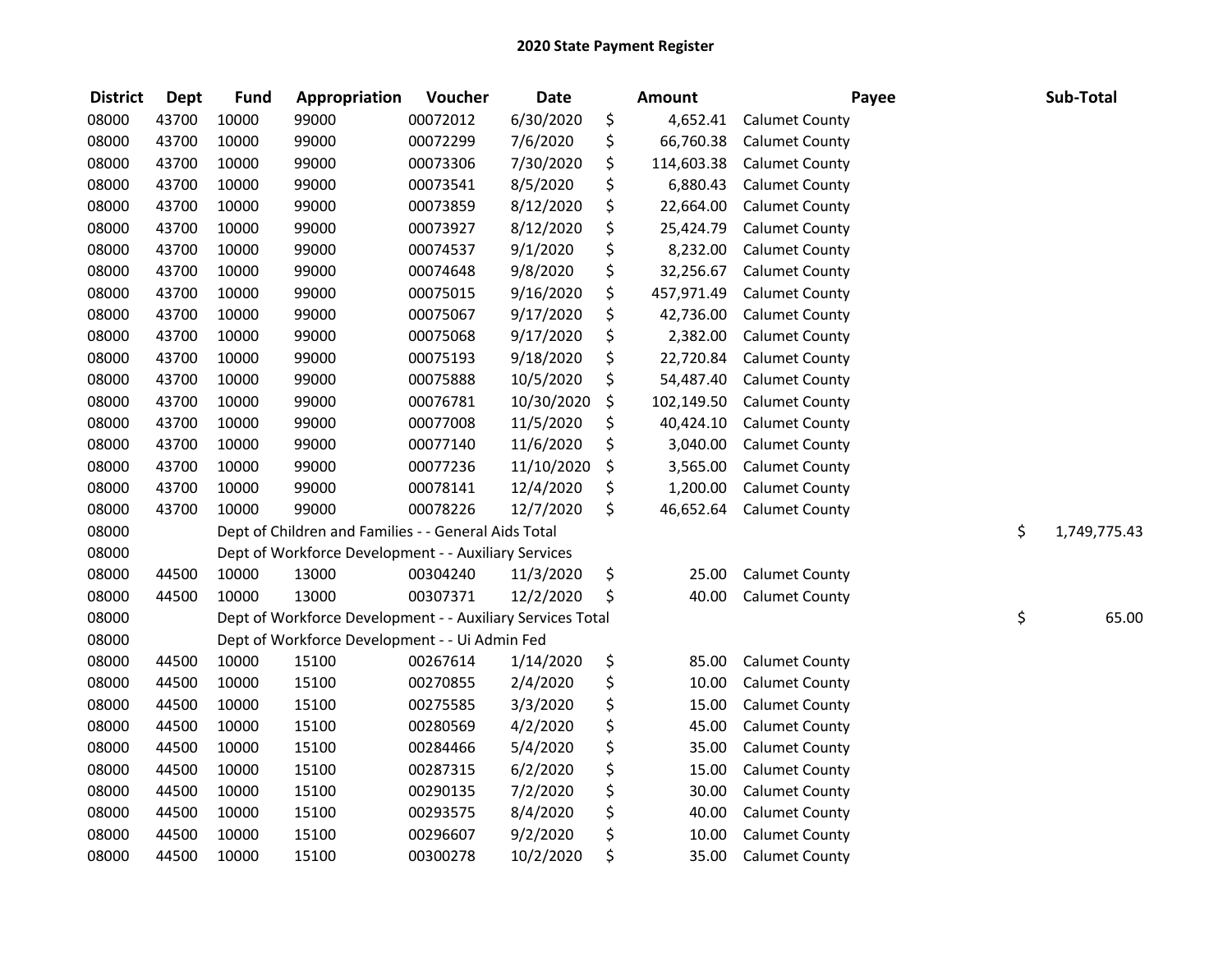| <b>District</b> | <b>Dept</b> | <b>Fund</b> | Appropriation                                                         | Voucher  | <b>Date</b>   |     | Amount    | Payee                    | Sub-Total       |
|-----------------|-------------|-------------|-----------------------------------------------------------------------|----------|---------------|-----|-----------|--------------------------|-----------------|
| 08000           |             |             | Dept of Workforce Development - - Ui Admin Fed Total                  |          |               |     |           |                          | \$<br>320.00    |
| 08000           |             |             | Dept of Workforce Development - - Wc Ops Uninsured Emplyr Admin       |          |               |     |           |                          |                 |
| 08000           | 44500       | 22700       | 17700                                                                 | 00275559 | 3/3/2020      | \$  | 20.00     | <b>Calumet County</b>    |                 |
| 08000           | 44500       | 22700       | 17700                                                                 | 00275560 | 3/3/2020      | \$  | 5.00      | <b>Calumet County</b>    |                 |
| 08000           | 44500       | 22700       | 17700                                                                 | 00275561 | 3/3/2020      | \$  | 50.00     | <b>Calumet County</b>    |                 |
| 08000           | 44500       | 22700       | 17700                                                                 | 00284457 | 5/4/2020      | \$  | 120.00    | <b>Calumet County</b>    |                 |
| 08000           | 44500       | 22700       | 17700                                                                 | 00288515 | 6/16/2020     | \$  | 15.00     | <b>Calumet County</b>    |                 |
| 08000           | 44500       | 22700       | 17700                                                                 | 00288530 | 6/16/2020     | \$  | 80.00     | <b>Calumet County</b>    |                 |
| 08000           | 44500       | 22700       | 17700                                                                 | 00296945 | 9/3/2020      | \$  | 20.00     | <b>Calumet County</b>    |                 |
| 08000           | 44500       | 22700       | 17700                                                                 | 00296947 | 9/3/2020      | \$  | 45.00     | <b>Calumet County</b>    |                 |
| 08000           |             |             | Dept of Workforce Development - - Wc Ops Uninsured Emplyr Admin Total |          |               |     |           |                          | \$<br>355.00    |
| 08000           |             |             | Department of Justice - - Drug Trafficking Resp Grants                |          |               |     |           |                          |                 |
| 08000           | 45500       | 10000       | 20800                                                                 | 00079703 | 2/7/2020      | \$  | 2,246.00  | <b>Calumet County</b>    |                 |
| 08000           | 45500       | 10000       | 20800                                                                 | 00089688 | 11/4/2020     | \$  | 596.00    | <b>Calumet County</b>    |                 |
| 08000           | 45500       | 10000       | 20800                                                                 | 00090310 | 11/16/2020    | \$  | 25,000.00 | <b>Calumet County</b>    |                 |
| 08000           |             |             | Department of Justice - - Drug Trafficking Resp Grants Total          |          |               |     |           |                          | \$<br>27,842.00 |
| 08000           |             |             | Department of Justice - - Crime Laboratories, Dna                     |          |               |     |           |                          |                 |
| 08000           | 45500       | 10000       | 22100                                                                 | 00085804 | 7/16/2020     | \$  | 1,700.00  | <b>Calumet County</b>    |                 |
| 08000           |             |             | Department of Justice - - Crime Laboratories, Dna Total               |          |               |     |           |                          | \$<br>1,700.00  |
| 08000           |             |             | Department of Justice - - Law Enforcement Train, Local                |          |               |     |           |                          |                 |
| 08000           | 45500       | 10000       | 23100                                                                 | 00091086 | 11/27/2020 \$ |     | 6,400.00  | <b>Calumet County</b>    |                 |
| 08000           |             |             | Department of Justice - - Law Enforcement Train, Local Total          |          |               |     |           |                          | \$<br>6,400.00  |
| 08000           |             |             | Department of Justice - - Federal Aid, State Operations               |          |               |     |           |                          |                 |
| 08000           | 45500       | 10000       | 24100                                                                 | 00084117 | 6/2/2020      | \$  | 784.18    | <b>Calumet County</b>    |                 |
| 08000           |             |             | Department of Justice - - Federal Aid, State Operations Total         |          |               |     |           |                          | \$<br>784.18    |
| 08000           |             |             | Department of Justice - - Federal Aid, Local Assistance               |          |               |     |           |                          |                 |
| 08000           | 45500       | 10000       | 25100                                                                 | 00088024 | 9/10/2020     | \$  | 94.62     | <b>Calumet County</b>    |                 |
| 08000           | 45500       | 10000       | 25100                                                                 | 00089458 | 10/27/2020    | -\$ | 615.03    | <b>Calumet County</b>    |                 |
| 08000           |             |             | Department of Justice - - Federal Aid, Local Assistance Total         |          |               |     |           |                          | \$<br>709.65    |
| 08000           |             |             | Department of Justice - - Crime Victim Witness Assist                 |          |               |     |           |                          |                 |
| 08000           | 45500       | 10000       | 53200                                                                 | 00086009 | 7/17/2020     | \$  | 23,069.19 | <b>Calumet County</b>    |                 |
| 08000           |             |             | Department of Justice - - Crime Victim Witness Assist Total           |          |               |     |           |                          | \$<br>23,069.19 |
| 08000           |             |             | Department of Justice - - County Reimb Victim-Witness                 |          |               |     |           |                          |                 |
| 08000           | 45500       | 10000       | 53900                                                                 | 00080462 | 2/26/2020     | \$  |           | 30,734.52 Calumet County |                 |
| 08000           |             |             | Department of Justice - - County Reimb Victim-Witness Total           |          |               |     |           |                          | \$<br>30,734.52 |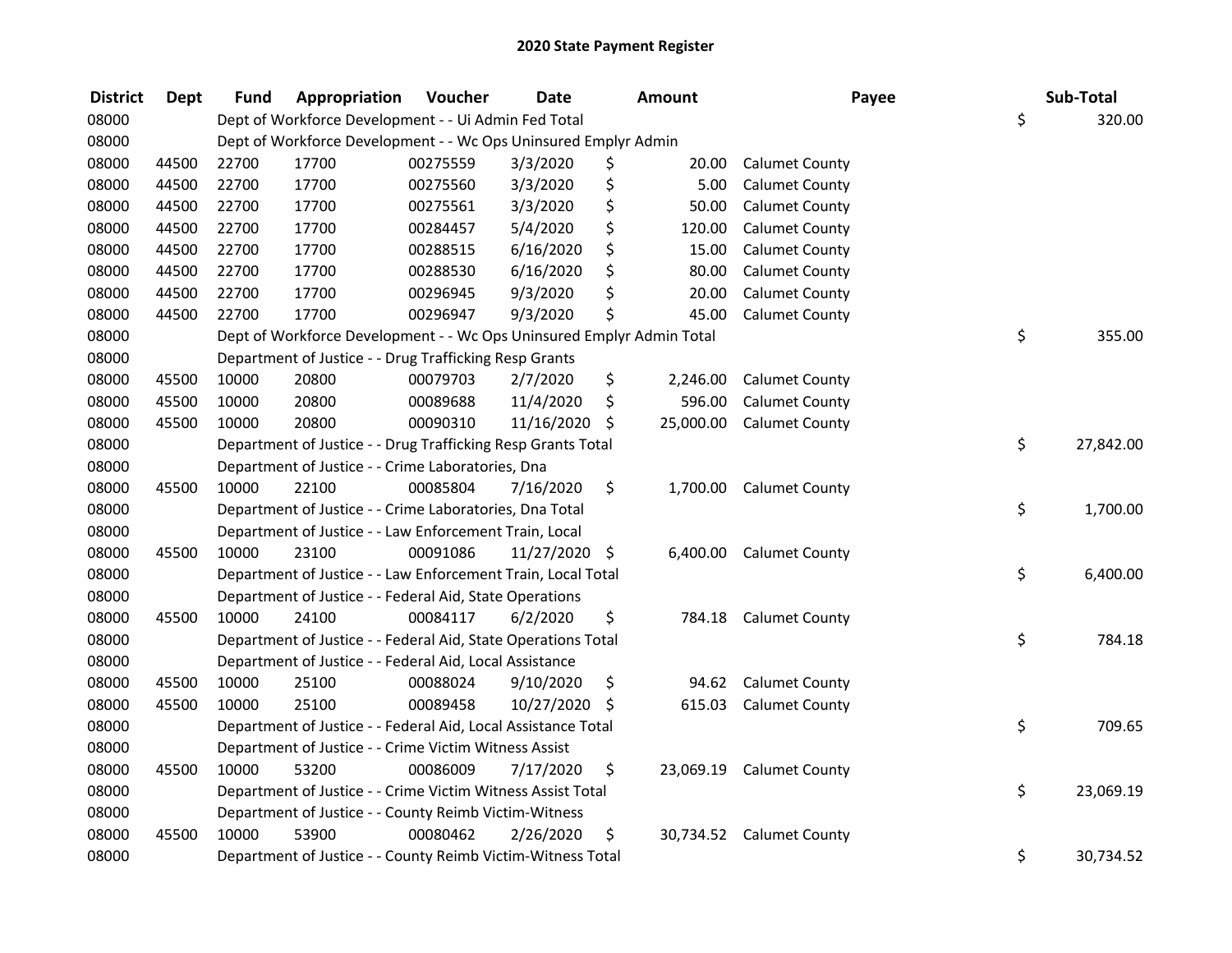| <b>District</b> | <b>Dept</b> | <b>Fund</b> | Appropriation                                                           | Voucher  | <b>Date</b>   |         | Amount     | Payee                     | Sub-Total        |
|-----------------|-------------|-------------|-------------------------------------------------------------------------|----------|---------------|---------|------------|---------------------------|------------------|
| 08000           |             |             | Department of Military Affairs - - Federal Aid, Local Assistance        |          |               |         |            |                           |                  |
| 08000           | 46500       | 10000       | 34200                                                                   | 00083049 | 9/18/2020     | \$.     | 1,037.60   | <b>Calumet County</b>     |                  |
| 08000           | 46500       | 10000       | 34200                                                                   | 00086421 | 12/9/2020     | \$      |            | 39,092.41 Calumet County  |                  |
| 08000           |             |             | Department of Military Affairs - - Federal Aid, Local Assistance Total  |          |               |         |            |                           | \$<br>40,130.01  |
| 08000           |             |             | Department of Military Affairs - - Federal Aid, Homeland Security       |          |               |         |            |                           |                  |
| 08000           | 46500       | 10000       | 35000                                                                   | 00079979 | 7/3/2020      | \$      | 4,181.00   | <b>Calumet County</b>     |                  |
| 08000           |             |             | Department of Military Affairs - - Federal Aid, Homeland Security Total |          |               |         |            |                           | \$<br>4,181.00   |
| 08000           |             |             | Department of Military Affairs - - St Emerg Response Bd Grant Pif       |          |               |         |            |                           |                  |
| 08000           | 46500       | 27200       | 36400                                                                   | 00086486 | 12/9/2020     | \$      | 16,542.85  | <b>Calumet County</b>     |                  |
| 08000           |             |             | Department of Military Affairs - - St Emerg Response Bd Grant Pif Total |          |               |         |            |                           | \$<br>16,542.85  |
| 08000           |             |             | Department of Veterans Affairs - - County Grants                        |          |               |         |            |                           |                  |
| 08000           | 48500       | 58200       | 26700                                                                   | 00077437 | 2/24/2020     | \$      | 500.00     | <b>Calumet County</b>     |                  |
| 08000           | 48500       | 58200       | 26700                                                                   | 00078514 | 3/17/2020     | \$      | 11,000.00  | <b>Calumet County</b>     |                  |
| 08000           |             |             | Department of Veterans Affairs - - County Grants Total                  |          |               |         |            |                           | \$<br>11,500.00  |
| 08000           |             |             | Department of Veterans Affairs - - Veterans Transportation Grant        |          |               |         |            |                           |                  |
| 08000           | 48500       | 58200       | 28000                                                                   | 00086977 | 11/18/2020 \$ |         | 410.29     | <b>Calumet County</b>     |                  |
| 08000           |             |             | Department of Veterans Affairs - - Veterans Transportation Grant Total  |          |               |         |            |                           | \$<br>410.29     |
| 08000           |             |             | Department of Administration - - Federal Aid                            |          |               |         |            |                           |                  |
| 08000           | 50500       | 10000       | 14200                                                                   | 00126583 | 8/11/2020     | \$      | 109,399.69 | <b>Calumet County</b>     |                  |
| 08000           | 50500       | 10000       | 14200                                                                   | 00129738 | 10/1/2020     | \$      |            | 492,640.22 Calumet County |                  |
| 08000           | 50500       | 10000       | 14200                                                                   | 00134189 | 12/9/2020     | \$      | 259,902.09 | <b>Calumet County</b>     |                  |
| 08000           | 50500       | 10000       | 14200                                                                   | 00136120 | 12/16/2020    | $\zeta$ |            | 91,479.71 Calumet County  |                  |
| 08000           |             |             | Department of Administration - - Federal Aid Total                      |          |               |         |            |                           | \$<br>953,421.71 |
| 08000           |             |             | Department of Administration - - Federal Aid, Local Assistance          |          |               |         |            |                           |                  |
| 08000           | 50500       | 10000       | 74300                                                                   | 00124852 | 7/8/2020      | \$      | 49,997.79  | <b>Calumet County</b>     |                  |
| 08000           |             |             | Department of Administration - - Federal Aid, Local Assistance Total    |          |               |         |            |                           | \$<br>49,997.79  |
| 08000           |             |             | Department of Administration - - Low-Income Assistance Grants           |          |               |         |            |                           |                  |
| 08000           | 50500       | 23500       | 37100                                                                   | 00116699 | 1/29/2020     | \$      | 4,597.21   | <b>Calumet County</b>     |                  |
| 08000           | 50500       | 23500       | 37100                                                                   | 00118353 | 3/2/2020      | \$      | 7,343.29   | <b>Calumet County</b>     |                  |
| 08000           | 50500       | 23500       | 37100                                                                   | 00120966 | 4/15/2020     | \$      | 2,966.51   | <b>Calumet County</b>     |                  |
| 08000           | 50500       | 23500       | 37100                                                                   | 00121852 | 4/29/2020     | \$      | 5,856.03   | <b>Calumet County</b>     |                  |
| 08000           | 50500       | 23500       | 37100                                                                   | 00123905 | 6/16/2020     | \$      | 2,873.75   | <b>Calumet County</b>     |                  |
| 08000           | 50500       | 23500       | 37100                                                                   | 00124742 | 6/30/2020     | \$      | 5,526.77   | <b>Calumet County</b>     |                  |
| 08000           | 50500       | 23500       | 37100                                                                   | 00127874 | 8/31/2020     | \$      | 12,484.41  | <b>Calumet County</b>     |                  |
| 08000           | 50500       | 23500       | 37100                                                                   | 00129606 | 9/29/2020     | \$      | 3,829.24   | <b>Calumet County</b>     |                  |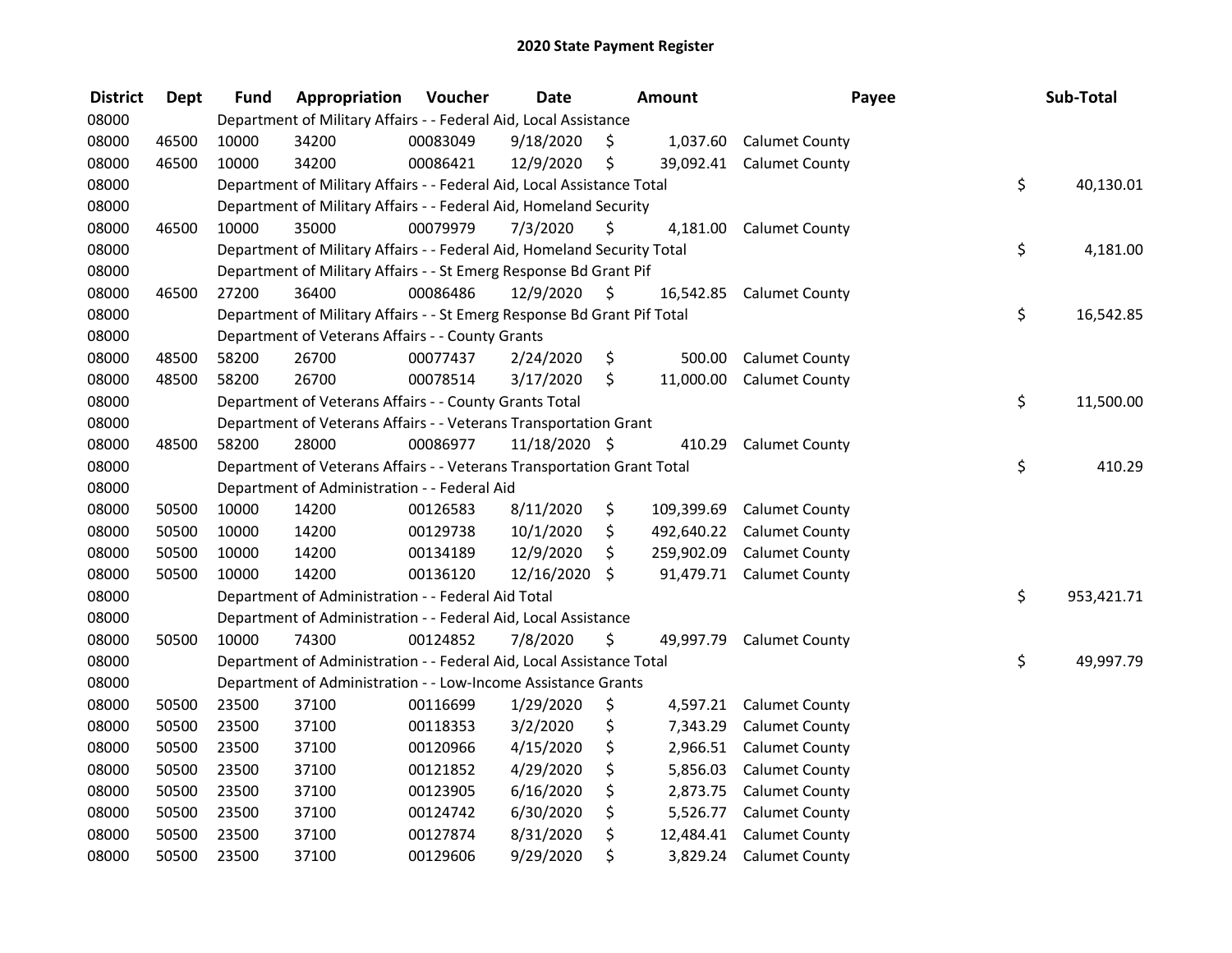| <b>District</b> | <b>Dept</b> | <b>Fund</b> | Appropriation                                                         | Voucher  | <b>Date</b>   | Amount          | Payee                                                                                                   | Sub-Total       |
|-----------------|-------------|-------------|-----------------------------------------------------------------------|----------|---------------|-----------------|---------------------------------------------------------------------------------------------------------|-----------------|
| 08000           | 50500       | 23500       | 37100                                                                 | 00131661 | 10/29/2020    | \$<br>3,159.17  | <b>Calumet County</b>                                                                                   |                 |
| 08000           | 50500       | 23500       | 37100                                                                 | 00132921 | 11/17/2020    | \$<br>4,546.00  | <b>Calumet County</b>                                                                                   |                 |
| 08000           | 50500       | 23500       | 37100                                                                 | 00137482 | 12/29/2020 \$ | 341.42          | <b>Calumet County</b>                                                                                   |                 |
| 08000           |             |             | Department of Administration - - Low-Income Assistance Grants Total   |          |               |                 |                                                                                                         | \$<br>53,523.80 |
| 08000           |             |             | Department of Administration - - Land Information Program; Loca       |          |               |                 |                                                                                                         |                 |
| 08000           | 50500       | 26900       | 17300                                                                 | 00117282 | 2/13/2020     | \$<br>1,000.00  | <b>Calumet County</b>                                                                                   |                 |
| 08000           | 50500       | 26900       | 17300                                                                 | 00119411 | 4/2/2020      | \$<br>37,504.00 | <b>Calumet County</b>                                                                                   |                 |
| 08000           | 50500       | 26900       | 17300                                                                 | 00124426 | 6/24/2020     | \$<br>20,000.00 | <b>Calumet County</b>                                                                                   |                 |
| 08000           |             |             | Department of Administration - - Land Information Program; Loca Total |          |               |                 |                                                                                                         | \$<br>58,504.00 |
| 08000           |             |             | Elections Commission - - 2018 Hava Election Security                  |          |               |                 |                                                                                                         |                 |
| 08000           | 51000       | 22000       | 18200                                                                 | 00004210 | 8/17/2020     | \$<br>46,572.80 | <b>Calumet County</b>                                                                                   |                 |
| 08000           |             |             | Elections Commission - - 2018 Hava Election Security Total            |          |               |                 |                                                                                                         | \$<br>46,572.80 |
| 08000           |             |             | Public Defender Board - - Private Bar Reimbursement                   |          |               |                 |                                                                                                         |                 |
| 08000           | 55000       | 10000       | 10400                                                                 | 00250684 | 6/11/2020     | \$<br>2.50      | <b>Calumet County</b>                                                                                   |                 |
| 08000           |             |             | Public Defender Board - - Private Bar Reimbursement Total             |          |               |                 |                                                                                                         | \$<br>2.50      |
| 08000           |             |             |                                                                       |          |               |                 | Public Defender Board - - Transcript, Discovery and Records Provided to the Public Defender Board       |                 |
| 08000           | 55000       | 10000       | 10600                                                                 | 00234820 | 2/14/2020     | \$<br>1,036.80  | <b>Calumet County</b>                                                                                   |                 |
| 08000           | 55000       | 10000       | 10600                                                                 | 00234825 | 2/14/2020     | \$<br>12.40     | <b>Calumet County</b>                                                                                   |                 |
| 08000           | 55000       | 10000       | 10600                                                                 | 00247370 | 5/13/2020     | \$<br>1,242.88  | <b>Calumet County</b>                                                                                   |                 |
| 08000           | 55000       | 10000       | 10600                                                                 | 00253262 | 6/26/2020     | \$<br>10.00     | <b>Calumet County</b>                                                                                   |                 |
| 08000           | 55000       | 10000       | 10600                                                                 | 00255935 | 7/15/2020     | \$<br>684.11    | <b>Calumet County</b>                                                                                   |                 |
| 08000           | 55000       | 10000       | 10600                                                                 | 00264705 | 10/19/2020    | \$<br>4.00      | <b>Calumet County</b>                                                                                   |                 |
| 08000           | 55000       | 10000       | 10600                                                                 | 00269414 | 12/1/2020     | \$<br>684.11    | <b>Calumet County</b>                                                                                   |                 |
| 08000           | 55000       | 10000       | 10600                                                                 | 00270632 | 12/11/2020    | \$<br>978.14    | <b>Calumet County</b>                                                                                   |                 |
| 08000           |             |             |                                                                       |          |               |                 | Public Defender Board - - Transcript, Discovery and Records Provided to the Public Defender Board Total | \$<br>4,652.44  |
| 08000           |             |             | Department of Revenue - - Warrants and Satisfactions                  |          |               |                 |                                                                                                         |                 |
| 08000           | 56600       | 10000       | 10100                                                                 | 00155939 | 2/5/2020      | \$<br>345.00    | <b>Calumet County</b>                                                                                   |                 |
| 08000           | 56600       | 10000       | 10100                                                                 | 00163561 | 4/3/2020      | \$<br>210.50    | <b>Calumet County</b>                                                                                   |                 |
| 08000           | 56600       | 10000       | 10100                                                                 | 00175446 | 7/30/2020     | \$<br>210.50    | <b>Calumet County</b>                                                                                   |                 |
| 08000           | 56600       | 10000       | 10100                                                                 | 00177636 | 8/7/2020      | \$<br>485.00    | <b>Calumet County</b>                                                                                   |                 |
| 08000           |             |             | Department of Revenue - - Warrants and Satisfactions Total            |          |               |                 |                                                                                                         | \$<br>1,251.00  |
| 08000           |             |             | Circuit Courts - - Circuit Court Costs                                |          |               |                 |                                                                                                         |                 |
| 08000           | 62500       | 10000       | 10500                                                                 | 00001742 | 1/17/2020     | \$<br>31,748.00 | <b>Calumet County</b>                                                                                   |                 |
| 08000           | 62500       | 10000       | 10500                                                                 | 00001936 | 7/17/2020     | \$<br>47,129.00 | <b>Calumet County</b>                                                                                   |                 |
| 08000           |             |             | Circuit Courts - - Circuit Court Costs Total                          |          |               |                 |                                                                                                         | \$<br>78,877.00 |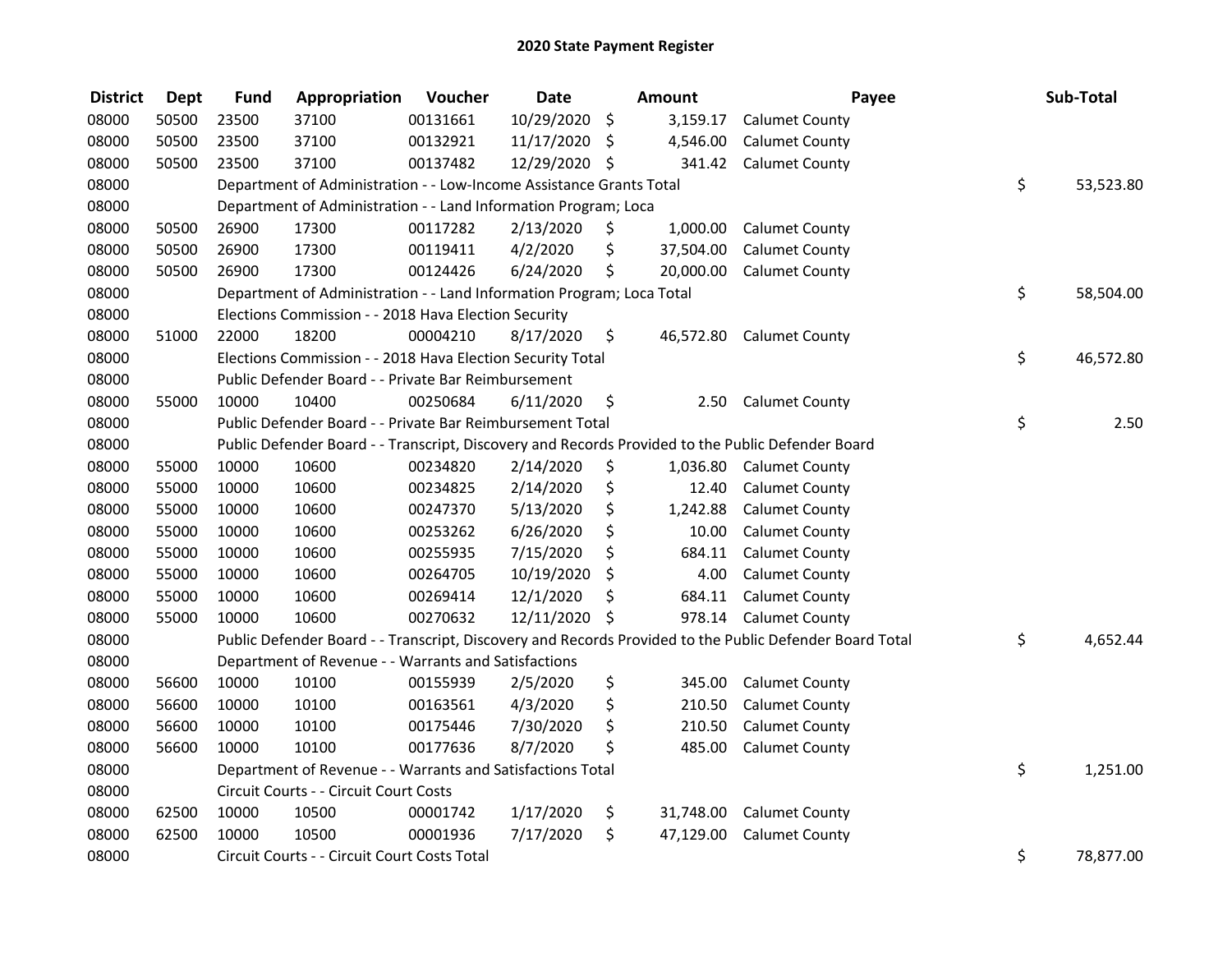| <b>District</b> | Dept  | <b>Fund</b> | Appropriation                                                         | Voucher  | Date       |     | <b>Amount</b> |                       | Payee | Sub-Total     |
|-----------------|-------|-------------|-----------------------------------------------------------------------|----------|------------|-----|---------------|-----------------------|-------|---------------|
| 08000           |       |             | Shared Revenue and Tax Relief - - County And Municipal Aid            |          |            |     |               |                       |       |               |
| 08000           | 83500 | 10000       | 10500                                                                 | 00067634 | 7/27/2020  | S   | 104,679.59    | <b>Calumet County</b> |       |               |
| 08000           | 83500 | 10000       | 10500                                                                 | 00071597 | 11/16/2020 | \$  | 593,184.35    | <b>Calumet County</b> |       |               |
| 08000           |       |             | Shared Revenue and Tax Relief - - County And Municipal Aid Total      |          |            |     |               |                       | \$    | 697,863.94    |
| 08000           |       |             | Shared Revenue and Tax Relief - - Exempt Computer Aid                 |          |            |     |               |                       |       |               |
| 08000           | 83500 | 10000       | 10900                                                                 | 00064580 | 7/27/2020  | S   | 121,200.08    | <b>Calumet County</b> |       |               |
| 08000           |       |             | Shared Revenue and Tax Relief - - Exempt Computer Aid Total           |          |            |     |               |                       | \$    | 121,200.08    |
| 08000           |       |             | Shared Revenue and Tax Relief - - Utility Aid                         |          |            |     |               |                       |       |               |
| 08000           | 83500 | 10000       | 11000                                                                 | 00067634 | 7/27/2020  | S   | 30,447.83     | <b>Calumet County</b> |       |               |
| 08000           | 83500 | 10000       | 11000                                                                 | 00071597 | 11/16/2020 | S.  | 235,548.09    | <b>Calumet County</b> |       |               |
| 08000           |       |             | Shared Revenue and Tax Relief - - Utility Aid Total                   |          |            |     |               |                       | \$    | 265,995.92    |
| 08000           |       |             | Shared Revenue and Tax Relief - - Personal Property Aid               |          |            |     |               |                       |       |               |
| 08000           | 83500 | 10000       | 11100                                                                 | 00059943 | 5/4/2020   | \$. | 79.556.49     | <b>Calumet County</b> |       |               |
| 08000           |       |             | Shared Revenue and Tax Relief - - Personal Property Aid Total         |          |            |     |               |                       | \$    | 79,556.49     |
| 08000           |       |             | Shared Revenue and Tax Relief - - School Lvy Tx/First Dollar Cr       |          |            |     |               |                       |       |               |
| 08000           | 83500 | 10000       | 30200                                                                 | 00063911 | 7/27/2020  | \$  | 983,402.74    | <b>Calumet County</b> |       |               |
| 08000           | 83500 | 10000       | 30200                                                                 | 00067302 | 7/27/2020  | S.  | 5,413,686.50  | <b>Calumet County</b> |       |               |
| 08000           |       |             | Shared Revenue and Tax Relief - - School Lvy Tx/First Dollar Cr Total |          |            |     |               |                       | \$    | 6,397,089.24  |
| 08000           |       |             | Shared Revenue and Tax Relief - - Lottery & Gaming Credit             |          |            |     |               |                       |       |               |
| 08000           | 83500 | 52100       | 36300                                                                 | 00055634 | 3/23/2020  | \$  | 1,927,093.17  | <b>Calumet County</b> |       |               |
| 08000           |       |             | Shared Revenue and Tax Relief - - Lottery & Gaming Credit Total       |          |            |     |               |                       | \$    | 1,927,093.17  |
| 08000 Total     |       |             |                                                                       |          |            |     |               |                       |       | 21,395,932.31 |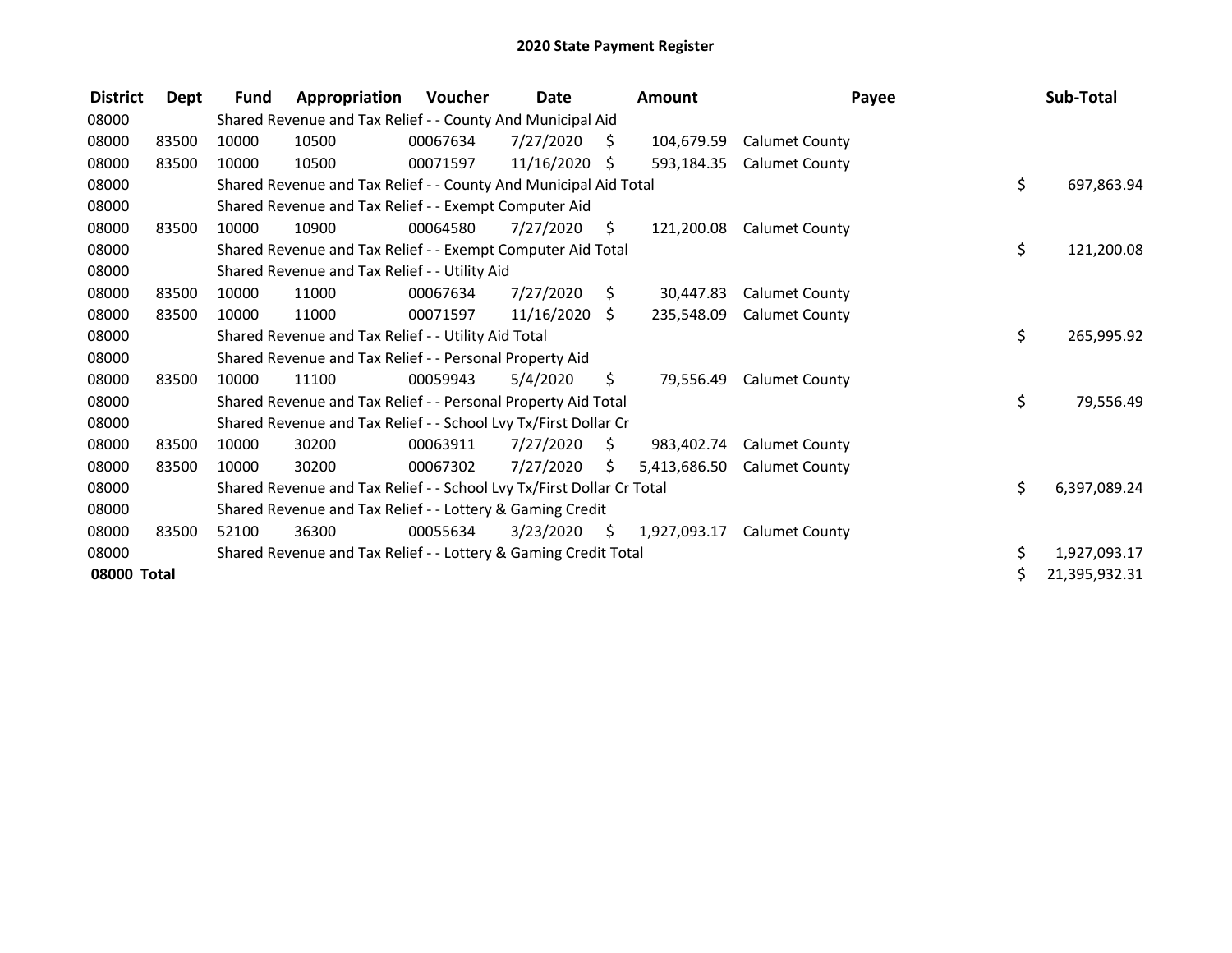| <b>District</b> | <b>Dept</b> | Fund  | Appropriation                                                      | Voucher  | <b>Date</b>   |      | <b>Amount</b> |                             | Payee | Sub-Total  |
|-----------------|-------------|-------|--------------------------------------------------------------------|----------|---------------|------|---------------|-----------------------------|-------|------------|
| 08002           |             |       | Dept of Safety & Prof Services - - Fire Dues Distribution          |          |               |      |               |                             |       |            |
| 08002           | 16500       | 10000 | 22500                                                              | 00035728 | 7/20/2020     | \$   |               | 5,102.49 Town Of Brillion   |       |            |
| 08002           |             |       | Dept of Safety & Prof Services - - Fire Dues Distribution Total    |          |               |      |               |                             | \$    | 5,102.49   |
| 08002           |             |       | Dept of Natural Resources - - Aids In Lieu Of Taxes - Gener        |          |               |      |               |                             |       |            |
| 08002           | 37000       | 10000 | 50300                                                              | 00383875 | 1/21/2020     | \$   |               | 2,875.50 Town Of Brillion   |       |            |
| 08002           | 37000       | 10000 | 50300                                                              | 00383876 | 1/21/2020     | \$   |               | 4,062.96 Town Of Brillion   |       |            |
| 08002           | 37000       | 10000 | 50300                                                              | 00404663 | 4/21/2020     | \$   |               | 1,848.34 Town Of Brillion   |       |            |
| 08002           |             |       | Dept of Natural Resources - - Aids In Lieu Of Taxes - Gener Total  |          |               |      |               |                             | \$    | 8,786.80   |
| 08002           |             |       | Dept of Natural Resources - - Gen Program Ops-State Funds          |          |               |      |               |                             |       |            |
| 08002           | 37000       | 21200 | 16100                                                              | 00449271 | 11/25/2020 \$ |      |               | 496.43 Town Of Brillion     |       |            |
| 08002           |             |       | Dept of Natural Resources - - Gen Program Ops-State Funds Total    |          |               |      |               |                             | \$    | 496.43     |
| 08002           |             |       | Dept of Natural Resources - - Resaids - Cnty Forst, Cl & Mfl       |          |               |      |               |                             |       |            |
| 08002           | 37000       | 21200 | 57100                                                              | 00416809 | 6/18/2020     | - \$ |               | 40.50 Town Of Brillion      |       |            |
| 08002           |             |       | Dept of Natural Resources - - Resaids - Cnty Forst, Cl & Mfl Total |          |               |      |               |                             | \$    | 40.50      |
| 08002           |             |       | Dept of Natural Resources - - Aids In Lieu Of Taxes - Sum S        |          |               |      |               |                             |       |            |
| 08002           | 37000       | 21200 | 57900                                                              | 00404662 | 4/21/2020     | - \$ |               | 370.18 Town Of Brillion     |       |            |
| 08002           |             |       | Dept of Natural Resources - - Aids In Lieu Of Taxes - Sum S Total  |          |               |      |               |                             | \$    | 370.18     |
| 08002           |             |       | Dept of Natural Resources - - Fin Asst For Responsible Units       |          |               |      |               |                             |       |            |
| 08002           | 37000       | 27400 | 67000                                                              | 00413114 | 5/29/2020     | - \$ |               | 4,620.55 Town Of Brillion   |       |            |
| 08002           |             |       | Dept of Natural Resources - - Fin Asst For Responsible Units Total |          |               |      |               |                             | \$    | 4,620.55   |
| 08002           |             |       | Dept of Natural Resources - - Recycling Consolidation Grants       |          |               |      |               |                             |       |            |
| 08002           | 37000       | 27400 | 67300                                                              | 00413114 | 5/29/2020     | - \$ |               | 387.44 Town Of Brillion     |       |            |
| 08002           |             |       | Dept of Natural Resources - - Recycling Consolidation Grants Total |          |               |      |               |                             | \$    | 387.44     |
| 08002           |             |       | WI Dept of Transportation - - Trns Aids To Mnc.-Sf                 |          |               |      |               |                             |       |            |
| 08002           | 39500       | 21100 | 19100                                                              | 00475665 | 1/6/2020      | \$   |               | 35,576.55 Town Of Brillion  |       |            |
| 08002           | 39500       | 21100 | 19100                                                              | 00505520 | 4/6/2020      | \$   |               | 35,576.55 Town Of Brillion  |       |            |
| 08002           | 39500       | 21100 | 19100                                                              | 00542512 | 7/6/2020      | \$   |               | 35,576.55 Town Of Brillion  |       |            |
| 08002           | 39500       | 21100 | 19100                                                              | 00585338 | 10/5/2020     | \$   |               | 35,576.55 Town Of Brillion  |       |            |
| 08002           |             |       | WI Dept of Transportation - - Trns Aids To Mnc.-Sf Total           |          |               |      |               |                             | \$    | 142,306.20 |
| 08002           |             |       | WI Dept of Transportation - - Local Rds, Grants Sf                 |          |               |      |               |                             |       |            |
| 08002           | 39500       | 21100 | 27000                                                              | 00508224 | 3/25/2020     | \$   |               | 165,227.05 Town Of Brillion |       |            |
| 08002           |             |       | WI Dept of Transportation - - Local Rds, Grants Sf Total           |          |               |      |               |                             | \$    | 165,227.05 |
| 08002           |             |       | Department of Administration - - Federal Aid                       |          |               |      |               |                             |       |            |
| 08002           | 50500       | 10000 | 14200                                                              | 00132081 | 11/13/2020    | \$   | 5,897.10      | Town Of Brillion            |       |            |
| 08002           | 50500       | 10000 | 14200                                                              | 00134190 | 12/10/2020    | \$   |               | 19,057.90 Town Of Brillion  |       |            |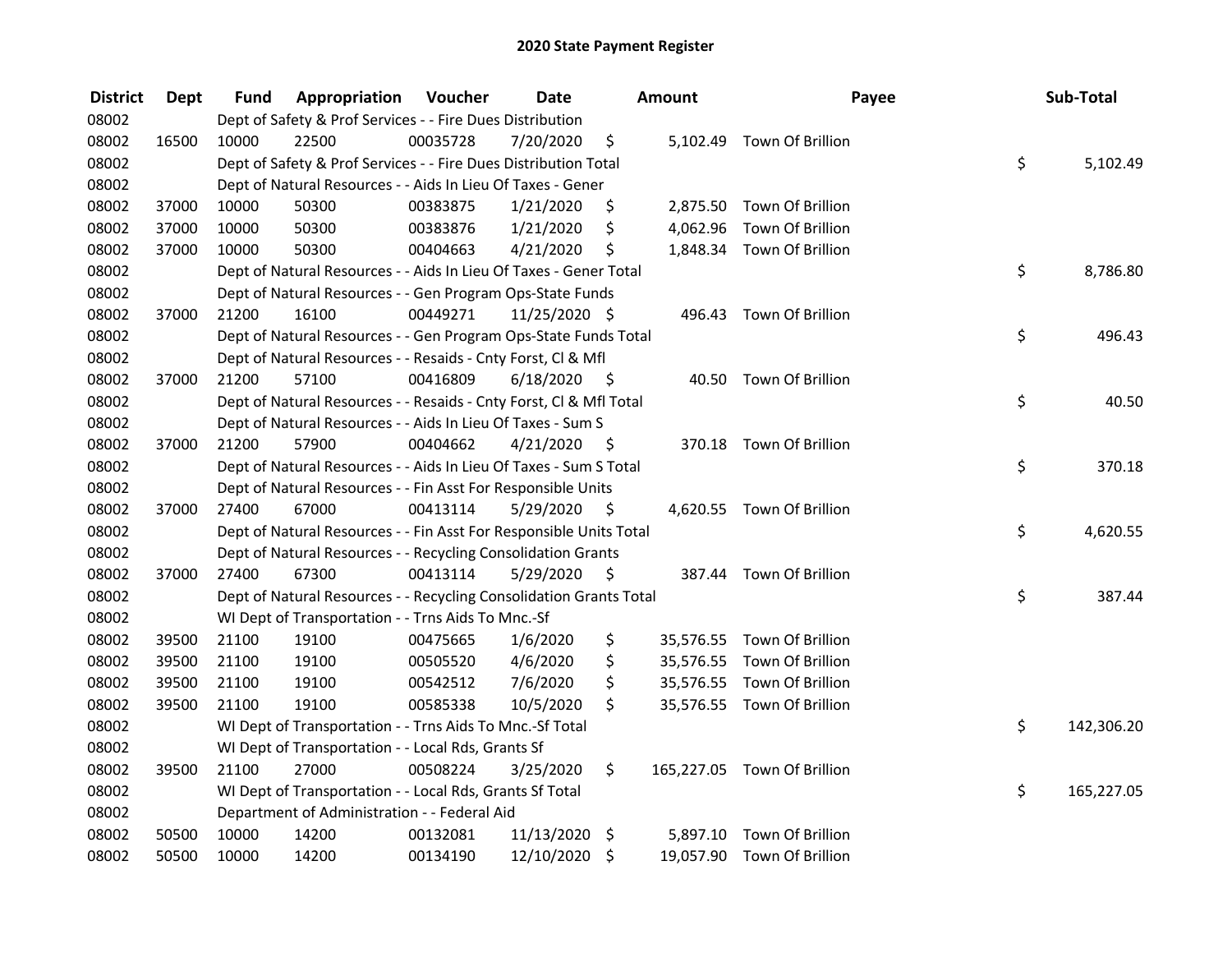| <b>District</b> | Dept  | <b>Fund</b> | Appropriation                                                        | <b>Voucher</b> | Date       |      | <b>Amount</b> |                            | Payee | Sub-Total  |
|-----------------|-------|-------------|----------------------------------------------------------------------|----------------|------------|------|---------------|----------------------------|-------|------------|
| 08002           | 50500 | 10000       | 14200                                                                | 00136121       | 12/17/2020 | \$   | 2,648.53      | Town Of Brillion           |       |            |
| 08002           |       |             | Department of Administration - - Federal Aid Total                   |                |            |      |               |                            | \$    | 27,603.53  |
| 08002           |       |             | Department of Administration - - Hv Trans Ln Annual Impact Fee       |                |            |      |               |                            |       |            |
| 08002           | 50500 | 10000       | 17400                                                                | 00121287       | 5/1/2020   | S    | 3,209.00      | Town Of Brillion           |       |            |
| 08002           |       |             | Department of Administration - - Hv Trans Ln Annual Impact Fee Total |                |            |      |               |                            | \$    | 3,209.00   |
| 08002           |       |             | Elections Commission - - 2018 Hava Election Security                 |                |            |      |               |                            |       |            |
| 08002           | 51000 | 22000       | 18200                                                                | 00003730       | 7/6/2020   | \$   | 1,216.40      | Town Of Brillion           |       |            |
| 08002           |       |             | Elections Commission - - 2018 Hava Election Security Total           |                |            |      |               |                            | \$    | 1,216.40   |
| 08002           |       |             | Shared Revenue and Tax Relief - - County And Municipal Aid           |                |            |      |               |                            |       |            |
| 08002           | 83500 | 10000       | 10500                                                                | 00067619       | 7/27/2020  | S    |               | 7,720.55 Town Of Brillion  |       |            |
| 08002           | 83500 | 10000       | 10500                                                                | 00071581       | 11/16/2020 | \$   |               | 43,749.76 Town Of Brillion |       |            |
| 08002           |       |             | Shared Revenue and Tax Relief - - County And Municipal Aid Total     |                |            |      |               |                            | \$    | 51,470.31  |
| 08002           |       |             | Shared Revenue and Tax Relief - - Exempt Computer Aid                |                |            |      |               |                            |       |            |
| 08002           | 83500 | 10000       | 10900                                                                | 00064803       | 7/27/2020  | \$   | 72.75         | Town Of Brillion           |       |            |
| 08002           |       |             | Shared Revenue and Tax Relief - - Exempt Computer Aid Total          |                |            |      |               |                            | \$    | 72.75      |
| 08002           |       |             | Shared Revenue and Tax Relief - - Utility Aid                        |                |            |      |               |                            |       |            |
| 08002           | 83500 | 10000       | 11000                                                                | 00067619       | 7/27/2020  | \$   | 6,290.57      | Town Of Brillion           |       |            |
| 08002           | 83500 | 10000       | 11000                                                                | 00071581       | 11/16/2020 | Ŝ.   |               | 60,106.56 Town Of Brillion |       |            |
| 08002           |       |             | Shared Revenue and Tax Relief - - Utility Aid Total                  |                |            |      |               |                            | \$    | 66,397.13  |
| 08002           |       |             | Shared Revenue and Tax Relief - - Personal Property Aid              |                |            |      |               |                            |       |            |
| 08002           | 83500 | 10000       | 11100                                                                | 00060165       | 5/4/2020   | \$   | 6,743.07      | Town Of Brillion           |       |            |
| 08002           |       |             | Shared Revenue and Tax Relief - - Personal Property Aid Total        |                |            |      |               |                            | \$    | 6,743.07   |
| 08002           |       |             | Shared Revenue and Tax Relief - - Lottery & Gaming Credit            |                |            |      |               |                            |       |            |
| 08002           | 83500 | 52100       | 36300                                                                | 00055187       | 3/23/2020  | - \$ | 3,217.56      | Town Of Brillion           |       |            |
| 08002           |       |             | Shared Revenue and Tax Relief - - Lottery & Gaming Credit Total      |                |            |      |               |                            | \$    | 3,217.56   |
| 08002 Total     |       |             |                                                                      |                |            |      |               |                            | \$    | 487,267.39 |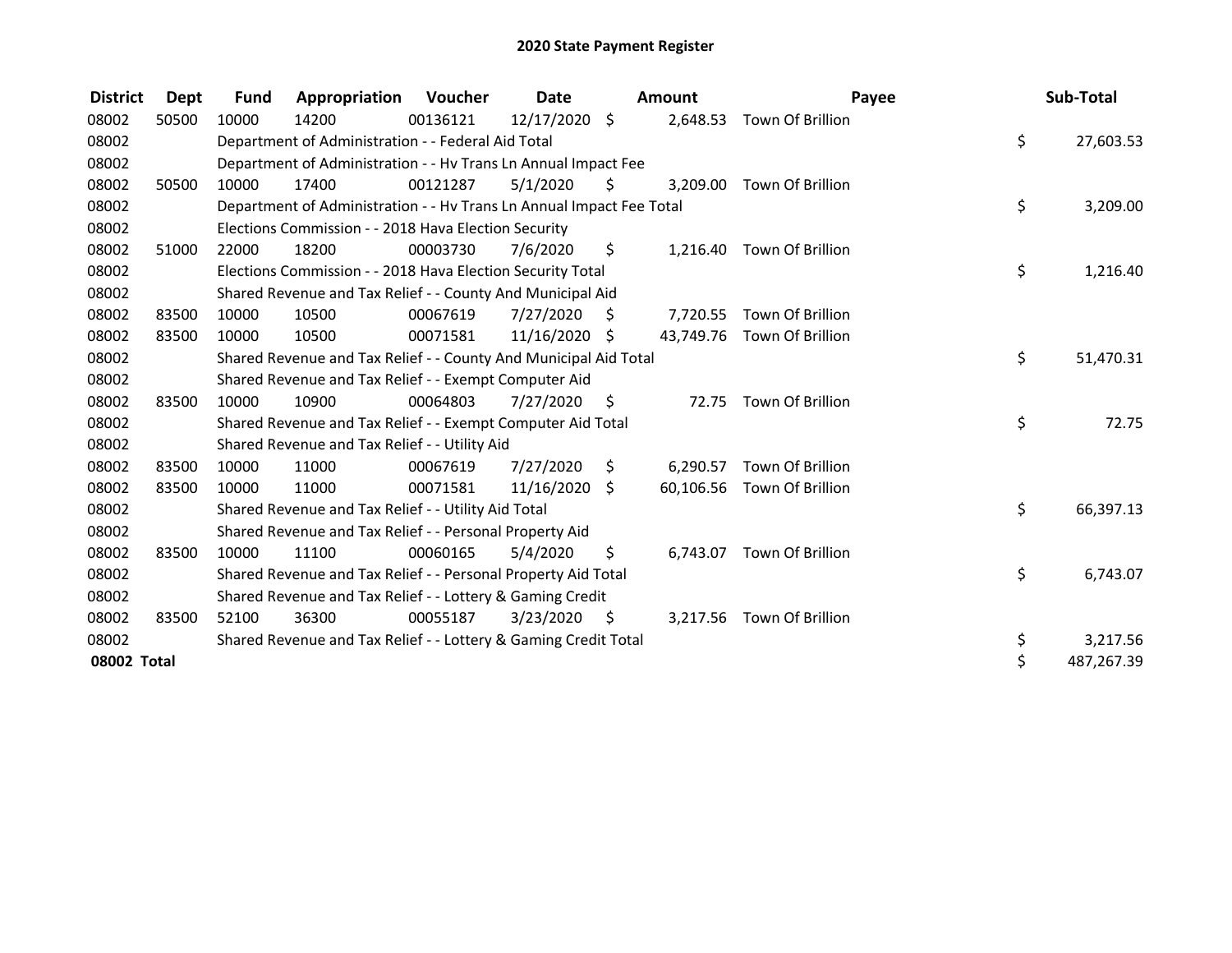| <b>District</b> | Dept  | Fund  | Appropriation                                                      | Voucher  | <b>Date</b> |      | Amount   | Payee                         | Sub-Total        |
|-----------------|-------|-------|--------------------------------------------------------------------|----------|-------------|------|----------|-------------------------------|------------------|
| 08004           |       |       | Dept of Safety & Prof Services - - Fire Dues Distribution          |          |             |      |          |                               |                  |
| 08004           | 16500 | 10000 | 22500                                                              | 00035729 | 7/20/2020   | \$   |          | 6,316.23 Town Of Brothertown  |                  |
| 08004           |       |       | Dept of Safety & Prof Services - - Fire Dues Distribution Total    |          |             |      |          |                               | \$<br>6,316.23   |
| 08004           |       |       | Dept of Natural Resources - - Aids In Lieu Of Taxes - Gener        |          |             |      |          |                               |                  |
| 08004           | 37000 | 10000 | 50300                                                              | 00383877 | 1/21/2020   | \$   |          | 4,853.94 Town Of Brothertown  |                  |
| 08004           |       |       | Dept of Natural Resources - - Aids In Lieu Of Taxes - Gener Total  |          |             |      |          |                               | \$<br>4,853.94   |
| 08004           |       |       | Dept of Natural Resources - - Taxes & Assessmts-Conserv Fund       |          |             |      |          |                               |                  |
| 08004           | 37000 | 21200 | 16900                                                              | 00383482 | 1/22/2020   | - \$ |          | 291.00 Town Of Brothertown    |                  |
| 08004           |       |       | Dept of Natural Resources - - Taxes & Assessmts-Conserv Fund Total |          |             |      |          |                               | \$<br>291.00     |
| 08004           |       |       | Dept of Natural Resources - - Resaids - Cnty Forst, Cl & Mfl       |          |             |      |          |                               |                  |
| 08004           | 37000 | 21200 | 57100                                                              | 00416810 | 6/18/2020   | - \$ |          | 110.31 Town Of Brothertown    |                  |
| 08004           |       |       | Dept of Natural Resources - - Resaids - Cnty Forst, Cl & Mfl Total |          |             |      |          |                               | \$<br>110.31     |
| 08004           |       |       | Dept of Natural Resources - - Fin Asst For Responsible Units       |          |             |      |          |                               |                  |
| 08004           | 37000 | 27400 | 67000                                                              | 00412708 | 5/29/2020   | \$.  |          | 9,415.07 Town Of Brothertown  |                  |
| 08004           |       |       | Dept of Natural Resources - - Fin Asst For Responsible Units Total |          |             |      |          |                               | \$<br>9,415.07   |
| 08004           |       |       | Dept of Natural Resources - - Recycling Consolidation Grants       |          |             |      |          |                               |                  |
| 08004           | 37000 | 27400 | 67300                                                              | 00412708 | 5/29/2020   | \$   | 336.45   | Town Of Brothertown           |                  |
| 08004           |       |       | Dept of Natural Resources - - Recycling Consolidation Grants Total |          |             |      |          |                               | \$<br>336.45     |
| 08004           |       |       | WI Dept of Transportation - - Trns Aids To Mnc.-Sf                 |          |             |      |          |                               |                  |
| 08004           | 39500 | 21100 | 19100                                                              | 00475666 | 1/6/2020    | \$   |          | 35,215.20 Town Of Brothertown |                  |
| 08004           | 39500 | 21100 | 19100                                                              | 00505521 | 4/6/2020    | \$   |          | 35,215.20 Town Of Brothertown |                  |
| 08004           | 39500 | 21100 | 19100                                                              | 00542513 | 7/6/2020    | \$   |          | 35,215.20 Town Of Brothertown |                  |
| 08004           | 39500 | 21100 | 19100                                                              | 00585339 | 10/5/2020   | \$   |          | 35,215.20 Town Of Brothertown |                  |
| 08004           |       |       | WI Dept of Transportation - - Trns Aids To Mnc.-Sf Total           |          |             |      |          |                               | \$<br>140,860.80 |
| 08004           |       |       | Department of Administration - - Federal Aid                       |          |             |      |          |                               |                  |
| 08004           | 50500 | 10000 | 14200                                                              | 00129739 | 10/2/2020   | \$   |          | 3,458.64 Town Of Brothertown  |                  |
| 08004           | 50500 | 10000 | 14200                                                              | 00132082 | 11/13/2020  | \$   | 8,202.96 | Town Of Brothertown           |                  |
| 08004           | 50500 | 10000 | 14200                                                              | 00134191 | 12/10/2020  | \$   |          | 10,009.40 Town Of Brothertown |                  |
| 08004           | 50500 | 10000 | 14200                                                              | 00136122 | 12/17/2020  | \$   | 56.58    | Town Of Brothertown           |                  |
| 08004           |       |       | Department of Administration - - Federal Aid Total                 |          |             |      |          |                               | \$<br>21,727.58  |
| 08004           |       |       | Elections Commission - - 2018 Hava Election Security               |          |             |      |          |                               |                  |
| 08004           | 51000 | 22000 | 18200                                                              | 00004044 | 8/4/2020    | \$   |          | 1,114.10 Town Of Brothertown  |                  |
| 08004           |       |       | Elections Commission - - 2018 Hava Election Security Total         |          |             |      |          |                               | \$<br>1,114.10   |
| 08004           |       |       | Shared Revenue and Tax Relief - - County And Municipal Aid         |          |             |      |          |                               |                  |
| 08004           | 83500 | 10000 | 10500                                                              | 00067620 | 7/27/2020   | \$   |          | 5,823.23 Town Of Brothertown  |                  |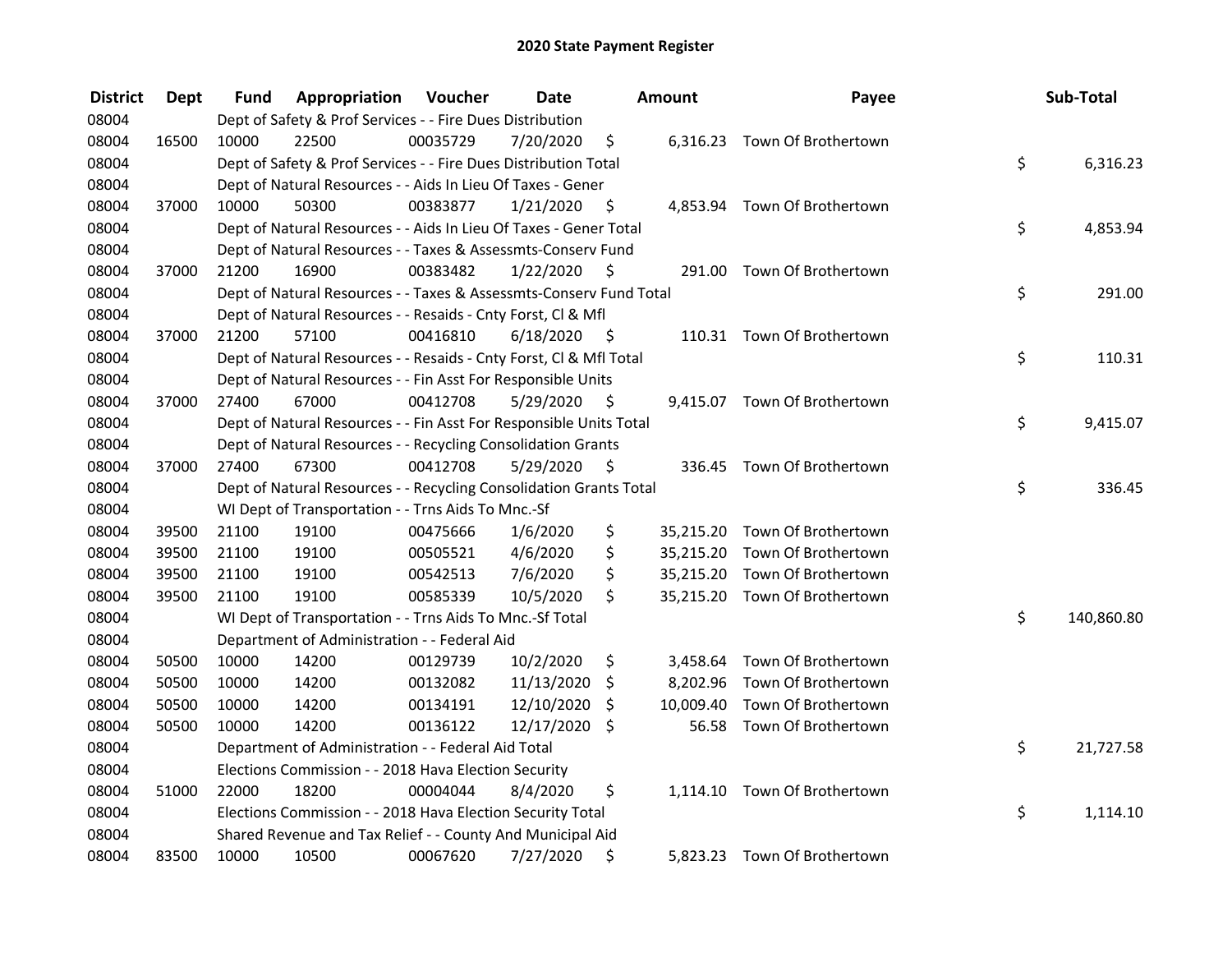| <b>District</b> | Dept  | Fund  | Appropriation                                                    | <b>Voucher</b> | <b>Date</b>     |              | Amount    | Payee               |     | Sub-Total  |
|-----------------|-------|-------|------------------------------------------------------------------|----------------|-----------------|--------------|-----------|---------------------|-----|------------|
| 08004           | 83500 | 10000 | 10500                                                            | 00071582       | $11/16/2020$ \$ |              | 34,686.61 | Town Of Brothertown |     |            |
| 08004           |       |       | Shared Revenue and Tax Relief - - County And Municipal Aid Total |                |                 |              |           |                     | \$, | 40,509.84  |
| 08004           |       |       | Shared Revenue and Tax Relief - - Exempt Computer Aid            |                |                 |              |           |                     |     |            |
| 08004           | 83500 | 10000 | 10900                                                            | 00064804       | 7/27/2020       | <sup>S</sup> | 255.66    | Town Of Brothertown |     |            |
| 08004           |       |       | Shared Revenue and Tax Relief - - Exempt Computer Aid Total      |                |                 |              |           |                     | Ś   | 255.66     |
| 08004           |       |       | Shared Revenue and Tax Relief - - Personal Property Aid          |                |                 |              |           |                     |     |            |
| 08004           | 83500 | 10000 | 11100                                                            | 00060166       | 5/4/2020        | S            | 313.03    | Town Of Brothertown |     |            |
| 08004           |       |       | Shared Revenue and Tax Relief - - Personal Property Aid Total    |                |                 |              |           |                     | \$  | 313.03     |
| 08004           |       |       | Shared Revenue and Tax Relief - - Lottery & Gaming Credit        |                |                 |              |           |                     |     |            |
| 08004           | 83500 | 52100 | 36300                                                            | 00055188       | 3/23/2020       | S            | 837.54    | Town Of Brothertown |     |            |
| 08004           |       |       | Shared Revenue and Tax Relief - - Lottery & Gaming Credit Total  |                |                 |              |           |                     |     | 837.54     |
| 08004 Total     |       |       |                                                                  |                |                 |              |           |                     |     | 226,941.55 |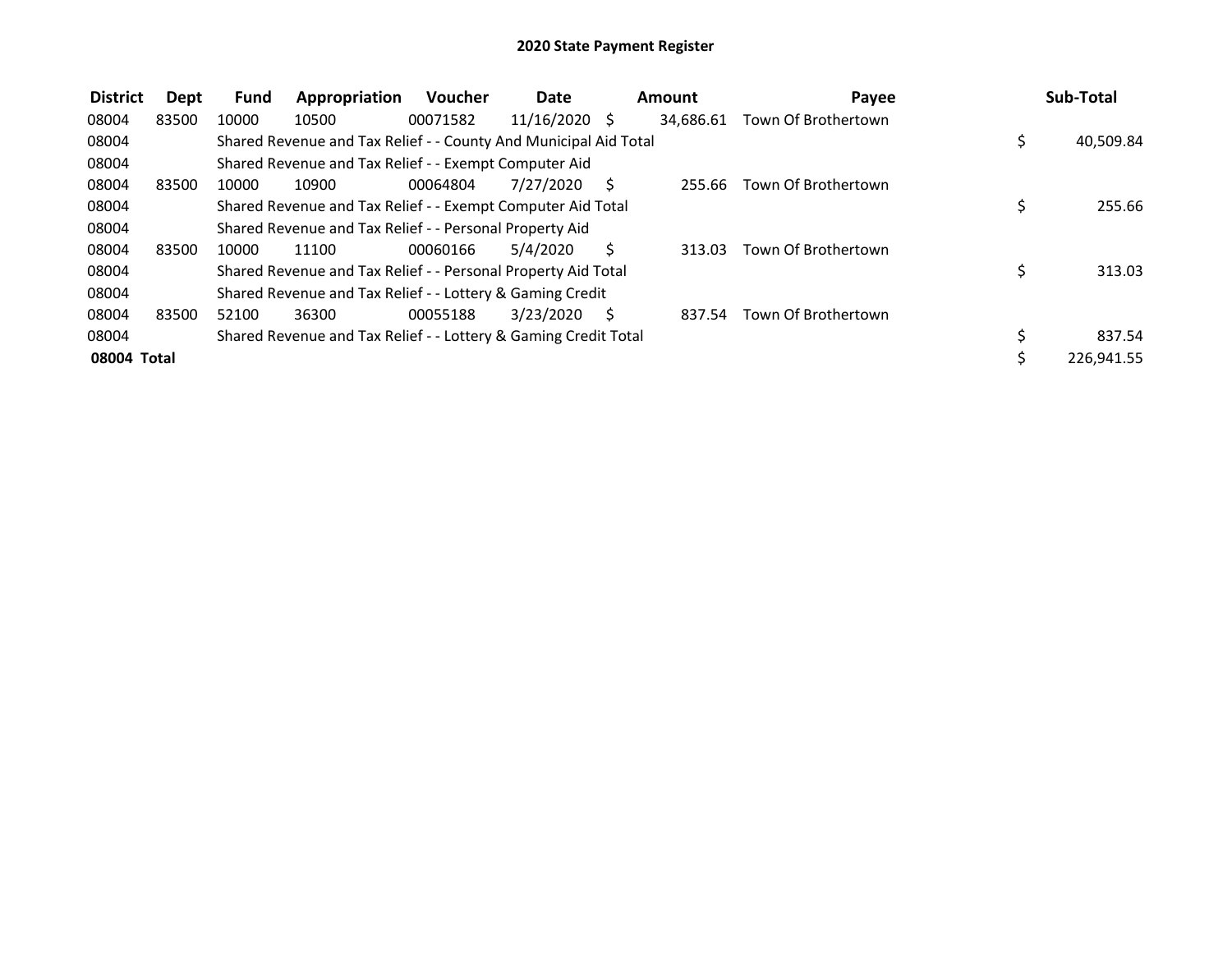| <b>District</b> | <b>Dept</b> | Fund  | Appropriation                                                      | Voucher  | <b>Date</b>   |      | <b>Amount</b> | Payee                         | Sub-Total       |
|-----------------|-------------|-------|--------------------------------------------------------------------|----------|---------------|------|---------------|-------------------------------|-----------------|
| 08006           |             |       | Dept of Safety & Prof Services - - Fire Dues Distribution          |          |               |      |               |                               |                 |
| 08006           | 16500       | 10000 | 22500                                                              | 00035730 | 7/20/2020     | \$   |               | 2,893.33 Town Of Charlestown  |                 |
| 08006           |             |       | Dept of Safety & Prof Services - - Fire Dues Distribution Total    |          |               |      |               |                               | \$<br>2,893.33  |
| 08006           |             |       | Dept of Natural Resources - - Aids In Lieu Of Taxes - Gener        |          |               |      |               |                               |                 |
| 08006           | 37000       | 10000 | 50300                                                              | 00383878 | 1/21/2020     | \$   |               | 5,551.18 Town Of Charlestown  |                 |
| 08006           | 37000       | 10000 | 50300                                                              | 00383879 | 1/21/2020     | \$   | 41,701.39     | Town Of Charlestown           |                 |
| 08006           | 37000       | 10000 | 50300                                                              | 00404676 | 4/21/2020     | \$   |               | 2,721.30 Town Of Charlestown  |                 |
| 08006           |             |       | Dept of Natural Resources - - Aids In Lieu Of Taxes - Gener Total  |          |               |      |               |                               | \$<br>49,973.87 |
| 08006           |             |       | Dept of Natural Resources - - Gen Program Ops-State Funds          |          |               |      |               |                               |                 |
| 08006           | 37000       | 21200 | 16100                                                              | 00449006 | 12/11/2020 \$ |      |               | 914.59 Town Of Charlestown    |                 |
| 08006           |             |       | Dept of Natural Resources - - Gen Program Ops-State Funds Total    |          |               |      |               |                               | \$<br>914.59    |
| 08006           |             |       | Dept of Natural Resources - - Resaids - Cnty Forst, CI & Mfl       |          |               |      |               |                               |                 |
| 08006           | 37000       | 21200 | 57100                                                              | 00416811 | 6/18/2020     | - \$ |               | 292.53 Town Of Charlestown    |                 |
| 08006           |             |       | Dept of Natural Resources - - Resaids - Cnty Forst, Cl & Mfl Total |          |               |      |               |                               | \$<br>292.53    |
| 08006           |             |       | Dept of Natural Resources - - Aids In Lieu Of Taxes - Sum S        |          |               |      |               |                               |                 |
| 08006           | 37000       | 21200 | 57900                                                              | 00404675 | 4/21/2020     | - \$ |               | 313.72 Town Of Charlestown    |                 |
| 08006           |             |       | Dept of Natural Resources - - Aids In Lieu Of Taxes - Sum S Total  |          |               |      |               |                               | \$<br>313.72    |
| 08006           |             |       | Dept of Natural Resources - - Fin Asst For Responsible Units       |          |               |      |               |                               |                 |
| 08006           | 37000       | 27400 | 67000                                                              | 00413264 | 5/29/2020     | - \$ |               | 4,584.23 Town Of Charlestown  |                 |
| 08006           |             |       | Dept of Natural Resources - - Fin Asst For Responsible Units Total |          |               |      |               |                               | \$<br>4,584.23  |
| 08006           |             |       | Dept of Natural Resources - - Recycling Consolidation Grants       |          |               |      |               |                               |                 |
| 08006           | 37000       | 27400 | 67300                                                              | 00413264 | 5/29/2020     | \$   |               | 197.13 Town Of Charlestown    |                 |
| 08006           |             |       | Dept of Natural Resources - - Recycling Consolidation Grants Total |          |               |      |               |                               | \$<br>197.13    |
| 08006           |             |       | WI Dept of Transportation - - Trns Aids To Mnc.-Sf                 |          |               |      |               |                               |                 |
| 08006           | 39500       | 21100 | 19100                                                              | 00475667 | 1/6/2020      | \$   |               | 23,468.04 Town Of Charlestown |                 |
| 08006           | 39500       | 21100 | 19100                                                              | 00505522 | 4/6/2020      | \$   |               | 23,468.04 Town Of Charlestown |                 |
| 08006           | 39500       | 21100 | 19100                                                              | 00542514 | 7/6/2020      | \$   |               | 23,468.04 Town Of Charlestown |                 |
| 08006           | 39500       | 21100 | 19100                                                              | 00585340 | 10/5/2020     | \$   |               | 23,468.04 Town Of Charlestown |                 |
| 08006           |             |       | WI Dept of Transportation - - Trns Aids To Mnc.-Sf Total           |          |               |      |               |                               | \$<br>93,872.16 |
| 08006           |             |       | Shared Revenue and Tax Relief - - County And Municipal Aid         |          |               |      |               |                               |                 |
| 08006           | 83500       | 10000 | 10500                                                              | 00067621 | 7/27/2020     | \$   |               | 4,531.50 Town Of Charlestown  |                 |
| 08006           | 83500       | 10000 | 10500                                                              | 00071583 | 11/16/2020 \$ |      |               | 25,678.50 Town Of Charlestown |                 |
| 08006           |             |       | Shared Revenue and Tax Relief - - County And Municipal Aid Total   |          |               |      |               |                               | \$<br>30,210.00 |
| 08006           |             |       | Shared Revenue and Tax Relief - - Utility Aid                      |          |               |      |               |                               |                 |
| 08006           | 83500       | 10000 | 11000                                                              | 00067621 | 7/27/2020     | \$   | 424.83        | Town Of Charlestown           |                 |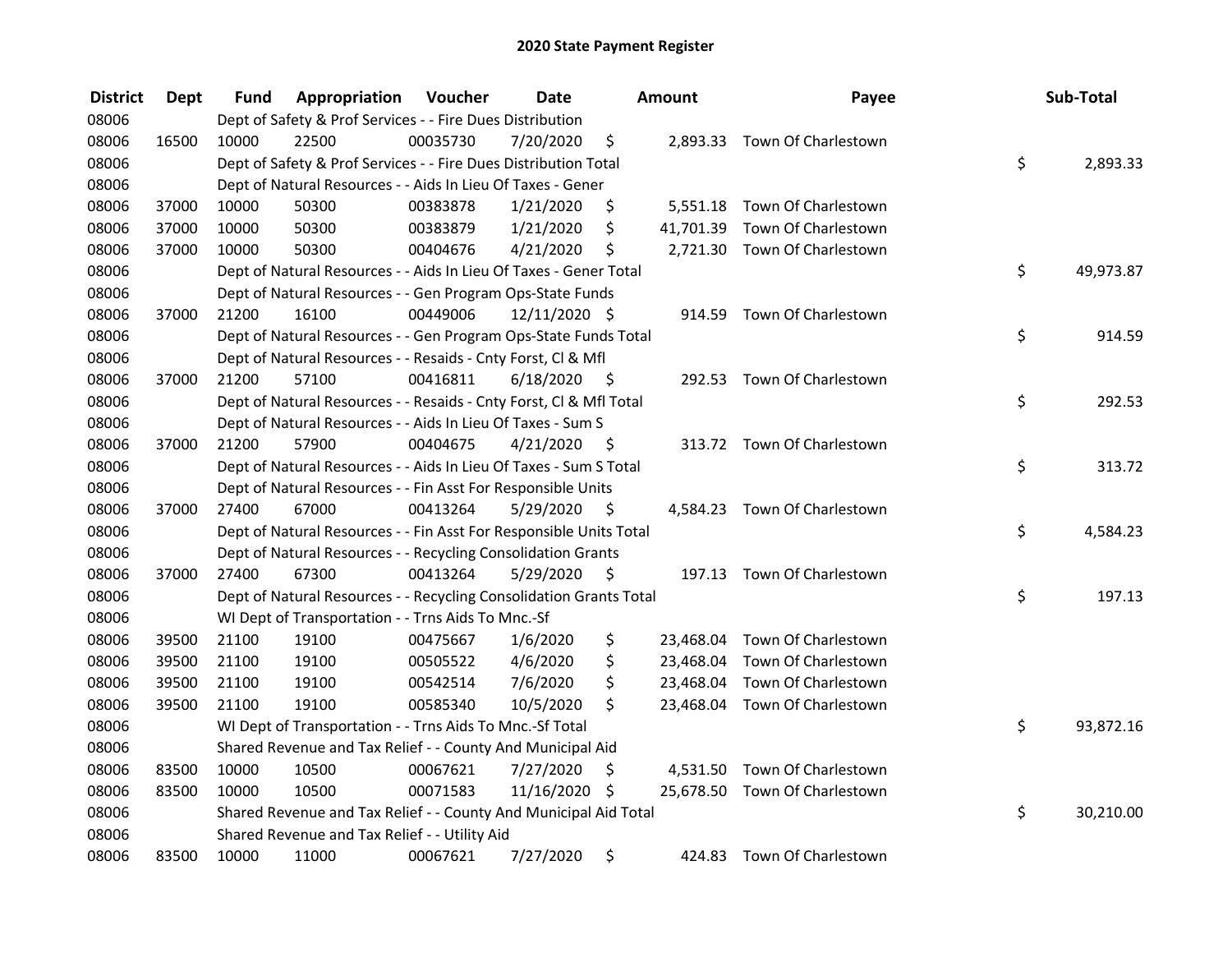| <b>District</b> | Dept  | Fund  | Appropriation                                                       | <b>Voucher</b> | Date            | <b>Amount</b> | Payee               | Sub-Total  |
|-----------------|-------|-------|---------------------------------------------------------------------|----------------|-----------------|---------------|---------------------|------------|
| 08006           | 83500 | 10000 | 11000                                                               | 00071583       | $11/16/2020$ \$ | 2.466.61      | Town Of Charlestown |            |
| 08006           |       |       | Shared Revenue and Tax Relief - - Utility Aid Total                 |                |                 |               |                     | 2,891.44   |
| 08006           |       |       | Shared Revenue and Tax Relief - - Personal Property Aid             |                |                 |               |                     |            |
| 08006           | 83500 | 10000 | 11100                                                               | 00060167       | 5/4/2020        | 456.78        | Town Of Charlestown |            |
| 08006           |       |       | Shared Revenue and Tax Relief - - Personal Property Aid Total       |                |                 |               |                     | 456.78     |
| 08006           |       |       | Shared Revenue and Tax Relief - - Payments For Municipal Svcs       |                |                 |               |                     |            |
| 08006           | 83500 | 10000 | 50100                                                               | 00054834       | 2/3/2020        | 47.62         | Town Of Charlestown |            |
| 08006           |       |       | Shared Revenue and Tax Relief - - Payments For Municipal Svcs Total |                |                 |               |                     | 47.62      |
| 08006 Total     |       |       |                                                                     |                |                 |               |                     | 186,647.40 |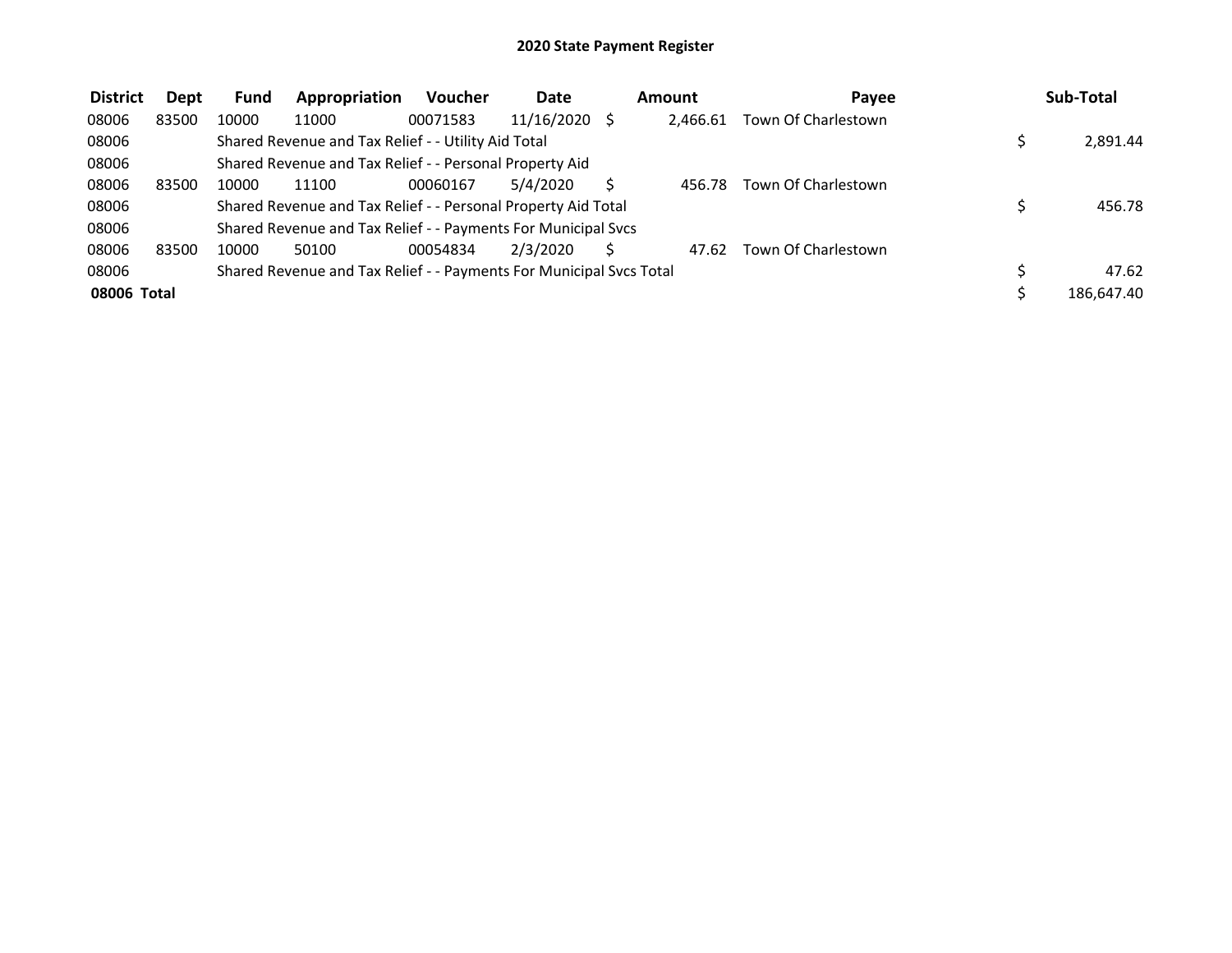| <b>District</b> | Dept  | <b>Fund</b> | Appropriation                                                      | Voucher  | Date          |      | <b>Amount</b> | Payee                     | Sub-Total        |
|-----------------|-------|-------------|--------------------------------------------------------------------|----------|---------------|------|---------------|---------------------------|------------------|
| 08008           |       |             | Dept of Safety & Prof Services - - Fire Dues Distribution          |          |               |      |               |                           |                  |
| 08008           | 16500 | 10000       | 22500                                                              | 00035731 | 7/20/2020     | - \$ |               | 4,785.57 Town Of Chilton  |                  |
| 08008           |       |             | Dept of Safety & Prof Services - - Fire Dues Distribution Total    |          |               |      |               |                           | \$<br>4,785.57   |
| 08008           |       |             | Dept of Natural Resources - - Resaids - Cnty Forst, CI & Mfl       |          |               |      |               |                           |                  |
| 08008           | 37000 | 21200       | 57100                                                              | 00416812 | 6/18/2020     | - \$ |               | 13.60 Town Of Chilton     |                  |
| 08008           |       |             | Dept of Natural Resources - - Resaids - Cnty Forst, Cl & Mfl Total |          |               |      |               |                           | \$<br>13.60      |
| 08008           |       |             | Dept of Natural Resources - - Fin Asst For Responsible Units       |          |               |      |               |                           |                  |
| 08008           | 37000 | 27400       | 67000                                                              | 00413186 | 5/29/2020     | - \$ |               | 5,571.53 Town Of Chilton  |                  |
| 08008           |       |             | Dept of Natural Resources - - Fin Asst For Responsible Units Total |          |               |      |               |                           | \$<br>5,571.53   |
| 08008           |       |             | WI Dept of Transportation - - Trns Aids To Mnc.-Sf                 |          |               |      |               |                           |                  |
| 08008           | 39500 | 21100       | 19100                                                              | 00475668 | 1/6/2020      | \$   | 29,794.95     | Town Of Chilton           |                  |
| 08008           | 39500 | 21100       | 19100                                                              | 00505523 | 4/6/2020      | \$   | 29,794.95     | Town Of Chilton           |                  |
| 08008           | 39500 | 21100       | 19100                                                              | 00542515 | 7/6/2020      | \$   | 29,794.95     | Town Of Chilton           |                  |
| 08008           | 39500 | 21100       | 19100                                                              | 00585341 | 10/5/2020     | \$   |               | 29,794.95 Town Of Chilton |                  |
| 08008           |       |             | WI Dept of Transportation - - Trns Aids To Mnc.-Sf Total           |          |               |      |               |                           | \$<br>119,179.80 |
| 08008           |       |             | Department of Administration - - Federal Aid                       |          |               |      |               |                           |                  |
| 08008           | 50500 | 10000       | 14200                                                              | 00134192 | 12/10/2020 \$ |      |               | 18,363.47 Town Of Chilton |                  |
| 08008           |       |             | Department of Administration - - Federal Aid Total                 |          |               |      |               |                           | \$<br>18,363.47  |
| 08008           |       |             | Shared Revenue and Tax Relief - - County And Municipal Aid         |          |               |      |               |                           |                  |
| 08008           | 83500 | 10000       | 10500                                                              | 00067622 | 7/27/2020     | \$   | 2,877.33      | Town Of Chilton           |                  |
| 08008           | 83500 | 10000       | 10500                                                              | 00071584 | 11/16/2020 \$ |      | 16,304.90     | Town Of Chilton           |                  |
| 08008           |       |             | Shared Revenue and Tax Relief - - County And Municipal Aid Total   |          |               |      |               |                           | \$<br>19,182.23  |
| 08008           |       |             | Shared Revenue and Tax Relief - - Utility Aid                      |          |               |      |               |                           |                  |
| 08008           | 83500 | 10000       | 11000                                                              | 00067622 | 7/27/2020     | \$   | 705.67        | Town Of Chilton           |                  |
| 08008           | 83500 | 10000       | 11000                                                              | 00071584 | 11/16/2020    | \$   | 4,044.46      | Town Of Chilton           |                  |
| 08008           |       |             | Shared Revenue and Tax Relief - - Utility Aid Total                |          |               |      |               |                           | \$<br>4,750.13   |
| 08008 Total     |       |             |                                                                    |          |               |      |               |                           | \$<br>171,846.33 |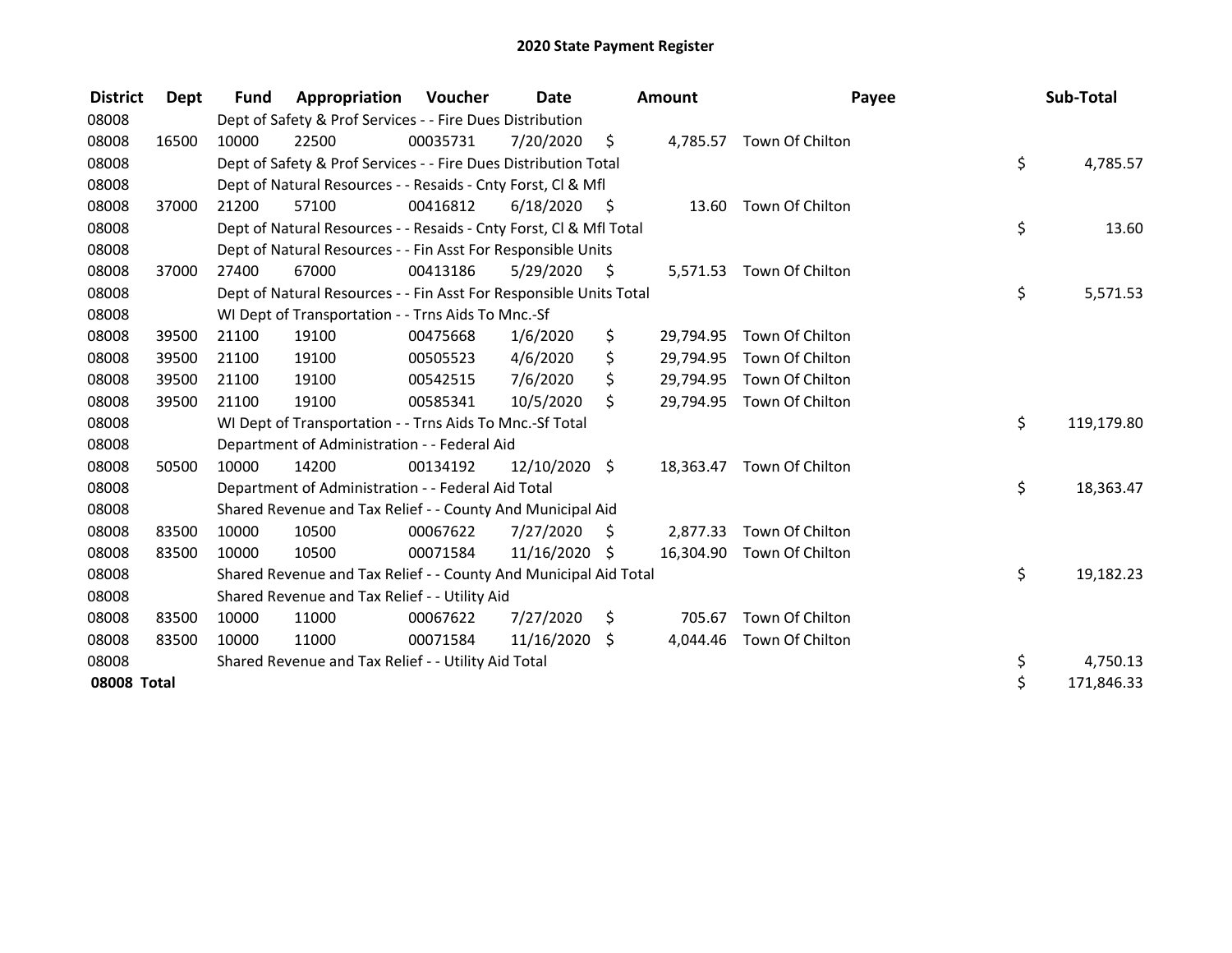| <b>District</b> | Dept  | Fund  | Appropriation                                                     | <b>Voucher</b> | Date      |     | <b>Amount</b> | Payee                      |     | Sub-Total |
|-----------------|-------|-------|-------------------------------------------------------------------|----------------|-----------|-----|---------------|----------------------------|-----|-----------|
| 08010           |       |       | Dept of Natural Resources - - Aids In Lieu Of Taxes - Gener       |                |           |     |               |                            |     |           |
| 08010           | 37000 | 10000 | 50300                                                             | 00404795       | 4/21/2020 | - S | 730.25        | Town Of Harrison           |     |           |
| 08010           |       |       | Dept of Natural Resources - - Aids In Lieu Of Taxes - Gener Total |                |           |     |               |                            | \$  | 730.25    |
| 08010           |       |       | Dept of Natural Resources - - Aids In Lieu Of Taxes - Sum S       |                |           |     |               |                            |     |           |
| 08010           | 37000 | 21200 | 57900                                                             | 00404794       | 4/21/2020 | - S | 319.60        | Town Of Harrison           |     |           |
| 08010           |       |       | Dept of Natural Resources - - Aids In Lieu Of Taxes - Sum S Total |                |           |     |               |                            | \$  | 319.60    |
| 08010           |       |       | WI Dept of Transportation - - Trns Aids To Mnc.-Sf                |                |           |     |               |                            |     |           |
| 08010           | 39500 | 21100 | 19100                                                             | 00475669       | 1/6/2020  | S.  | 11,319.46     | Town Of Harrison           |     |           |
| 08010           | 39500 | 21100 | 19100                                                             | 00505524       | 4/6/2020  | S.  | 11,319.46     | Town Of Harrison           |     |           |
| 08010           | 39500 | 21100 | 19100                                                             | 00549142       | 7/8/2020  | S.  | 11,319.46     | Town Of Harrison           |     |           |
| 08010           | 39500 | 21100 | 19100                                                             | 00585342       | 10/5/2020 | S.  |               | 11,319.46 Town Of Harrison |     |           |
| 08010           |       |       | WI Dept of Transportation - - Trns Aids To Mnc.-Sf Total          |                |           |     |               |                            | \$. | 45,277.84 |
| 08010           |       |       | Shared Revenue and Tax Relief - - Personal Property Aid           |                |           |     |               |                            |     |           |
| 08010           | 83500 | 10000 | 11100                                                             | 00060168       | 5/4/2020  | \$  | 44.22         | Town Of Harrison           |     |           |
| 08010           |       |       | Shared Revenue and Tax Relief - - Personal Property Aid Total     |                |           |     |               |                            | \$  | 44.22     |
| 08010 Total     |       |       |                                                                   |                |           |     |               |                            |     | 46,371.91 |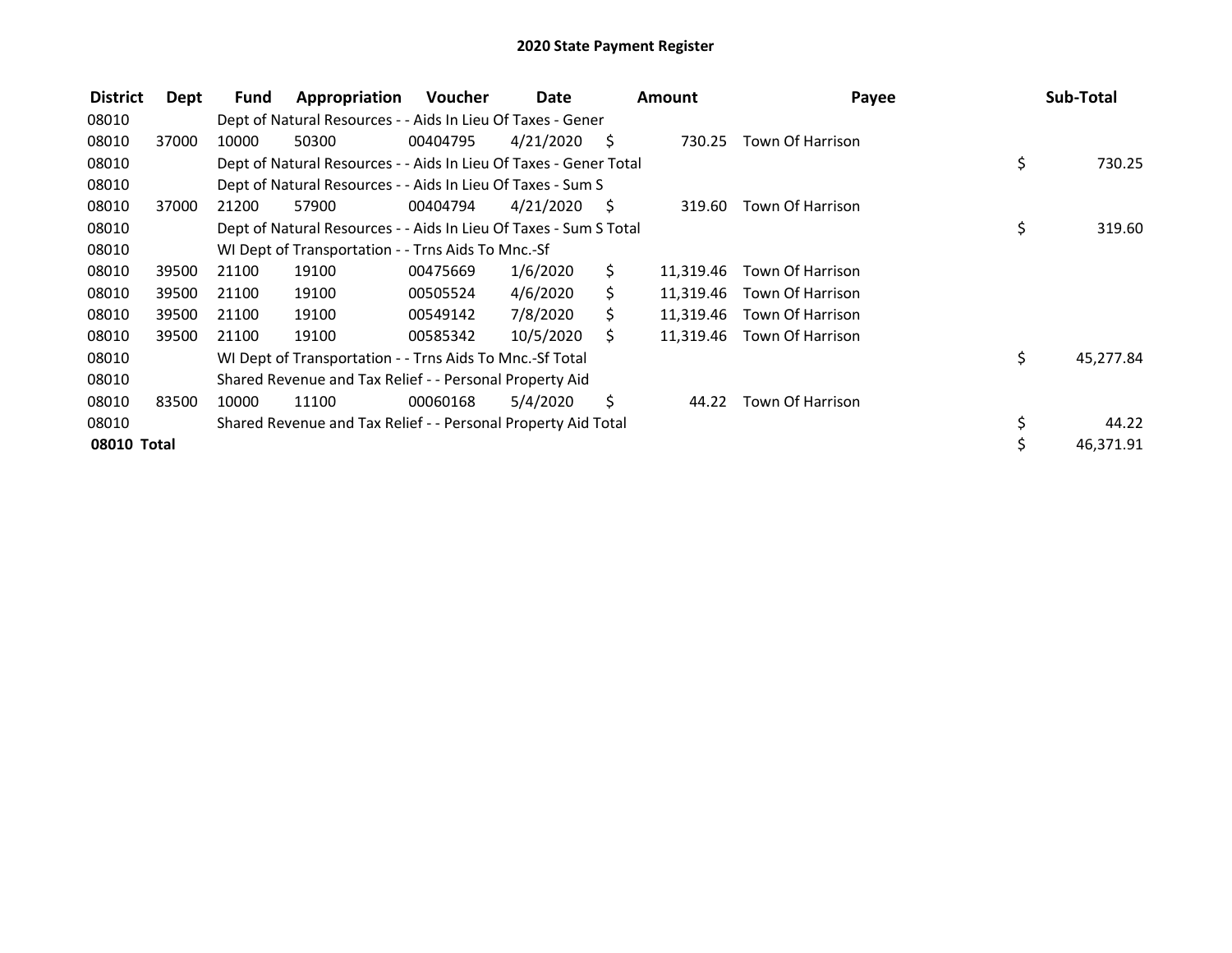| <b>District</b> | <b>Dept</b> | Fund  | Appropriation                                                      | Voucher  | Date       |         | <b>Amount</b> | Payee                          | Sub-Total        |
|-----------------|-------------|-------|--------------------------------------------------------------------|----------|------------|---------|---------------|--------------------------------|------------------|
| 08012           |             |       | Dept of Safety & Prof Services - - Fire Dues Distribution          |          |            |         |               |                                |                  |
| 08012           | 16500       | 10000 | 22500                                                              | 00035732 | 7/20/2020  | \$      |               | 5,427.19 Town Of New Holstein  |                  |
| 08012           |             |       | Dept of Safety & Prof Services - - Fire Dues Distribution Total    |          |            |         |               |                                | \$<br>5,427.19   |
| 08012           |             |       | Dept of Natural Resources - - Aids In Lieu Of Taxes - Gener        |          |            |         |               |                                |                  |
| 08012           | 37000       | 10000 | 50300                                                              | 00383916 | 1/21/2020  | \$      | 217.13        | Town Of New Holstein           |                  |
| 08012           | 37000       | 10000 | 50300                                                              | 00405274 | 4/21/2020  | \$      | 255.19        | Town Of New Holstein           |                  |
| 08012           |             |       | Dept of Natural Resources - - Aids In Lieu Of Taxes - Gener Total  |          |            |         |               |                                | \$<br>472.32     |
| 08012           |             |       | Dept of Natural Resources - - Resaids - Cnty Forst, Cl & Mfl       |          |            |         |               |                                |                  |
| 08012           | 37000       | 21200 | 57100                                                              | 00416813 | 6/18/2020  | - \$    |               | 71.67 Town Of New Holstein     |                  |
| 08012           |             |       | Dept of Natural Resources - - Resaids - Cnty Forst, Cl & Mfl Total |          |            |         |               |                                | \$<br>71.67      |
| 08012           |             |       | Dept of Natural Resources - - Aids In Lieu Of Taxes - Sum S        |          |            |         |               |                                |                  |
| 08012           | 37000       | 21200 | 57900                                                              | 00405273 | 4/21/2020  | - \$    |               | 25.52 Town Of New Holstein     |                  |
| 08012           |             |       | Dept of Natural Resources - - Aids In Lieu Of Taxes - Sum S Total  |          |            |         |               |                                | \$<br>25.52      |
| 08012           |             |       | Dept of Natural Resources - - Fin Asst For Responsible Units       |          |            |         |               |                                |                  |
| 08012           | 37000       | 27400 | 67000                                                              | 00413395 | 5/29/2020  | -\$     |               | 9,116.41 Town Of New Holstein  |                  |
| 08012           |             |       | Dept of Natural Resources - - Fin Asst For Responsible Units Total |          |            |         |               |                                | \$<br>9,116.41   |
| 08012           |             |       | Dept of Natural Resources - - Recycling Consolidation Grants       |          |            |         |               |                                |                  |
| 08012           | 37000       | 27400 | 67300                                                              | 00413395 | 5/29/2020  | \$      | 382.14        | Town Of New Holstein           |                  |
| 08012           |             |       | Dept of Natural Resources - - Recycling Consolidation Grants Total |          |            |         |               |                                | \$<br>382.14     |
| 08012           |             |       | WI Dept of Transportation - - Trns Aids To Mnc.-Sf                 |          |            |         |               |                                |                  |
| 08012           | 39500       | 21100 | 19100                                                              | 00475670 | 1/6/2020   | \$      |               | 32,219.28 Town Of New Holstein |                  |
| 08012           | 39500       | 21100 | 19100                                                              | 00505525 | 4/6/2020   | \$      |               | 32,219.28 Town Of New Holstein |                  |
| 08012           | 39500       | 21100 | 19100                                                              | 00542517 | 7/6/2020   | \$      |               | 32,219.28 Town Of New Holstein |                  |
| 08012           | 39500       | 21100 | 19100                                                              | 00585343 | 10/5/2020  | \$      |               | 32,219.28 Town Of New Holstein |                  |
| 08012           |             |       | WI Dept of Transportation - - Trns Aids To Mnc.-Sf Total           |          |            |         |               |                                | \$<br>128,877.12 |
| 08012           |             |       | Department of Administration - - Federal Aid                       |          |            |         |               |                                |                  |
| 08012           | 50500       | 10000 | 14200                                                              | 00132083 | 11/13/2020 | $\zeta$ |               | 1,528.81 Town Of New Holstein  |                  |
| 08012           | 50500       | 10000 | 14200                                                              | 00134193 | 12/10/2020 | \$      |               | 21,580.80 Town Of New Holstein |                  |
| 08012           |             |       | Department of Administration - - Federal Aid Total                 |          |            |         |               |                                | \$<br>23,109.61  |
| 08012           |             |       | Elections Commission - - 2018 Hava Election Security               |          |            |         |               |                                |                  |
| 08012           | 51000       | 22000 | 18200                                                              | 00004511 | 9/9/2020   | \$      |               | 1,187.80 Town Of New Holstein  |                  |
| 08012           |             |       | Elections Commission - - 2018 Hava Election Security Total         |          |            |         |               |                                | \$<br>1,187.80   |
| 08012           |             |       | Shared Revenue and Tax Relief - - County And Municipal Aid         |          |            |         |               |                                |                  |
| 08012           | 83500       | 10000 | 10500                                                              | 00067623 | 7/27/2020  | \$      | 9,877.08      | Town Of New Holstein           |                  |
| 08012           | 83500       | 10000 | 10500                                                              | 00071585 | 11/16/2020 | \$      |               | 55,970.12 Town Of New Holstein |                  |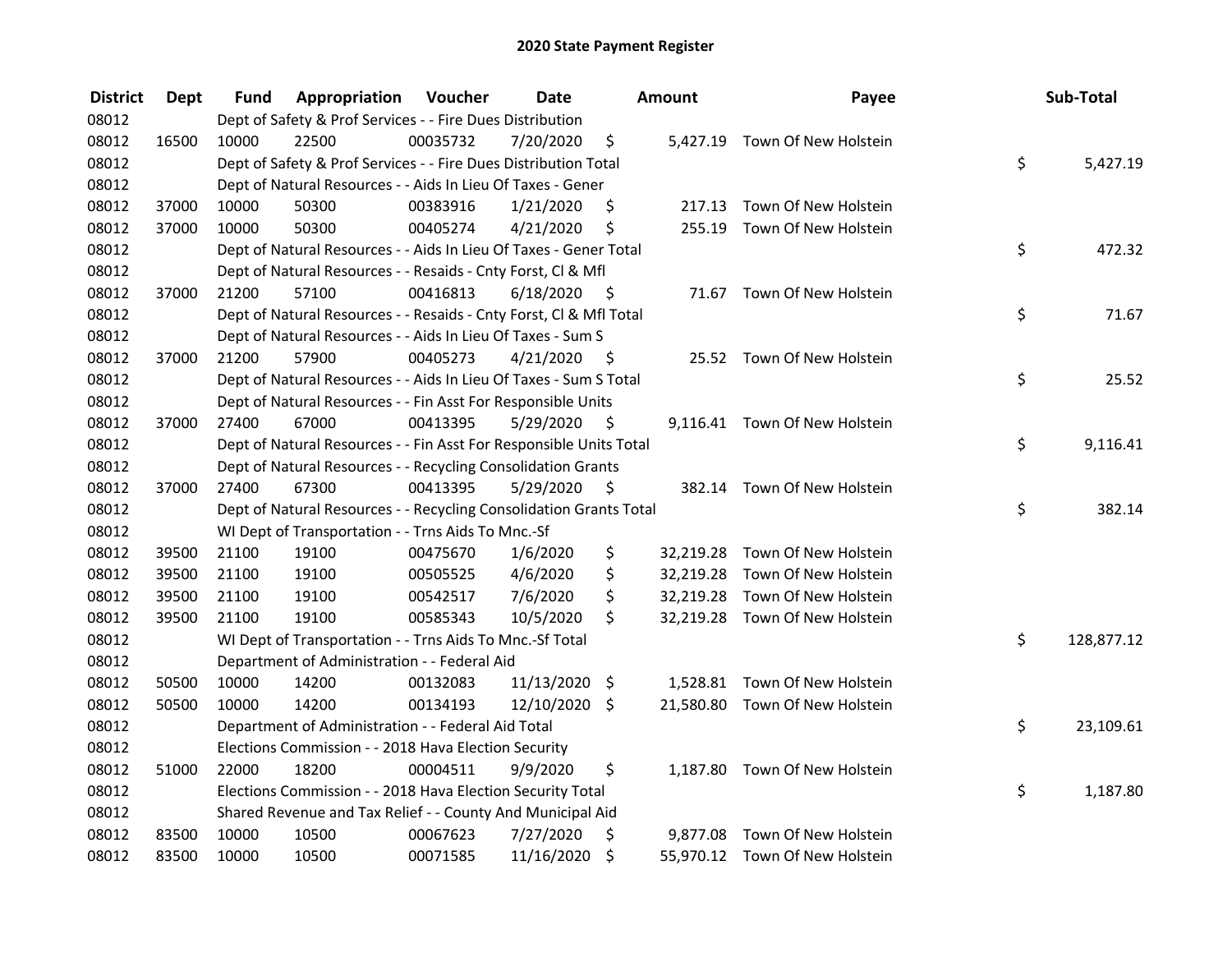| <b>District</b> | Dept  | Fund  | Appropriation                                                    | Voucher  | Date          |                     | Amount   | Payee                          |    | Sub-Total  |
|-----------------|-------|-------|------------------------------------------------------------------|----------|---------------|---------------------|----------|--------------------------------|----|------------|
| 08012           |       |       | Shared Revenue and Tax Relief - - County And Municipal Aid Total |          |               |                     |          |                                | \$ | 65,847.20  |
| 08012           |       |       | Shared Revenue and Tax Relief - - Exempt Computer Aid            |          |               |                     |          |                                |    |            |
| 08012           | 83500 | 10000 | 10900                                                            | 00064806 | 7/27/2020     | $\ddot{\mathsf{s}}$ | 304.50   | Town Of New Holstein           |    |            |
| 08012           |       |       | Shared Revenue and Tax Relief - - Exempt Computer Aid Total      |          |               |                     |          |                                | \$ | 304.50     |
| 08012           |       |       | Shared Revenue and Tax Relief - - Utility Aid                    |          |               |                     |          |                                |    |            |
| 08012           | 83500 | 10000 | 11000                                                            | 00067623 | 7/27/2020     | S.                  | 1.834.16 | Town Of New Holstein           |    |            |
| 08012           | 83500 | 10000 | 11000                                                            | 00071585 | 11/16/2020 \$ |                     |          | 10.583.96 Town Of New Holstein |    |            |
| 08012           |       |       | Shared Revenue and Tax Relief - - Utility Aid Total              |          |               |                     |          |                                | \$ | 12,418.12  |
| 08012           |       |       | Shared Revenue and Tax Relief - - Personal Property Aid          |          |               |                     |          |                                |    |            |
| 08012           | 83500 | 10000 | 11100                                                            | 00060169 | 5/4/2020      | Ś.                  | 1,116.25 | Town Of New Holstein           |    |            |
| 08012           |       |       | Shared Revenue and Tax Relief - - Personal Property Aid Total    |          |               |                     |          |                                | \$ | 1,116.25   |
| 08012           |       |       | Shared Revenue and Tax Relief - - Lottery & Gaming Credit        |          |               |                     |          |                                |    |            |
| 08012           | 83500 | 52100 | 36300                                                            | 00055189 | 3/23/2020     | S.                  | 3.958.20 | Town Of New Holstein           |    |            |
| 08012           |       |       | Shared Revenue and Tax Relief - - Lottery & Gaming Credit Total  |          |               |                     |          |                                | \$ | 3,958.20   |
| 08012 Total     |       |       |                                                                  |          |               |                     |          |                                | Ś  | 252,314.05 |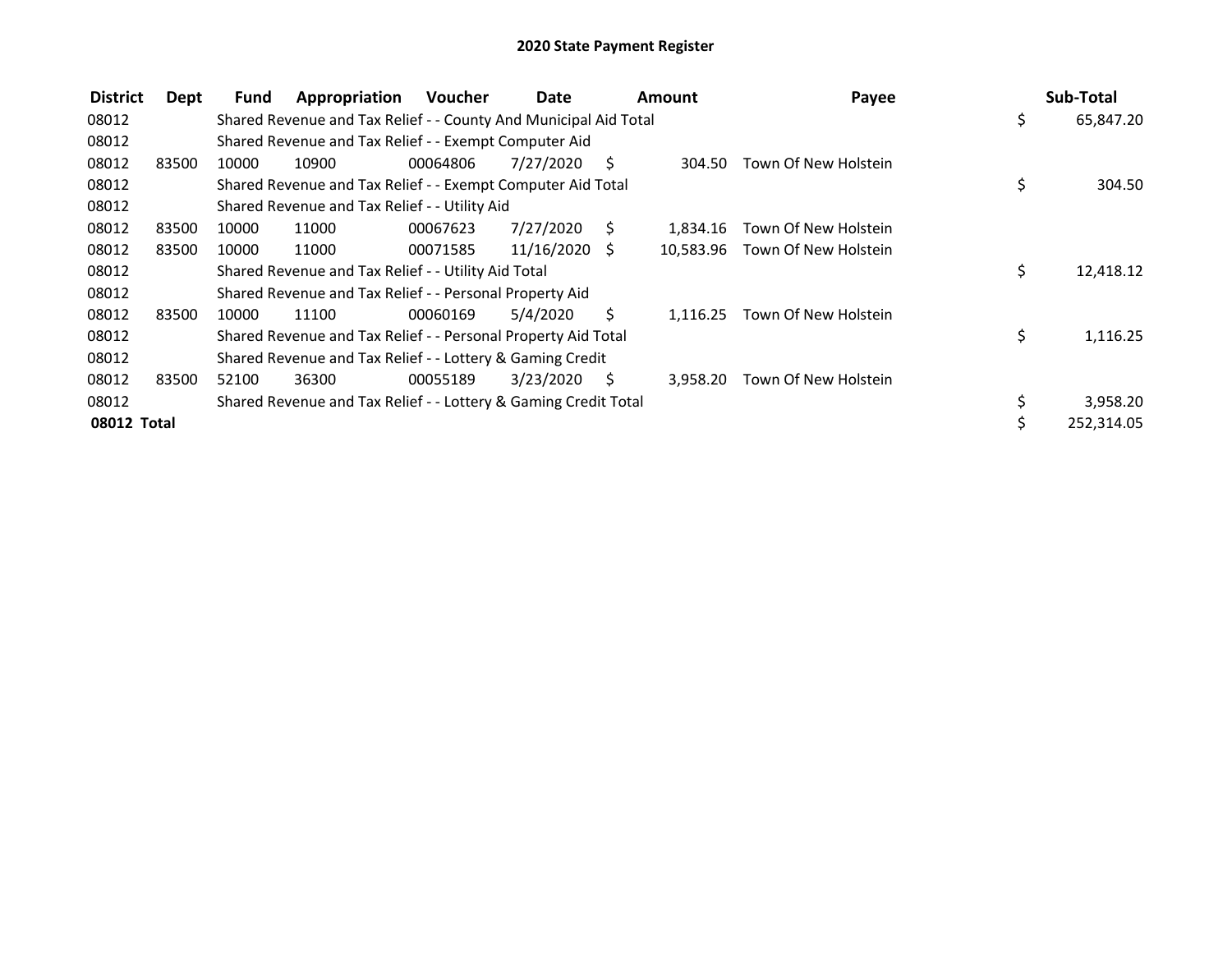| <b>District</b> | <b>Dept</b> | Fund  | Appropriation                                                      | Voucher  | <b>Date</b>   |      | <b>Amount</b> | Payee                     | Sub-Total        |
|-----------------|-------------|-------|--------------------------------------------------------------------|----------|---------------|------|---------------|---------------------------|------------------|
| 08014           |             |       | Dept of Safety & Prof Services - - Fire Dues Distribution          |          |               |      |               |                           |                  |
| 08014           | 16500       | 10000 | 22500                                                              | 00035733 | 7/20/2020     | \$   |               | 3,429.25 Town Of Rantoul  |                  |
| 08014           |             |       | Dept of Safety & Prof Services - - Fire Dues Distribution Total    |          |               |      |               |                           | \$<br>3,429.25   |
| 08014           |             |       | Dept of Natural Resources - - Aids In Lieu Of Taxes - Gener        |          |               |      |               |                           |                  |
| 08014           | 37000       | 10000 | 50300                                                              | 00383902 | 1/21/2020     | \$   | 245.69        | Town Of Rantoul           |                  |
| 08014           | 37000       | 10000 | 50300                                                              | 00383903 | 1/21/2020     | \$   |               | 8,041.18 Town Of Rantoul  |                  |
| 08014           | 37000       | 10000 | 50300                                                              | 00404953 | 4/21/2020     | \$   |               | 2,001.43 Town Of Rantoul  |                  |
| 08014           |             |       | Dept of Natural Resources - - Aids In Lieu Of Taxes - Gener Total  |          |               |      |               |                           | \$<br>10,288.30  |
| 08014           |             |       | Dept of Natural Resources - - Gen Program Ops-State Funds          |          |               |      |               |                           |                  |
| 08014           | 37000       | 21200 | 16100                                                              | 00446676 | 12/4/2020     | - \$ |               | 1,050.00 Town Of Rantoul  |                  |
| 08014           |             |       | Dept of Natural Resources - - Gen Program Ops-State Funds Total    |          |               |      |               |                           | \$<br>1,050.00   |
| 08014           |             |       | Dept of Natural Resources - - Resaids - Cnty Forst, CI & Mfl       |          |               |      |               |                           |                  |
| 08014           | 37000       | 21200 | 57100                                                              | 00416814 | 6/18/2020     | - \$ |               | 23.60 Town Of Rantoul     |                  |
| 08014           |             |       | Dept of Natural Resources - - Resaids - Cnty Forst, Cl & Mfl Total |          |               |      |               |                           | \$<br>23.60      |
| 08014           |             |       | Dept of Natural Resources - - Aids In Lieu Of Taxes - Sum S        |          |               |      |               |                           |                  |
| 08014           | 37000       | 21200 | 57900                                                              | 00404952 | 4/21/2020     | - \$ |               | 235.47 Town Of Rantoul    |                  |
| 08014           |             |       | Dept of Natural Resources - - Aids In Lieu Of Taxes - Sum S Total  |          |               |      |               |                           | \$<br>235.47     |
| 08014           |             |       | Dept of Natural Resources - - Fin Asst For Responsible Units       |          |               |      |               |                           |                  |
| 08014           | 37000       | 27400 | 67000                                                              | 00413258 | 5/29/2020     | - \$ |               | 4,268.93 Town Of Rantoul  |                  |
| 08014           |             |       | Dept of Natural Resources - - Fin Asst For Responsible Units Total |          |               |      |               |                           | \$<br>4,268.93   |
| 08014           |             |       | Dept of Natural Resources - - Recycling Consolidation Grants       |          |               |      |               |                           |                  |
| 08014           | 37000       | 27400 | 67300                                                              | 00413258 | 5/29/2020     | - \$ |               | 206.97 Town Of Rantoul    |                  |
| 08014           |             |       | Dept of Natural Resources - - Recycling Consolidation Grants Total |          |               |      |               |                           | \$<br>206.97     |
| 08014           |             |       | WI Dept of Transportation - - Trns Aids To Mnc.-Sf                 |          |               |      |               |                           |                  |
| 08014           | 39500       | 21100 | 19100                                                              | 00475671 | 1/6/2020      | \$   |               | 29,919.78 Town Of Rantoul |                  |
| 08014           | 39500       | 21100 | 19100                                                              | 00505526 | 4/6/2020      | \$   |               | 29,919.78 Town Of Rantoul |                  |
| 08014           | 39500       | 21100 | 19100                                                              | 00542518 | 7/6/2020      | \$   |               | 29,919.78 Town Of Rantoul |                  |
| 08014           | 39500       | 21100 | 19100                                                              | 00585344 | 10/5/2020     | \$   |               | 29,919.78 Town Of Rantoul |                  |
| 08014           |             |       | WI Dept of Transportation - - Trns Aids To Mnc.-Sf Total           |          |               |      |               |                           | \$<br>119,679.12 |
| 08014           |             |       | Department of Administration - - Federal Aid                       |          |               |      |               |                           |                  |
| 08014           | 50500       | 10000 | 14200                                                              | 00129740 | 10/2/2020     | \$   |               | 9,988.18 Town Of Rantoul  |                  |
| 08014           | 50500       | 10000 | 14200                                                              | 00134194 | 12/10/2020    | \$   |               | 3,342.82 Town Of Rantoul  |                  |
| 08014           | 50500       | 10000 | 14200                                                              | 00136123 | 12/17/2020 \$ |      |               | 494.52 Town Of Rantoul    |                  |
| 08014           |             |       | Department of Administration - - Federal Aid Total                 |          |               |      |               |                           | \$<br>13,825.52  |
| 08014           |             |       | Elections Commission - - 2018 Hava Election Security               |          |               |      |               |                           |                  |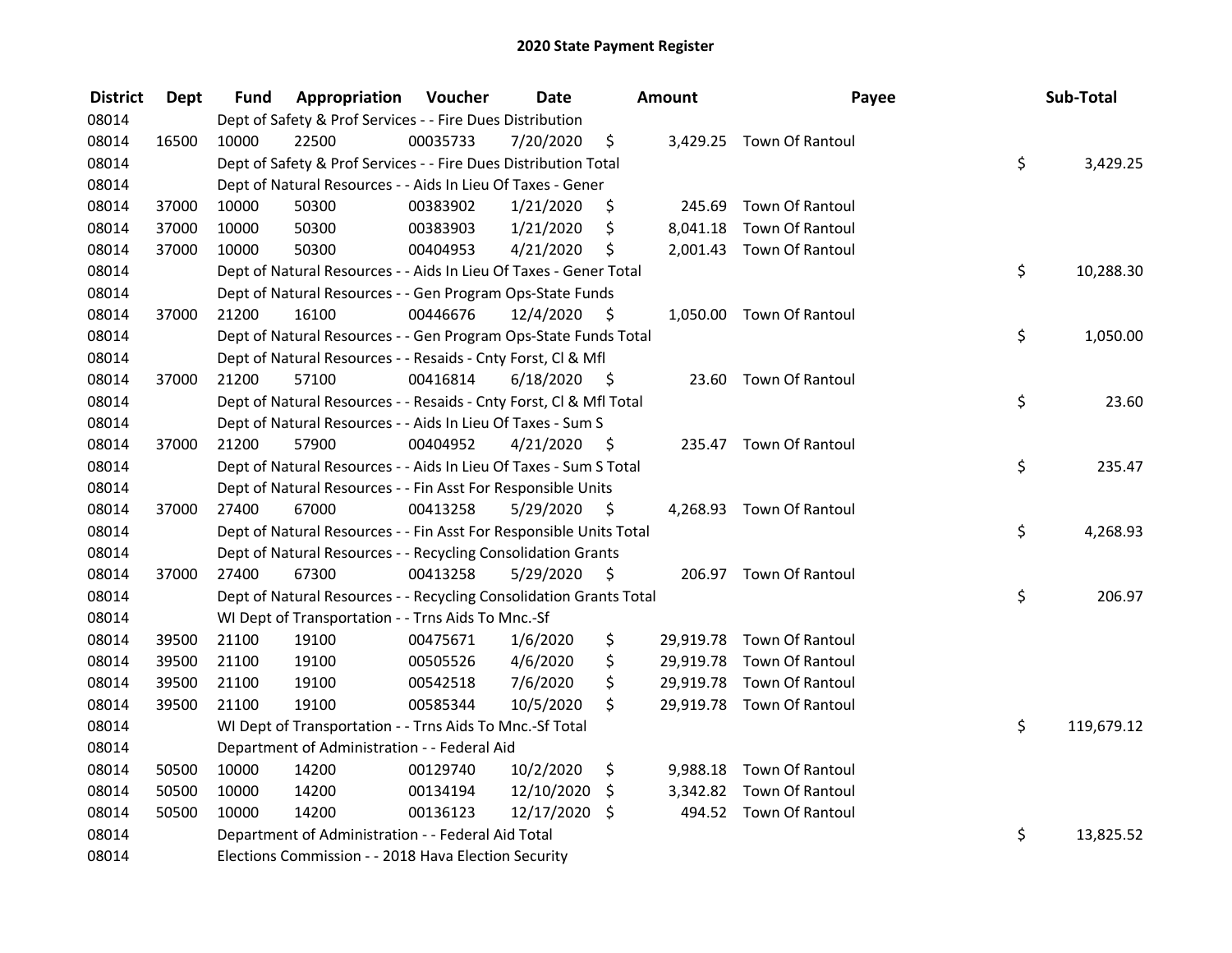| <b>District</b> | <b>Dept</b> | Fund  | Appropriation                                                       | Voucher  | Date            |     | <b>Amount</b> |                        | Payee | Sub-Total  |
|-----------------|-------------|-------|---------------------------------------------------------------------|----------|-----------------|-----|---------------|------------------------|-------|------------|
| 08014           | 51000       | 22000 | 18200                                                               | 00004379 | 9/9/2020        | \$  | 690.60        | <b>Town Of Rantoul</b> |       |            |
| 08014           |             |       | Elections Commission - - 2018 Hava Election Security Total          |          |                 |     |               |                        | \$    | 690.60     |
| 08014           |             |       | Shared Revenue and Tax Relief - - County And Municipal Aid          |          |                 |     |               |                        |       |            |
| 08014           | 83500       | 10000 | 10500                                                               | 00067624 | 7/27/2020       | - S | 6,842.94      | <b>Town Of Rantoul</b> |       |            |
| 08014           | 83500       | 10000 | 10500                                                               | 00071586 | $11/16/2020$ \$ |     | 38,776.68     | <b>Town Of Rantoul</b> |       |            |
| 08014           |             |       | Shared Revenue and Tax Relief - - County And Municipal Aid Total    |          |                 |     |               |                        | \$    | 45,619.62  |
| 08014           |             |       | Shared Revenue and Tax Relief - - Exempt Computer Aid               |          |                 |     |               |                        |       |            |
| 08014           | 83500       | 10000 | 10900                                                               | 00064807 | 7/27/2020       | - S | 22.86         | <b>Town Of Rantoul</b> |       |            |
| 08014           |             |       | Shared Revenue and Tax Relief - - Exempt Computer Aid Total         |          |                 |     |               |                        | \$    | 22.86      |
| 08014           |             |       | Shared Revenue and Tax Relief - - Utility Aid                       |          |                 |     |               |                        |       |            |
| 08014           | 83500       | 10000 | 11000                                                               | 00067624 | 7/27/2020       | S.  | 0.05          | Town Of Rantoul        |       |            |
| 08014           | 83500       | 10000 | 11000                                                               | 00071586 | $11/16/2020$ \$ |     | 0.25          | <b>Town Of Rantoul</b> |       |            |
| 08014           |             |       | Shared Revenue and Tax Relief - - Utility Aid Total                 |          |                 |     |               |                        | \$    | 0.30       |
| 08014           |             |       | Shared Revenue and Tax Relief - - Personal Property Aid             |          |                 |     |               |                        |       |            |
| 08014           | 83500       | 10000 | 11100                                                               | 00060170 | 5/4/2020        | \$  | 545.57        | <b>Town Of Rantoul</b> |       |            |
| 08014           |             |       | Shared Revenue and Tax Relief - - Personal Property Aid Total       |          |                 |     |               |                        | \$    | 545.57     |
| 08014           |             |       | Shared Revenue and Tax Relief - - Payments For Municipal Svcs       |          |                 |     |               |                        |       |            |
| 08014           | 83500       | 10000 | 50100                                                               | 00054875 | 2/3/2020        | S   | 46.62         | <b>Town Of Rantoul</b> |       |            |
| 08014           |             |       | Shared Revenue and Tax Relief - - Payments For Municipal Svcs Total |          |                 |     |               |                        | \$    | 46.62      |
| 08014 Total     |             |       |                                                                     |          |                 |     |               |                        |       | 199,932.73 |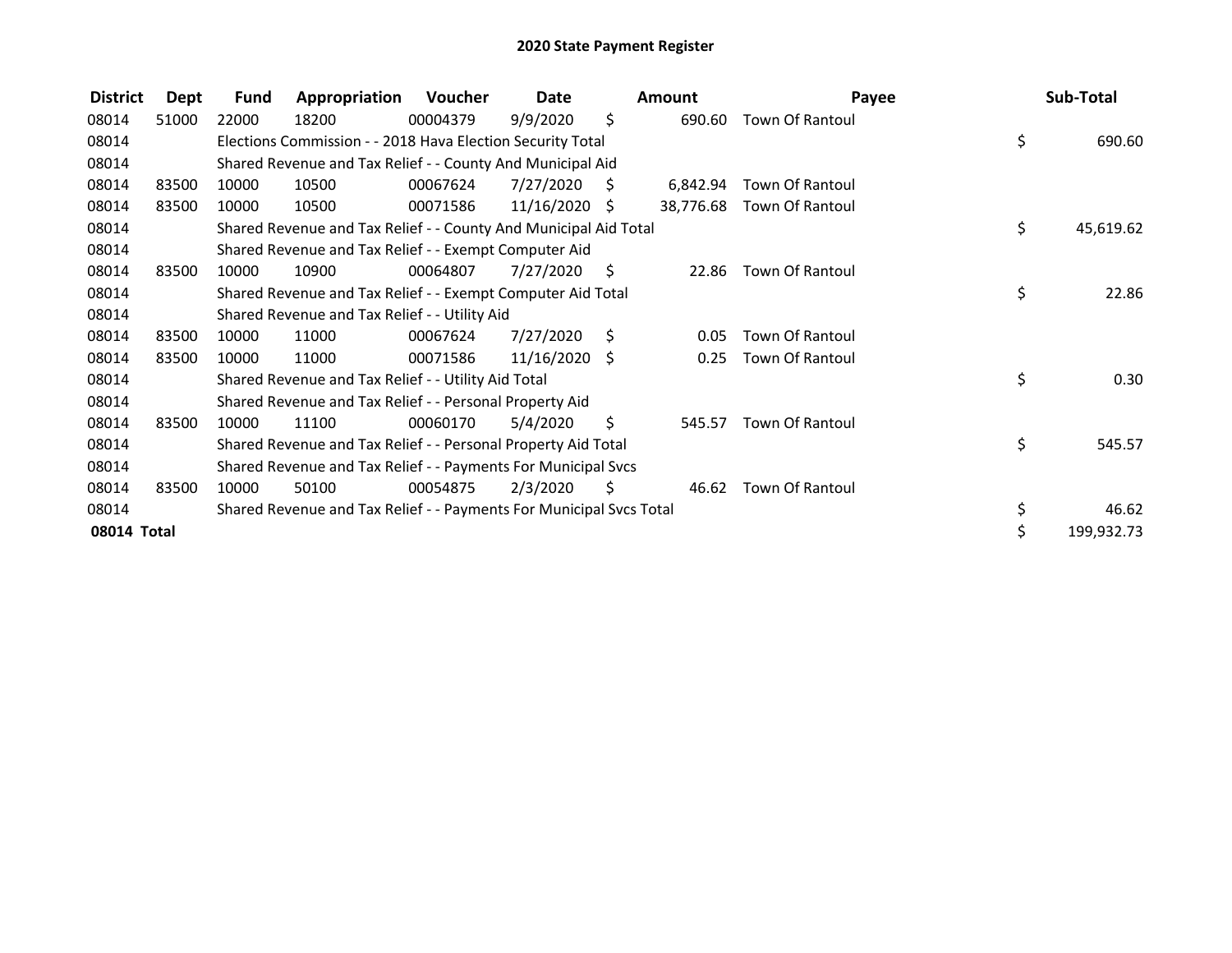| <b>District</b> | <b>Dept</b> | Fund  | Appropriation                                                      | <b>Voucher</b> | <b>Date</b>   |                     | <b>Amount</b> | Payee                           | Sub-Total          |
|-----------------|-------------|-------|--------------------------------------------------------------------|----------------|---------------|---------------------|---------------|---------------------------------|--------------------|
| 08016           |             |       | Dept of Safety & Prof Services - - Fire Dues Distribution          |                |               |                     |               |                                 |                    |
| 08016           | 16500       | 10000 | 22500                                                              | 00035734       | 7/17/2020     | \$                  |               | 6,264.51 Town Of Stockbridge    |                    |
| 08016           |             |       | Dept of Safety & Prof Services - - Fire Dues Distribution Total    |                |               |                     |               |                                 | \$<br>6,264.51     |
| 08016           |             |       | Dept of Natural Resources - - Aids In Lieu Of Taxes - Gener        |                |               |                     |               |                                 |                    |
| 08016           | 37000       | 10000 | 50300                                                              | 00383906       | 1/17/2020     | -\$                 |               | 2,836.35 Town Of Stockbridge    |                    |
| 08016           |             |       | Dept of Natural Resources - - Aids In Lieu Of Taxes - Gener Total  |                |               |                     |               |                                 | \$<br>2,836.35     |
| 08016           |             |       | Dept of Natural Resources - - Resaids - Cnty Forst, Cl & Mfl       |                |               |                     |               |                                 |                    |
| 08016           | 37000       | 21200 | 57100                                                              | 00416815       | 6/18/2020     | $\ddot{\mathsf{s}}$ |               | 97.57 Town Of Stockbridge       |                    |
| 08016           |             |       | Dept of Natural Resources - - Resaids - Cnty Forst, Cl & Mfl Total |                |               |                     |               |                                 | \$<br>97.57        |
| 08016           |             |       | Dept of Natural Resources - - Fin Asst For Responsible Units       |                |               |                     |               |                                 |                    |
| 08016           | 37000       | 27400 | 67000                                                              | 00413160       | 5/29/2020     | - \$                |               | 9,532.20 Town Of Stockbridge    |                    |
| 08016           |             |       | Dept of Natural Resources - - Fin Asst For Responsible Units Total |                |               |                     |               |                                 | \$<br>9,532.20     |
| 08016           |             |       | Dept of Natural Resources - - Recycling Consolidation Grants       |                |               |                     |               |                                 |                    |
| 08016           | 37000       | 27400 | 67300                                                              | 00413160       | 5/29/2020     | \$.                 |               | 381.13 Town Of Stockbridge      |                    |
| 08016           |             |       | Dept of Natural Resources - - Recycling Consolidation Grants Total |                |               |                     |               |                                 | \$<br>381.13       |
| 08016           |             |       | WI Dept of Transportation - - Local supplement                     |                |               |                     |               |                                 |                    |
| 08016           | 39500       | 10000 | 20700                                                              | 00606305       | 10/28/2020 \$ |                     |               | 475,833.56 Town Of Stockbridge  |                    |
| 08016           |             |       | WI Dept of Transportation - - Local supplement Total               |                |               |                     |               |                                 | \$<br>475,833.56   |
| 08016           |             |       | WI Dept of Transportation - - Trns Aids To Mnc.-Sf                 |                |               |                     |               |                                 |                    |
| 08016           | 39500       | 21100 | 19100                                                              | 00475672       | 1/6/2020      | \$                  |               | 38,684.16 Town Of Stockbridge   |                    |
| 08016           | 39500       | 21100 | 19100                                                              | 00505527       | 4/6/2020      | \$                  |               | 38,684.16 Town Of Stockbridge   |                    |
| 08016           | 39500       | 21100 | 19100                                                              | 00542519       | 7/6/2020      | \$                  |               | 38,684.16 Town Of Stockbridge   |                    |
| 08016           | 39500       | 21100 | 19100                                                              | 00585345       | 10/5/2020     | \$                  |               | 38,684.16 Town Of Stockbridge   |                    |
| 08016           |             |       | WI Dept of Transportation - - Trns Aids To Mnc.-Sf Total           |                |               |                     |               |                                 | \$<br>154,736.64   |
| 08016           |             |       | WI Dept of Transportation - - Loc Trns Facl Implfd                 |                |               |                     |               |                                 |                    |
| 08016           | 39500       | 21100 | 27600                                                              | 00606305       | 10/28/2020 \$ |                     |               | (77,633.56) Town Of Stockbridge |                    |
| 08016           |             |       | WI Dept of Transportation - - Loc Trns Facl Implfd Total           |                |               |                     |               |                                 | \$<br>(77, 633.56) |
| 08016           |             |       | WI Dept of Transportation - - Loc Rd Imp Prg St Fd                 |                |               |                     |               |                                 |                    |
| 08016           | 39500       | 21100 | 27800                                                              | 00611990       | 11/5/2020     | \$                  |               | 30,983.41 Town Of Stockbridge   |                    |
| 08016           |             |       | WI Dept of Transportation - - Loc Rd Imp Prg St Fd Total           |                |               |                     |               |                                 | \$<br>30,983.41    |
| 08016           |             |       | Department of Administration - - Federal Aid                       |                |               |                     |               |                                 |                    |
| 08016           | 50500       | 10000 | 14200                                                              | 00134195       | 12/9/2020     | \$                  |               | 21,279.47 Town Of Stockbridge   |                    |
| 08016           |             |       | Department of Administration - - Federal Aid Total                 |                |               |                     |               |                                 | \$<br>21,279.47    |
| 08016           |             |       | Elections Commission - - 2018 Hava Election Security               |                |               |                     |               |                                 |                    |
| 08016           | 51000       | 22000 | 18200                                                              | 00003652       | 6/29/2020     | \$                  |               | 1,319.80 Town Of Stockbridge    |                    |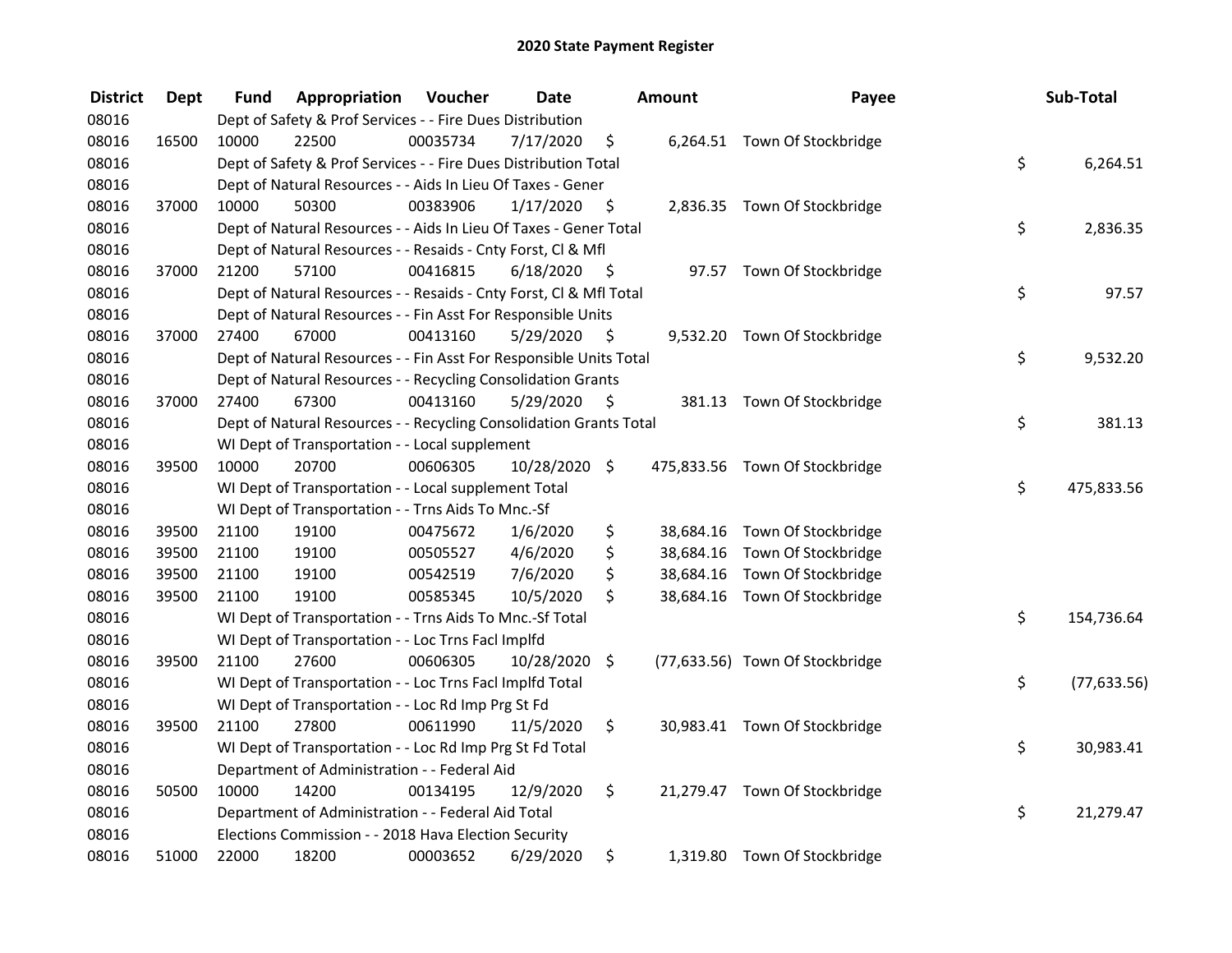| <b>District</b> | Dept  | <b>Fund</b> | Appropriation                                                                 | Voucher  | Date            |                | <b>Amount</b> | Payee               | Sub-Total       |
|-----------------|-------|-------------|-------------------------------------------------------------------------------|----------|-----------------|----------------|---------------|---------------------|-----------------|
| 08016           |       |             | Elections Commission - - 2018 Hava Election Security Total                    |          |                 |                |               |                     | \$<br>1,319.80  |
| 08016           |       |             | Shared Revenue and Tax Relief - - County And Municipal Aid                    |          |                 |                |               |                     |                 |
| 08016           | 83500 | 10000       | 10500                                                                         | 00067625 | 7/27/2020       | - S            | 3,729.21      | Town Of Stockbridge |                 |
| 08016           | 83500 | 10000       | 10500                                                                         | 00071587 | $11/16/2020$ \$ |                | 21,132.16     | Town Of Stockbridge |                 |
| 08016           |       |             | Shared Revenue and Tax Relief - - County And Municipal Aid Total              |          |                 |                |               |                     | \$<br>24,861.37 |
| 08016           |       |             | Shared Revenue and Tax Relief - - Exempt Computer Aid                         |          |                 |                |               |                     |                 |
| 08016           | 83500 | 10000       | 10900                                                                         | 00064808 | 7/27/2020       | $\ddot{\zeta}$ | 40.53         | Town Of Stockbridge |                 |
| 08016           |       |             | Shared Revenue and Tax Relief - - Exempt Computer Aid Total                   |          |                 |                |               |                     | \$<br>40.53     |
| 08016           |       |             | Shared Revenue and Tax Relief - - Personal Property Aid                       |          |                 |                |               |                     |                 |
| 08016           | 83500 | 10000       | 11100                                                                         | 00060171 | 5/4/2020        | S.             | 1,158.38      | Town Of Stockbridge |                 |
| 08016           |       |             | Shared Revenue and Tax Relief - - Personal Property Aid Total                 |          |                 |                |               |                     | \$<br>1,158.38  |
| 08016           |       |             | Shared Revenue and Tax Relief - - State Aid; Video Service Provider Fee       |          |                 |                |               |                     |                 |
| 08016           | 83500 | 10000       | 11200                                                                         | 00064079 | 7/27/2020       | - \$           | 431.67        | Town Of Stockbridge |                 |
| 08016           |       |             | Shared Revenue and Tax Relief - - State Aid; Video Service Provider Fee Total |          |                 |                |               |                     | \$<br>431.67    |
| 08016           |       |             | Shared Revenue and Tax Relief - - Payments For Municipal Svcs                 |          |                 |                |               |                     |                 |
| 08016           | 83500 | 10000       | 50100                                                                         | 00054887 | 2/3/2020        | S.             | 985.83        | Town Of Stockbridge |                 |
| 08016           |       |             | Shared Revenue and Tax Relief - - Payments For Municipal Svcs Total           |          |                 |                |               |                     | \$<br>985.83    |
| 08016 Total     |       |             |                                                                               |          |                 |                |               |                     | 653,108.86      |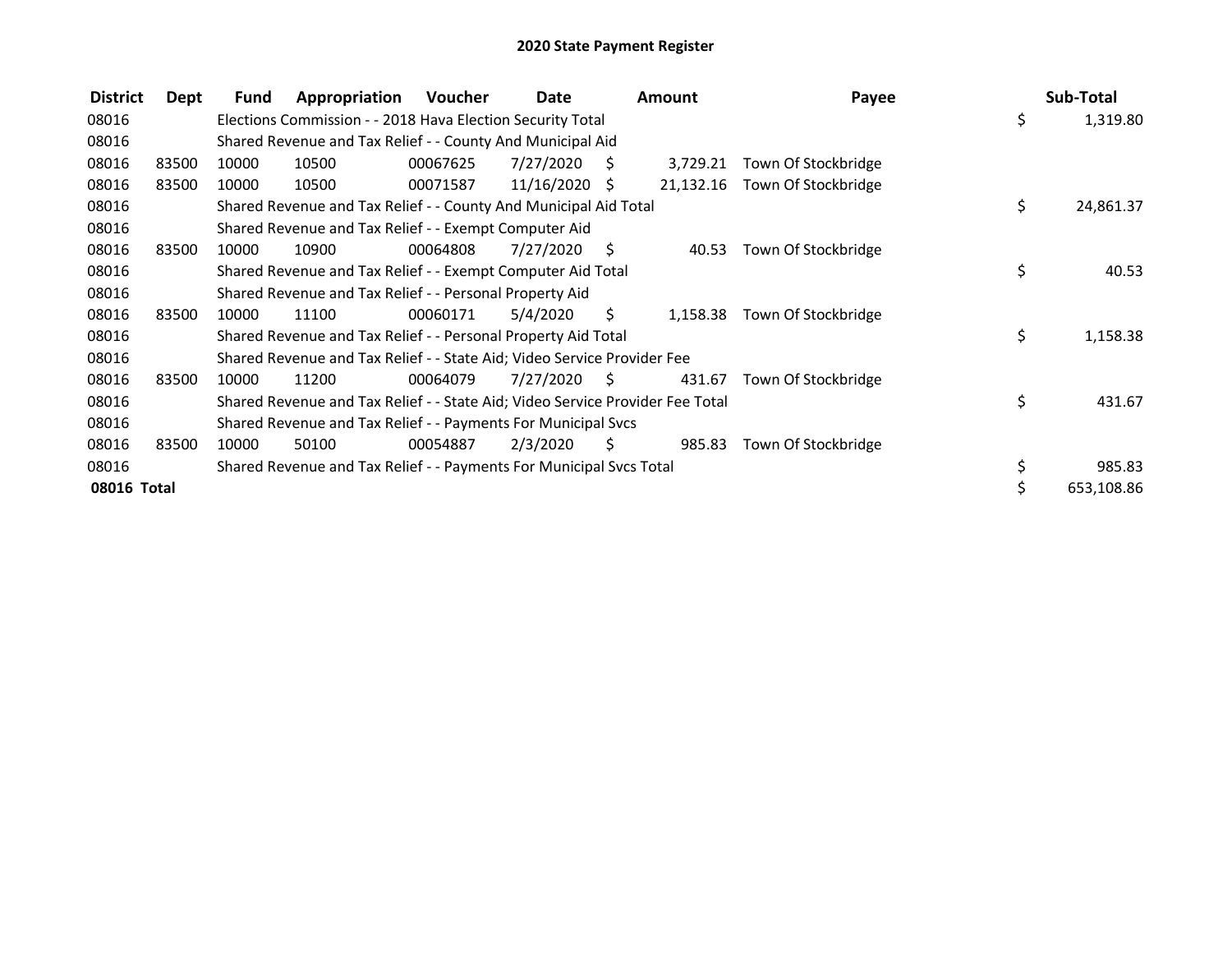| <b>District</b> | <b>Dept</b> | Fund  | Appropriation                                                      | Voucher  | <b>Date</b>   |      | Amount | Payee                       | Sub-Total        |
|-----------------|-------------|-------|--------------------------------------------------------------------|----------|---------------|------|--------|-----------------------------|------------------|
| 08018           |             |       | Dept of Safety & Prof Services - - Fire Dues Distribution          |          |               |      |        |                             |                  |
| 08018           | 16500       | 10000 | 22500                                                              | 00035735 | 7/20/2020     | \$   |        | 3,623.89 Town Of Woodville  |                  |
| 08018           |             |       | Dept of Safety & Prof Services - - Fire Dues Distribution Total    |          |               |      |        |                             | \$<br>3,623.89   |
| 08018           |             |       | Dept of Natural Resources - - Resaids - Cnty Forst, Cl & Mfl       |          |               |      |        |                             |                  |
| 08018           | 37000       | 21200 | 57100                                                              | 00416816 | 6/18/2020     | - \$ |        | 44.79 Town Of Woodville     |                  |
| 08018           |             |       | Dept of Natural Resources - - Resaids - Cnty Forst, Cl & Mfl Total |          |               |      |        |                             | \$<br>44.79      |
| 08018           |             |       | Dept of Natural Resources - - Fin Asst For Responsible Units       |          |               |      |        |                             |                  |
| 08018           | 37000       | 27400 | 67000                                                              | 00412819 | 5/29/2020     | - \$ |        | 787.52 Town Of Woodville    |                  |
| 08018           |             |       | Dept of Natural Resources - - Fin Asst For Responsible Units Total |          |               |      |        |                             | \$<br>787.52     |
| 08018           |             |       | Dept of Natural Resources - - Recycling Consolidation Grants       |          |               |      |        |                             |                  |
| 08018           | 37000       | 27400 | 67300                                                              | 00412819 | 5/29/2020     | S.   |        | 248.87 Town Of Woodville    |                  |
| 08018           |             |       | Dept of Natural Resources - - Recycling Consolidation Grants Total |          |               |      |        |                             | \$<br>248.87     |
| 08018           |             |       | WI Dept of Transportation - - Trns Aids To Mnc.-Sf                 |          |               |      |        |                             |                  |
| 08018           | 39500       | 21100 | 19100                                                              | 00475673 | 1/6/2020      | \$   |        | 30,622.77 Town Of Woodville |                  |
| 08018           | 39500       | 21100 | 19100                                                              | 00505528 | 4/6/2020      | \$   |        | 30,622.77 Town Of Woodville |                  |
| 08018           | 39500       | 21100 | 19100                                                              | 00542520 | 7/6/2020      | \$   |        | 30,622.77 Town Of Woodville |                  |
| 08018           | 39500       | 21100 | 19100                                                              | 00585346 | 10/5/2020     | \$   |        | 30,622.77 Town Of Woodville |                  |
| 08018           |             |       | WI Dept of Transportation - - Trns Aids To Mnc.-Sf Total           |          |               |      |        |                             | \$<br>122,491.08 |
| 08018           |             |       | Elections Commission - - 2018 Hava Election Security               |          |               |      |        |                             |                  |
| 08018           | 51000       | 22000 | 18200                                                              | 00003541 | 6/30/2020     | \$   |        | 813.80 Town Of Woodville    |                  |
| 08018           |             |       | Elections Commission - - 2018 Hava Election Security Total         |          |               |      |        |                             | \$<br>813.80     |
| 08018           |             |       | Shared Revenue and Tax Relief - - County And Municipal Aid         |          |               |      |        |                             |                  |
| 08018           | 83500       | 10000 | 10500                                                              | 00067626 | 7/27/2020     | S    |        | 7,155.48 Town Of Woodville  |                  |
| 08018           | 83500       | 10000 | 10500                                                              | 00071588 | 11/16/2020 \$ |      |        | 40,547.71 Town Of Woodville |                  |
| 08018           |             |       | Shared Revenue and Tax Relief - - County And Municipal Aid Total   |          |               |      |        |                             | \$<br>47,703.19  |
| 08018           |             |       | Shared Revenue and Tax Relief - - Exempt Computer Aid              |          |               |      |        |                             |                  |
| 08018           | 83500       | 10000 | 10900                                                              | 00064809 | 7/27/2020     | \$   |        | 193.30 Town Of Woodville    |                  |
| 08018           |             |       | Shared Revenue and Tax Relief - - Exempt Computer Aid Total        |          |               |      |        |                             | \$<br>193.30     |
| 08018           |             |       | Shared Revenue and Tax Relief - - Utility Aid                      |          |               |      |        |                             |                  |
| 08018           | 83500       | 10000 | 11000                                                              | 00067626 | 7/27/2020     | \$   |        | 470.58 Town Of Woodville    |                  |
| 08018           | 83500       | 10000 | 11000                                                              | 00071588 | 11/16/2020    | \$   |        | 2,684.18 Town Of Woodville  |                  |
| 08018           |             |       | Shared Revenue and Tax Relief - - Utility Aid Total                |          |               |      |        |                             | \$<br>3,154.76   |
| 08018           |             |       | Shared Revenue and Tax Relief - - Personal Property Aid            |          |               |      |        |                             |                  |
| 08018           | 83500       | 10000 | 11100                                                              | 00060172 | 5/4/2020      | \$   | 332.25 | Town Of Woodville           |                  |
| 08018           |             |       | Shared Revenue and Tax Relief - - Personal Property Aid Total      |          |               |      |        |                             | \$<br>332.25     |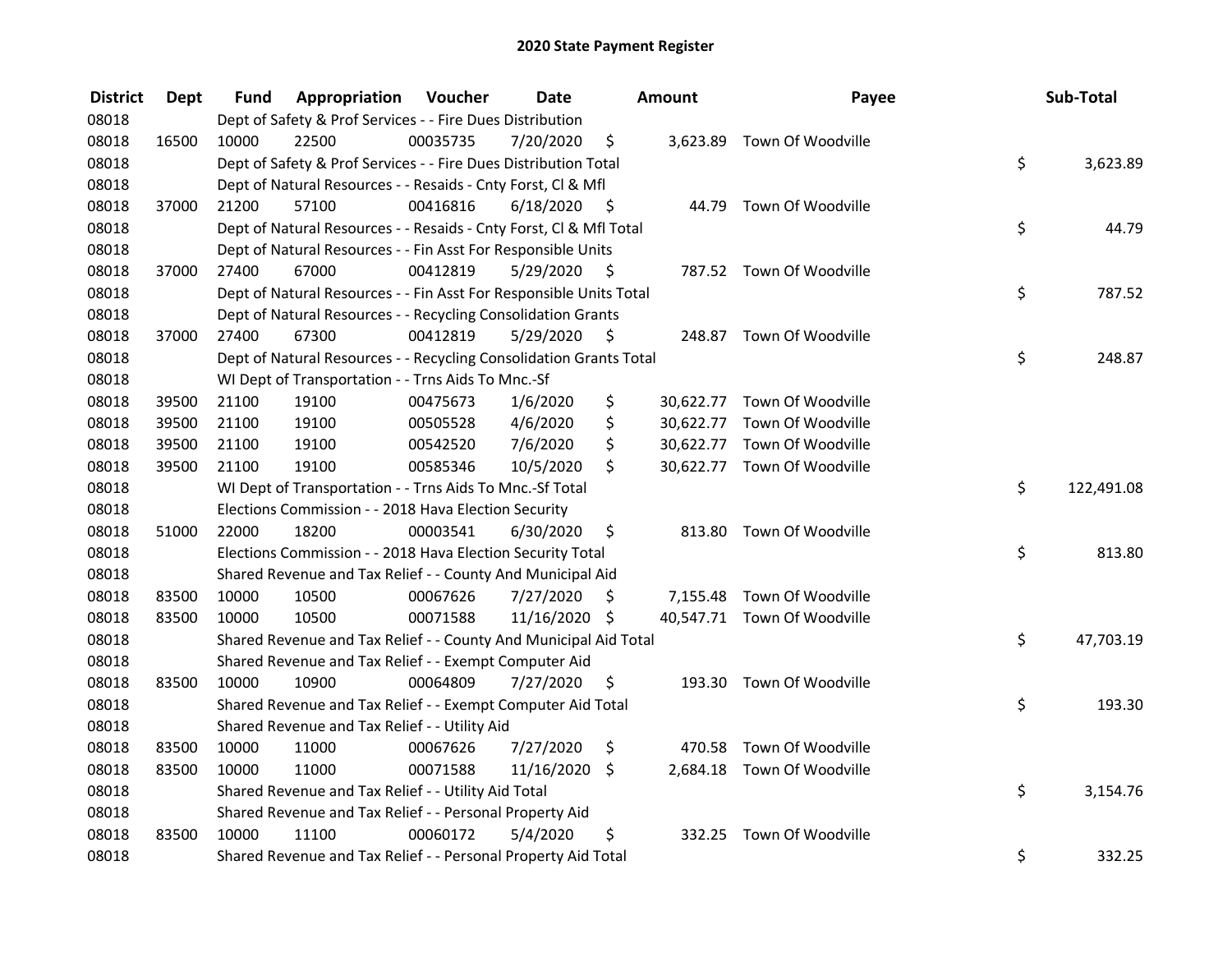|             |  | District Dept Fund Appropriation Voucher | Date | Amount | Payee | Sub-Total  |
|-------------|--|------------------------------------------|------|--------|-------|------------|
| 08018 Total |  |                                          |      |        |       | 179,393.45 |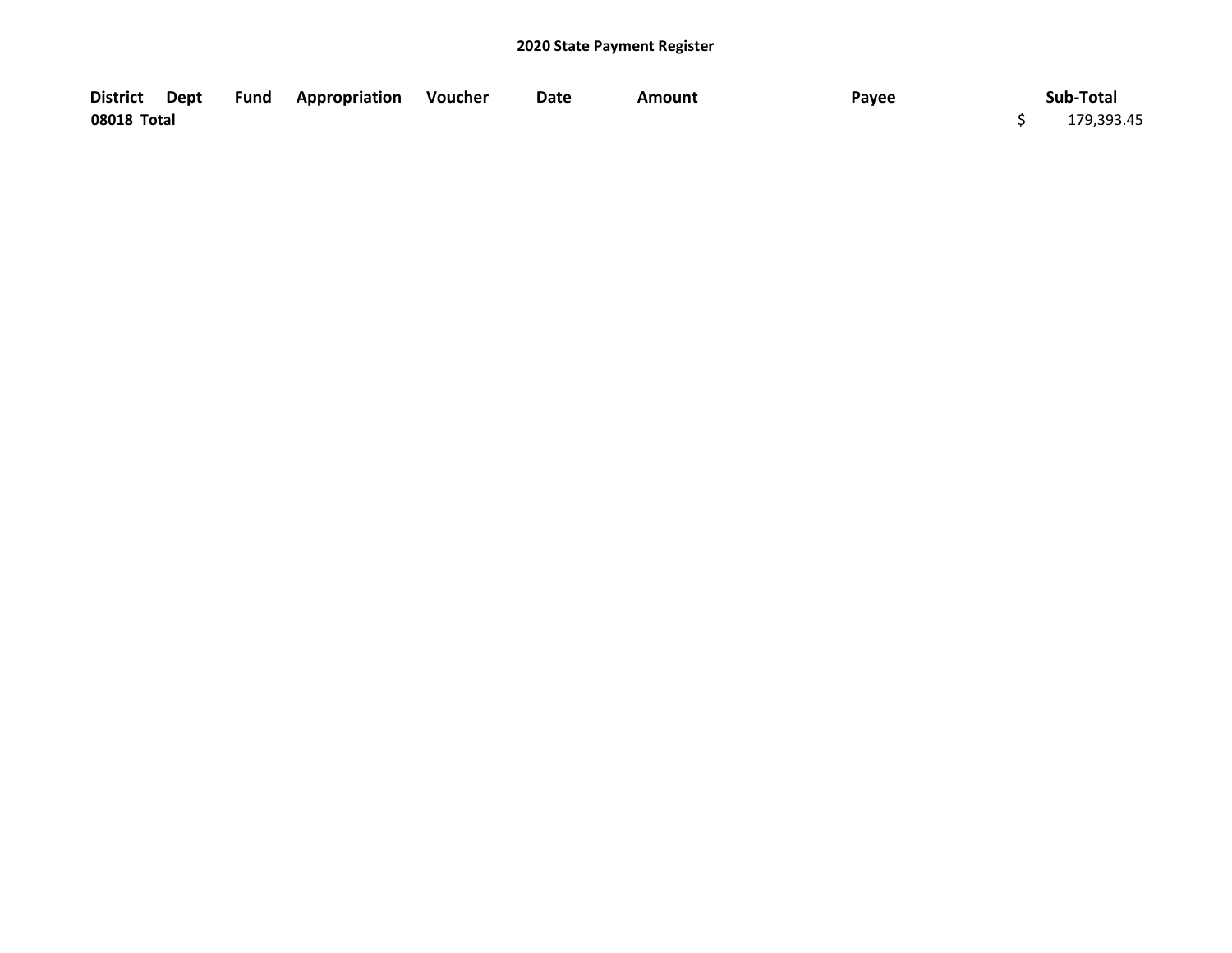| <b>District</b> | <b>Dept</b> | Fund  | Appropriation                                                      | Voucher  | <b>Date</b> |      | <b>Amount</b> | Payee                         | Sub-Total        |
|-----------------|-------------|-------|--------------------------------------------------------------------|----------|-------------|------|---------------|-------------------------------|------------------|
| 08131           |             |       | Dept of Safety & Prof Services - - Fire Dues Distribution          |          |             |      |               |                               |                  |
| 08131           | 16500       | 10000 | 22500                                                              | 00035736 | 7/17/2020   | \$   |               | 49,897.70 Village Of Harrison |                  |
| 08131           |             |       | Dept of Safety & Prof Services - - Fire Dues Distribution Total    |          |             |      |               |                               | \$<br>49,897.70  |
| 08131           |             |       | Dept of Natural Resources - - Aids In Lieu Of Taxes - Gener        |          |             |      |               |                               |                  |
| 08131           | 37000       | 10000 | 50300                                                              | 00383923 | 1/21/2020   | \$   |               | 14,152.88 Village Of Harrison |                  |
| 08131           |             |       | Dept of Natural Resources - - Aids In Lieu Of Taxes - Gener Total  |          |             |      |               |                               | \$<br>14,152.88  |
| 08131           |             |       | Dept of Natural Resources - - Resaids - Cnty Forst, Cl & Mfl       |          |             |      |               |                               |                  |
| 08131           | 37000       | 21200 | 57100                                                              | 00416817 | 6/18/2020   | - \$ |               | 32.43 Village Of Harrison     |                  |
| 08131           |             |       | Dept of Natural Resources - - Resaids - Cnty Forst, Cl & Mfl Total |          |             |      |               |                               | \$<br>32.43      |
| 08131           |             |       | Dept of Natural Resources - - Fin Asst For Responsible Units       |          |             |      |               |                               |                  |
| 08131           | 37000       | 27400 | 67000                                                              | 00413375 | 5/29/2020   | \$   |               | 18,097.16 Village Of Harrison |                  |
| 08131           |             |       | Dept of Natural Resources - - Fin Asst For Responsible Units Total |          |             |      |               |                               | \$<br>18,097.16  |
| 08131           |             |       | Dept of Natural Resources - - Recycling Consolidation Grants       |          |             |      |               |                               |                  |
| 08131           | 37000       | 27400 | 67300                                                              | 00413375 | 5/29/2020   | \$.  |               | 3,281.22 Village Of Harrison  |                  |
| 08131           |             |       | Dept of Natural Resources - - Recycling Consolidation Grants Total |          |             |      |               |                               | \$<br>3,281.22   |
| 08131           |             |       | WI Dept of Transportation - - Trns Aids To Mnc.-Sf                 |          |             |      |               |                               |                  |
| 08131           | 39500       | 21100 | 19100                                                              | 00475674 | 1/6/2020    | \$   | 89,231.48     | Village Of Harrison           |                  |
| 08131           | 39500       | 21100 | 19100                                                              | 00505529 | 4/6/2020    | \$   | 89,231.48     | Village Of Harrison           |                  |
| 08131           | 39500       | 21100 | 19100                                                              | 00549144 | 7/8/2020    | \$   | 89,231.48     | Village Of Harrison           |                  |
| 08131           | 39500       | 21100 | 19100                                                              | 00585347 | 10/5/2020   | \$   | 89,231.49     | Village Of Harrison           |                  |
| 08131           |             |       | WI Dept of Transportation - - Trns Aids To Mnc.-Sf Total           |          |             |      |               |                               | \$<br>356,925.93 |
| 08131           |             |       | Department of Administration - - Federal Aid                       |          |             |      |               |                               |                  |
| 08131           | 50500       | 10000 | 14200                                                              | 00129741 | 10/1/2020   | \$   |               | 21,313.77 Village Of Harrison |                  |
| 08131           | 50500       | 10000 | 14200                                                              | 00134196 | 12/9/2020   | \$   | 190,034.23    | Village Of Harrison           |                  |
| 08131           | 50500       | 10000 | 14200                                                              | 00136124 | 12/16/2020  | \$   | 22,430.80     | Village Of Harrison           |                  |
| 08131           |             |       | Department of Administration - - Federal Aid Total                 |          |             |      |               |                               | \$<br>233,778.80 |
| 08131           |             |       | Elections Commission - - 2018 Hava Election Security               |          |             |      |               |                               |                  |
| 08131           | 51000       | 22000 | 18200                                                              | 00004503 | 9/8/2020    | \$   |               | 8,202.50 Village Of Harrison  |                  |
| 08131           |             |       | Elections Commission - - 2018 Hava Election Security Total         |          |             |      |               |                               | \$<br>8,202.50   |
| 08131           |             |       | Shared Revenue and Tax Relief - - County And Municipal Aid         |          |             |      |               |                               |                  |
| 08131           | 83500       | 10000 | 10500                                                              | 00067627 | 7/27/2020   | \$   |               | 8,395.26 Village Of Harrison  |                  |
| 08131           | 83500       | 10000 | 10500                                                              | 00071589 | 11/16/2020  | - \$ |               | 47,573.17 Village Of Harrison |                  |
| 08131           |             |       | Shared Revenue and Tax Relief - - County And Municipal Aid Total   |          |             |      |               |                               | \$<br>55,968.43  |
| 08131           |             |       | Shared Revenue and Tax Relief - - Exempt Computer Aid              |          |             |      |               |                               |                  |
| 08131           | 83500       | 10000 | 10900                                                              | 00064810 | 7/27/2020   | \$   |               | 42,042.05 Village Of Harrison |                  |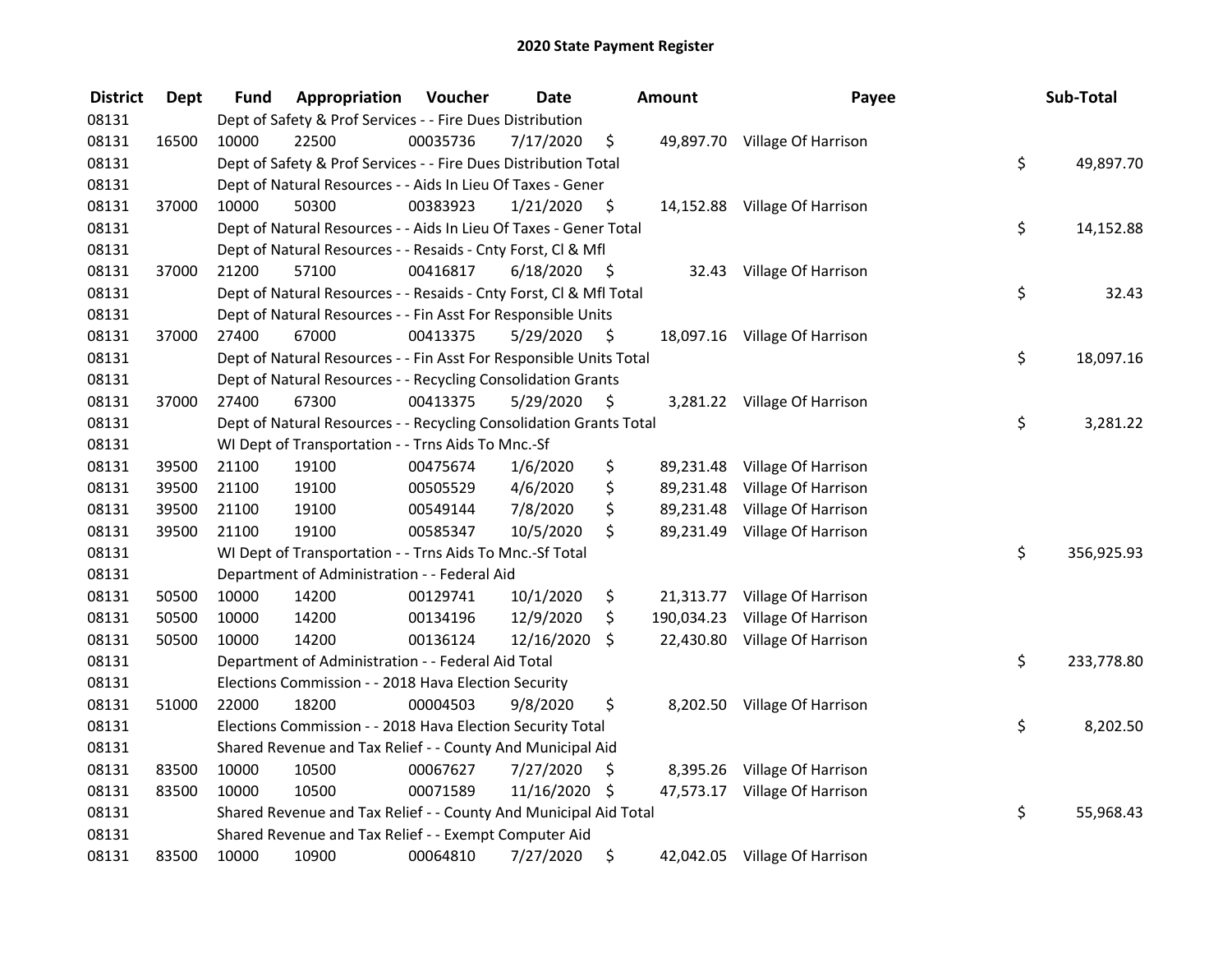| <b>District</b> | Dept  | <b>Fund</b> | Appropriation                                                                 | Voucher  | Date            |      | <b>Amount</b> | Payee               | Sub-Total       |
|-----------------|-------|-------------|-------------------------------------------------------------------------------|----------|-----------------|------|---------------|---------------------|-----------------|
| 08131           | 83500 | 10000       | 10900                                                                         | 00066935 | 7/27/2020       | - \$ | 390.58        | Village Of Harrison |                 |
| 08131           |       |             | Shared Revenue and Tax Relief - - Exempt Computer Aid Total                   |          |                 |      |               |                     | \$<br>42,432.63 |
| 08131           |       |             | Shared Revenue and Tax Relief - - Utility Aid                                 |          |                 |      |               |                     |                 |
| 08131           | 83500 | 10000       | 11000                                                                         | 00067627 | 7/27/2020       | S    | 1,588.50      | Village Of Harrison |                 |
| 08131           | 83500 | 10000       | 11000                                                                         | 00071589 | $11/16/2020$ \$ |      | 20,242.04     | Village Of Harrison |                 |
| 08131           |       |             | Shared Revenue and Tax Relief - - Utility Aid Total                           |          |                 |      |               |                     | \$<br>21,830.54 |
| 08131           |       |             | Shared Revenue and Tax Relief - - Personal Property Aid                       |          |                 |      |               |                     |                 |
| 08131           | 83500 | 10000       | 11100                                                                         | 00060173 | 5/4/2020        | \$.  | 2,649.57      | Village Of Harrison |                 |
| 08131           | 83500 | 10000       | 11100                                                                         | 00062376 | 5/4/2020        | Ś.   | 3,203.14      | Village Of Harrison |                 |
| 08131           |       |             | Shared Revenue and Tax Relief - - Personal Property Aid Total                 |          |                 |      |               |                     | \$<br>5,852.71  |
| 08131           |       |             | Shared Revenue and Tax Relief - - State Aid; Video Service Provider Fee       |          |                 |      |               |                     |                 |
| 08131           | 83500 | 10000       | 11200                                                                         | 00064080 | 7/27/2020       | - \$ | 11,307.30     | Village Of Harrison |                 |
| 08131           |       |             | Shared Revenue and Tax Relief - - State Aid; Video Service Provider Fee Total |          |                 |      |               |                     | \$<br>11,307.30 |
| 08131           |       |             | Shared Revenue and Tax Relief - - Payments For Municipal Svcs                 |          |                 |      |               |                     |                 |
| 08131           | 83500 | 10000       | 50100                                                                         | 00054968 | 2/3/2020        | S.   | 65.87         | Village Of Harrison |                 |
| 08131           |       |             | Shared Revenue and Tax Relief - - Payments For Municipal Svcs Total           |          |                 |      |               |                     | 65.87           |
| 08131 Total     |       |             |                                                                               |          |                 |      |               |                     | 821,826.10      |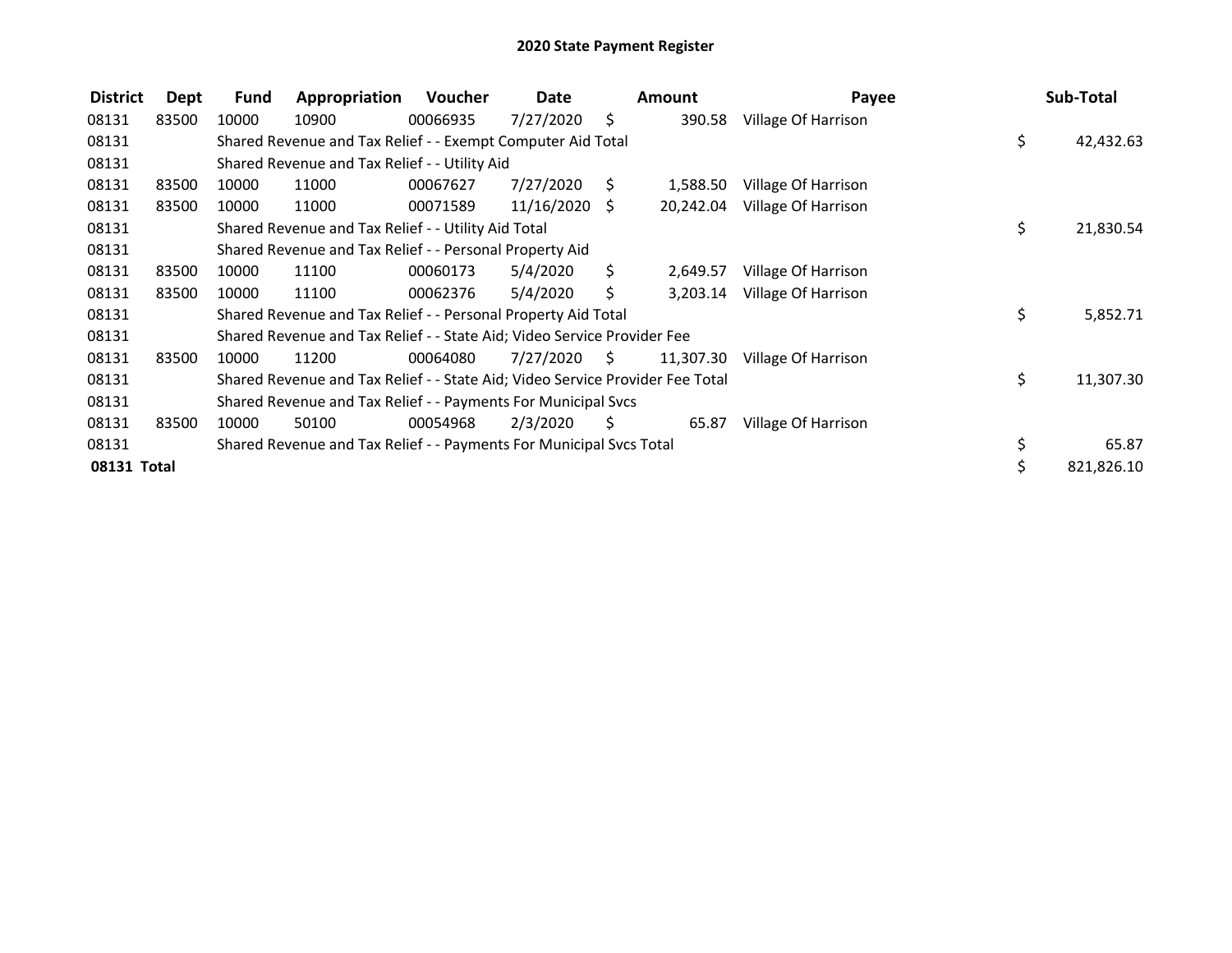| <b>District</b> | <b>Dept</b> | Fund  | Appropriation                                                      | Voucher  | <b>Date</b>   |      | Amount | Payee                         | Sub-Total        |
|-----------------|-------------|-------|--------------------------------------------------------------------|----------|---------------|------|--------|-------------------------------|------------------|
| 08136           |             |       | Dept of Safety & Prof Services - - Fire Dues Distribution          |          |               |      |        |                               |                  |
| 08136           | 16500       | 10000 | 22500                                                              | 00035737 | 7/20/2020     | \$   |        | 3,412.48 Village Of Hilbert   |                  |
| 08136           |             |       | Dept of Safety & Prof Services - - Fire Dues Distribution Total    |          |               |      |        |                               | \$<br>3,412.48   |
| 08136           |             |       | Dept of Natural Resources - - Aids In Lieu Of Taxes - Gener        |          |               |      |        |                               |                  |
| 08136           | 37000       | 10000 | 50300                                                              | 00383909 | 1/21/2020     | \$   |        | 203.29 Village Of Hilbert     |                  |
| 08136           |             |       | Dept of Natural Resources - - Aids In Lieu Of Taxes - Gener Total  |          |               |      |        |                               | \$<br>203.29     |
| 08136           |             |       | Dept of Natural Resources - - Fin Asst For Responsible Units       |          |               |      |        |                               |                  |
| 08136           | 37000       | 27400 | 67000                                                              | 00413079 | 5/29/2020     | - \$ |        | 8,020.26 Village Of Hilbert   |                  |
| 08136           |             |       | Dept of Natural Resources - - Fin Asst For Responsible Units Total |          |               |      |        |                               | \$<br>8,020.26   |
| 08136           |             |       | Dept of Natural Resources - - Recycling Consolidation Grants       |          |               |      |        |                               |                  |
| 08136           | 37000       | 27400 | 67300                                                              | 00413079 | 5/29/2020     | \$   |        | 295.56 Village Of Hilbert     |                  |
| 08136           |             |       | Dept of Natural Resources - - Recycling Consolidation Grants Total |          |               |      |        |                               | \$<br>295.56     |
| 08136           |             |       | WI Dept of Transportation - - Trns Aids To Mnc.-Sf                 |          |               |      |        |                               |                  |
| 08136           | 39500       | 21100 | 19100                                                              | 00475675 | 1/6/2020      | \$   |        | 13,094.32 Village Of Hilbert  |                  |
| 08136           | 39500       | 21100 | 19100                                                              | 00505530 | 4/6/2020      | \$   |        | 13,094.32 Village Of Hilbert  |                  |
| 08136           | 39500       | 21100 | 19100                                                              | 00542522 | 7/6/2020      | \$   |        | 13,094.32 Village Of Hilbert  |                  |
| 08136           | 39500       | 21100 | 19100                                                              | 00585348 | 10/5/2020     | \$   |        | 13,094.34 Village Of Hilbert  |                  |
| 08136           |             |       | WI Dept of Transportation - - Trns Aids To Mnc.-Sf Total           |          |               |      |        |                               | \$<br>52,377.30  |
| 08136           |             |       | Department of Administration - - Federal Aid                       |          |               |      |        |                               |                  |
| 08136           | 50500       | 10000 | 14200                                                              | 00134197 | 12/10/2020    | \$   |        | 19,038.00 Village Of Hilbert  |                  |
| 08136           | 50500       | 10000 | 14200                                                              | 00136125 | 12/17/2020 \$ |      |        | 2,020.54 Village Of Hilbert   |                  |
| 08136           |             |       | Department of Administration - - Federal Aid Total                 |          |               |      |        |                               | \$<br>21,058.54  |
| 08136           |             |       | Elections Commission - - 2018 Hava Election Security               |          |               |      |        |                               |                  |
| 08136           | 51000       | 22000 | 18200                                                              | 00004121 | 8/6/2020      | \$   |        | 825.90 Village Of Hilbert     |                  |
| 08136           |             |       | Elections Commission - - 2018 Hava Election Security Total         |          |               |      |        |                               | \$<br>825.90     |
| 08136           |             |       | Shared Revenue and Tax Relief - - County And Municipal Aid         |          |               |      |        |                               |                  |
| 08136           | 83500       | 10000 | 10500                                                              | 00067628 | 7/27/2020     | \$   |        | 57,784.72 Village Of Hilbert  |                  |
| 08136           | 83500       | 10000 | 10500                                                              | 00071590 | 11/16/2020 \$ |      |        | 327,446.76 Village Of Hilbert |                  |
| 08136           |             |       | Shared Revenue and Tax Relief - - County And Municipal Aid Total   |          |               |      |        |                               | \$<br>385,231.48 |
| 08136           |             |       | Shared Revenue and Tax Relief - - Exempt Computer Aid              |          |               |      |        |                               |                  |
| 08136           | 83500       | 10000 | 10900                                                              | 00064811 | 7/27/2020     | \$   |        | 762.81 Village Of Hilbert     |                  |
| 08136           | 83500       | 10000 | 10900                                                              | 00066936 | 7/27/2020     | \$   |        | 1,503.32 Village Of Hilbert   |                  |
| 08136           |             |       | Shared Revenue and Tax Relief - - Exempt Computer Aid Total        |          |               |      |        |                               | \$<br>2,266.13   |
| 08136           |             |       | Shared Revenue and Tax Relief - - Utility Aid                      |          |               |      |        |                               |                  |
| 08136           | 83500       | 10000 | 11000                                                              | 00067628 | 7/27/2020     | \$   |        | 1,006.10 Village Of Hilbert   |                  |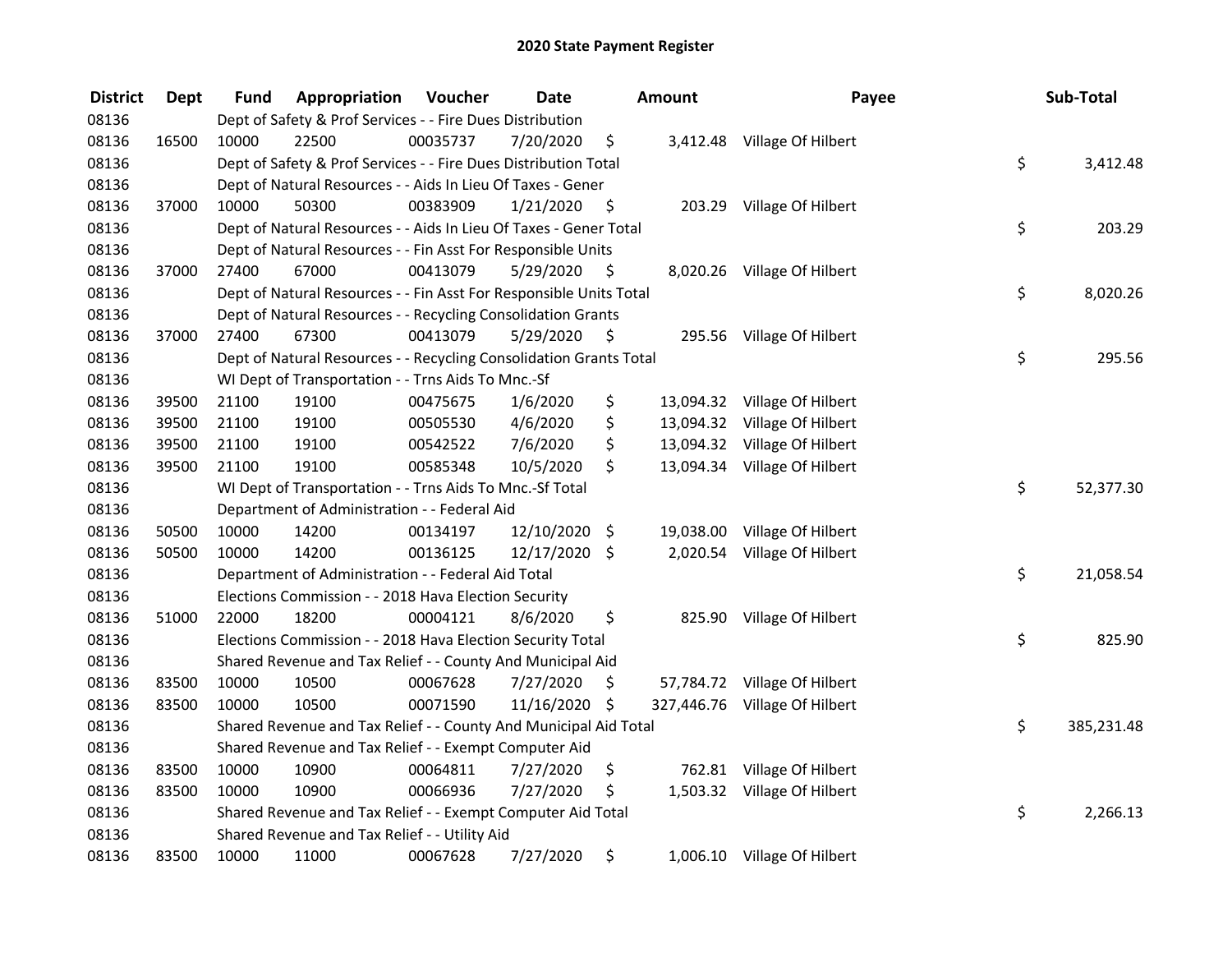| <b>District</b> | Dept  | <b>Fund</b> | Appropriation                                                                 | Voucher  | Date            |    | <b>Amount</b> | Payee              | Sub-Total      |
|-----------------|-------|-------------|-------------------------------------------------------------------------------|----------|-----------------|----|---------------|--------------------|----------------|
| 08136           | 83500 | 10000       | 11000                                                                         | 00071590 | $11/16/2020$ \$ |    | 5,813.44      | Village Of Hilbert |                |
| 08136           |       |             | Shared Revenue and Tax Relief - - Utility Aid Total                           |          |                 |    |               |                    | \$<br>6,819.54 |
| 08136           |       |             | Shared Revenue and Tax Relief - - Personal Property Aid                       |          |                 |    |               |                    |                |
| 08136           | 83500 | 10000       | 11100                                                                         | 00060174 | 5/4/2020        | S  | 3,161.62      | Village Of Hilbert |                |
| 08136           | 83500 | 10000       | 11100                                                                         | 00062377 | 5/4/2020        |    | 4,451.09      | Village Of Hilbert |                |
| 08136           |       |             | Shared Revenue and Tax Relief - - Personal Property Aid Total                 |          |                 |    |               |                    | \$<br>7,612.71 |
| 08136           |       |             | Shared Revenue and Tax Relief - - State Aid; Video Service Provider Fee       |          |                 |    |               |                    |                |
| 08136           | 83500 | 10000       | 11200                                                                         | 00064081 | 7/27/2020       | S. | 1,260.16      | Village Of Hilbert |                |
| 08136           |       |             | Shared Revenue and Tax Relief - - State Aid; Video Service Provider Fee Total |          |                 |    |               |                    | \$<br>1,260.16 |
| 08136           |       |             | Shared Revenue and Tax Relief - - Lottery & Gaming Credit                     |          |                 |    |               |                    |                |
| 08136           | 83500 | 52100       | 36300                                                                         | 00055190 | 3/23/2020       | S. | 3,737.88      | Village Of Hilbert |                |
| 08136           |       |             | Shared Revenue and Tax Relief - - Lottery & Gaming Credit Total               |          |                 |    |               |                    | 3,737.88       |
| 08136 Total     |       |             |                                                                               |          |                 |    |               |                    | 493,121.23     |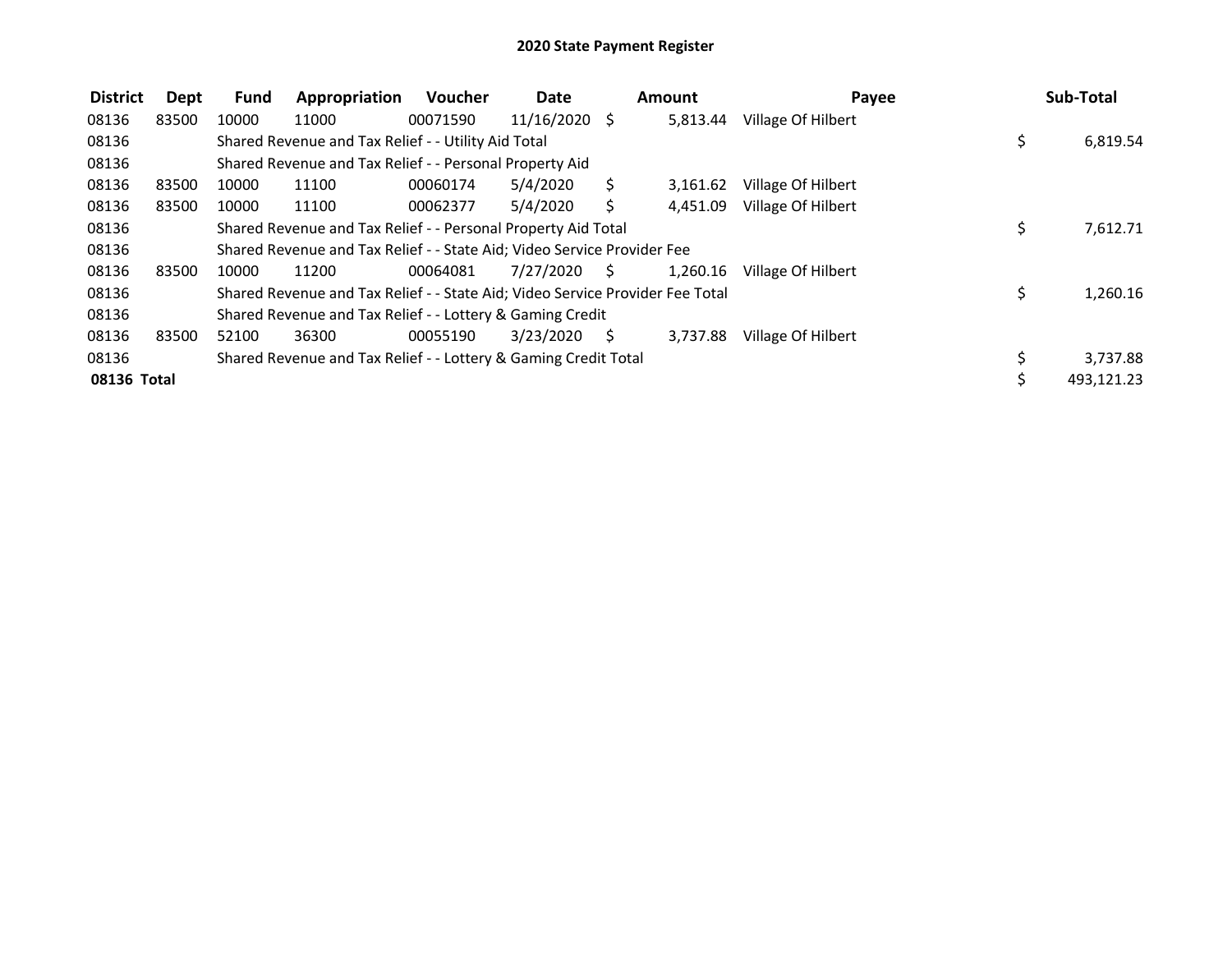| <b>District</b> | Dept  | <b>Fund</b> | Appropriation                                                      | Voucher  | <b>Date</b>   |      | <b>Amount</b> | Payee                       | Sub-Total       |
|-----------------|-------|-------------|--------------------------------------------------------------------|----------|---------------|------|---------------|-----------------------------|-----------------|
| 08160           |       |             | Dept of Safety & Prof Services - - Fire Dues Distribution          |          |               |      |               |                             |                 |
| 08160           | 16500 | 10000       | 22500                                                              | 00035738 | 7/20/2020     | \$   |               | 665.96 Village of Potter    |                 |
| 08160           |       |             | Dept of Safety & Prof Services - - Fire Dues Distribution Total    |          |               |      |               |                             | \$<br>665.96    |
| 08160           |       |             | Dept of Natural Resources - - Aids In Lieu Of Taxes - Gener        |          |               |      |               |                             |                 |
| 08160           | 37000 | 10000       | 50300                                                              | 00383927 | 1/21/2020     | \$.  | 19.48         | Village of Potter           |                 |
| 08160           | 37000 | 10000       | 50300                                                              | 00405441 | 4/21/2020     | \$   | 7.60          | Village of Potter           |                 |
| 08160           |       |             | Dept of Natural Resources - - Aids In Lieu Of Taxes - Gener Total  |          |               |      |               |                             | \$<br>27.08     |
| 08160           |       |             | Dept of Natural Resources - - Aids In Lieu Of Taxes - Sum S        |          |               |      |               |                             |                 |
| 08160           | 37000 | 21200       | 57900                                                              | 00405442 | 4/21/2020     | - \$ |               | 0.76 Village of Potter      |                 |
| 08160           |       |             | Dept of Natural Resources - - Aids In Lieu Of Taxes - Sum S Total  |          |               |      |               |                             | \$<br>0.76      |
| 08160           |       |             | Dept of Natural Resources - - Fin Asst For Responsible Units       |          |               |      |               |                             |                 |
| 08160           | 37000 | 27400       | 67000                                                              | 00413377 | 5/29/2020     | - \$ |               | 945.18 Village of Potter    |                 |
| 08160           |       |             | Dept of Natural Resources - - Fin Asst For Responsible Units Total |          |               |      |               |                             | \$<br>945.18    |
| 08160           |       |             | WI Dept of Transportation - - Trns Aids To Mnc.-Sf                 |          |               |      |               |                             |                 |
| 08160           | 39500 | 21100       | 19100                                                              | 00475676 | 1/6/2020      | \$   |               | 1,371.71 Village of Potter  |                 |
| 08160           | 39500 | 21100       | 19100                                                              | 00505531 | 4/6/2020      | \$   | 1,371.71      | Village of Potter           |                 |
| 08160           | 39500 | 21100       | 19100                                                              | 00542523 | 7/6/2020      | \$   | 1,371.71      | Village of Potter           |                 |
| 08160           | 39500 | 21100       | 19100                                                              | 00585349 | 10/5/2020     | \$   |               | 1,371.72 Village of Potter  |                 |
| 08160           |       |             | WI Dept of Transportation - - Trns Aids To Mnc.-Sf Total           |          |               |      |               |                             | \$<br>5,486.85  |
| 08160           |       |             | Department of Administration - - Federal Aid                       |          |               |      |               |                             |                 |
| 08160           | 50500 | 10000       | 14200                                                              | 00134198 | 12/10/2020 \$ |      |               | 2,984.95 Village of Potter  |                 |
| 08160           |       |             | Department of Administration - - Federal Aid Total                 |          |               |      |               |                             | \$<br>2,984.95  |
| 08160           |       |             | Shared Revenue and Tax Relief - - County And Municipal Aid         |          |               |      |               |                             |                 |
| 08160           | 83500 | 10000       | 10500                                                              | 00067629 | 7/27/2020     | \$   |               | 6,500.71 Village of Potter  |                 |
| 08160           | 83500 | 10000       | 10500                                                              | 00071591 | 11/16/2020    | \$   |               | 36,837.34 Village of Potter |                 |
| 08160           |       |             | Shared Revenue and Tax Relief - - County And Municipal Aid Total   |          |               |      |               |                             | \$<br>43,338.05 |
| 08160           |       |             | Shared Revenue and Tax Relief - - Exempt Computer Aid              |          |               |      |               |                             |                 |
| 08160           | 83500 | 10000       | 10900                                                              | 00064812 | 7/27/2020     | \$   |               | 51.97 Village of Potter     |                 |
| 08160           |       |             | Shared Revenue and Tax Relief - - Exempt Computer Aid Total        |          |               |      |               |                             | \$<br>51.97     |
| 08160           |       |             | Shared Revenue and Tax Relief - - Personal Property Aid            |          |               |      |               |                             |                 |
| 08160           | 83500 | 10000       | 11100                                                              | 00060175 | 5/4/2020      | \$   |               | 449.32 Village of Potter    |                 |
| 08160           |       |             | Shared Revenue and Tax Relief - - Personal Property Aid Total      |          |               |      |               |                             | \$<br>449.32    |
| 08160 Total     |       |             |                                                                    |          |               |      |               |                             | \$<br>53,950.12 |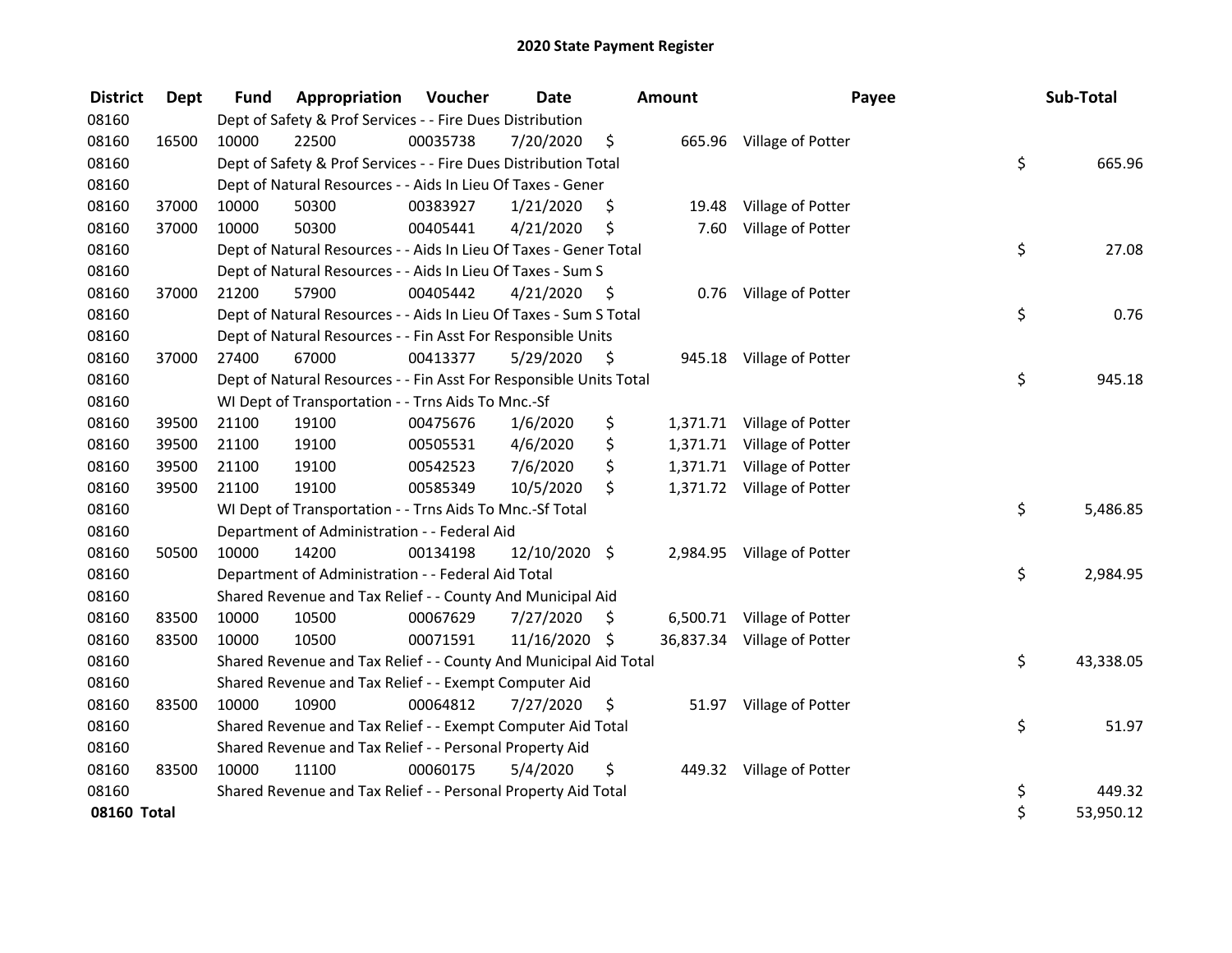| <b>District</b> | <b>Dept</b> | Fund  | Appropriation                                                      | Voucher  | <b>Date</b>   |      | <b>Amount</b> | Payee                         | Sub-Total       |
|-----------------|-------------|-------|--------------------------------------------------------------------|----------|---------------|------|---------------|-------------------------------|-----------------|
| 08179           |             |       | Dept of Safety & Prof Services - - Fire Dues Distribution          |          |               |      |               |                               |                 |
| 08179           | 16500       | 10000 | 22500                                                              | 00035739 | 7/20/2020     | \$   |               | 14,076.59 Village Of Sherwood |                 |
| 08179           |             |       | Dept of Safety & Prof Services - - Fire Dues Distribution Total    |          |               |      |               |                               | \$<br>14,076.59 |
| 08179           |             |       | Dept of Natural Resources - - Aids In Lieu Of Taxes - Gener        |          |               |      |               |                               |                 |
| 08179           | 37000       | 10000 | 50300                                                              | 00403901 | 4/21/2020     | \$   | 14.36         | Village Of Sherwood           |                 |
| 08179           | 37000       | 10000 | 50300                                                              | 00403902 | 4/21/2020     | \$   | 174.92        | Village Of Sherwood           |                 |
| 08179           |             |       | Dept of Natural Resources - - Aids In Lieu Of Taxes - Gener Total  |          |               |      |               |                               | \$<br>189.28    |
| 08179           |             |       | Dept of Natural Resources - - Gen Program Ops-State Funds          |          |               |      |               |                               |                 |
| 08179           | 37000       | 21200 | 16100                                                              | 00382652 | 1/17/2020     | \$   | 738.07        | Village Of Sherwood           |                 |
| 08179           | 37000       | 21200 | 16100                                                              | 00382658 | 2/20/2020     | \$   | 623.92        | Village Of Sherwood           |                 |
| 08179           | 37000       | 21200 | 16100                                                              | 00403453 | 4/20/2020     | \$   | 418.98        | Village Of Sherwood           |                 |
| 08179           | 37000       | 21200 | 16100                                                              | 00403455 | 4/20/2020     | \$   | 706.55        | Village Of Sherwood           |                 |
| 08179           | 37000       | 21200 | 16100                                                              | 00424381 | 7/15/2020     | \$   | 414.31        | Village Of Sherwood           |                 |
| 08179           | 37000       | 21200 | 16100                                                              | 00424386 | 7/16/2020     | \$   | 933.56        | Village Of Sherwood           |                 |
| 08179           | 37000       | 21200 | 16100                                                              | 00441445 | 10/14/2020    | \$   | 1,142.36      | Village Of Sherwood           |                 |
| 08179           | 37000       | 21200 | 16100                                                              | 00441450 | 10/14/2020 \$ |      | 1,546.39      | Village Of Sherwood           |                 |
| 08179           |             |       | Dept of Natural Resources - - Gen Program Ops-State Funds Total    |          |               |      |               |                               | \$<br>6,524.14  |
| 08179           |             |       | Dept of Natural Resources - - GPO--State Funds                     |          |               |      |               |                               |                 |
| 08179           | 37000       | 21200 | 36100                                                              | 00424381 | 7/15/2020     | \$   | 82.86         | Village Of Sherwood           |                 |
| 08179           | 37000       | 21200 | 36100                                                              | 00441445 | 10/14/2020    | \$   | 103.85        | Village Of Sherwood           |                 |
| 08179           | 37000       | 21200 | 36100                                                              | 00441450 | 10/14/2020 \$ |      | 140.58        | Village Of Sherwood           |                 |
| 08179           |             |       | Dept of Natural Resources - - GPO--State Funds Total               |          |               |      |               |                               | \$<br>327.29    |
| 08179           |             |       | Dept of Natural Resources - - Aids In Lieu Of Taxes - Sum S        |          |               |      |               |                               |                 |
| 08179           | 37000       | 21200 | 57900                                                              | 00403900 | 4/21/2020     | - \$ |               | 129.18 Village Of Sherwood    |                 |
| 08179           |             |       | Dept of Natural Resources - - Aids In Lieu Of Taxes - Sum S Total  |          |               |      |               |                               | \$<br>129.18    |
| 08179           |             |       | Dept of Natural Resources - - Fin Asst For Responsible Units       |          |               |      |               |                               |                 |
| 08179           | 37000       | 27400 | 67000                                                              | 00412902 | 5/29/2020     | \$   |               | 6,978.22 Village Of Sherwood  |                 |
| 08179           |             |       | Dept of Natural Resources - - Fin Asst For Responsible Units Total |          |               |      |               |                               | \$<br>6,978.22  |
| 08179           |             |       | Dept of Natural Resources - - Recycling Consolidation Grants       |          |               |      |               |                               |                 |
| 08179           | 37000       | 27400 | 67300                                                              | 00412902 | 5/29/2020     | \$   |               | 789.26 Village Of Sherwood    |                 |
| 08179           |             |       | Dept of Natural Resources - - Recycling Consolidation Grants Total |          |               |      |               |                               | \$<br>789.26    |
| 08179           |             |       | WI Dept of Transportation - - Trns Aids To Mnc.-Sf                 |          |               |      |               |                               |                 |
| 08179           | 39500       | 21100 | 19100                                                              | 00475677 | 1/6/2020      | \$   | 42,686.08     | Village Of Sherwood           |                 |
| 08179           | 39500       | 21100 | 19100                                                              | 00505532 | 4/6/2020      | \$   | 42,686.08     | Village Of Sherwood           |                 |
| 08179           | 39500       | 21100 | 19100                                                              | 00542524 | 7/6/2020      | \$   | 42,686.08     | Village Of Sherwood           |                 |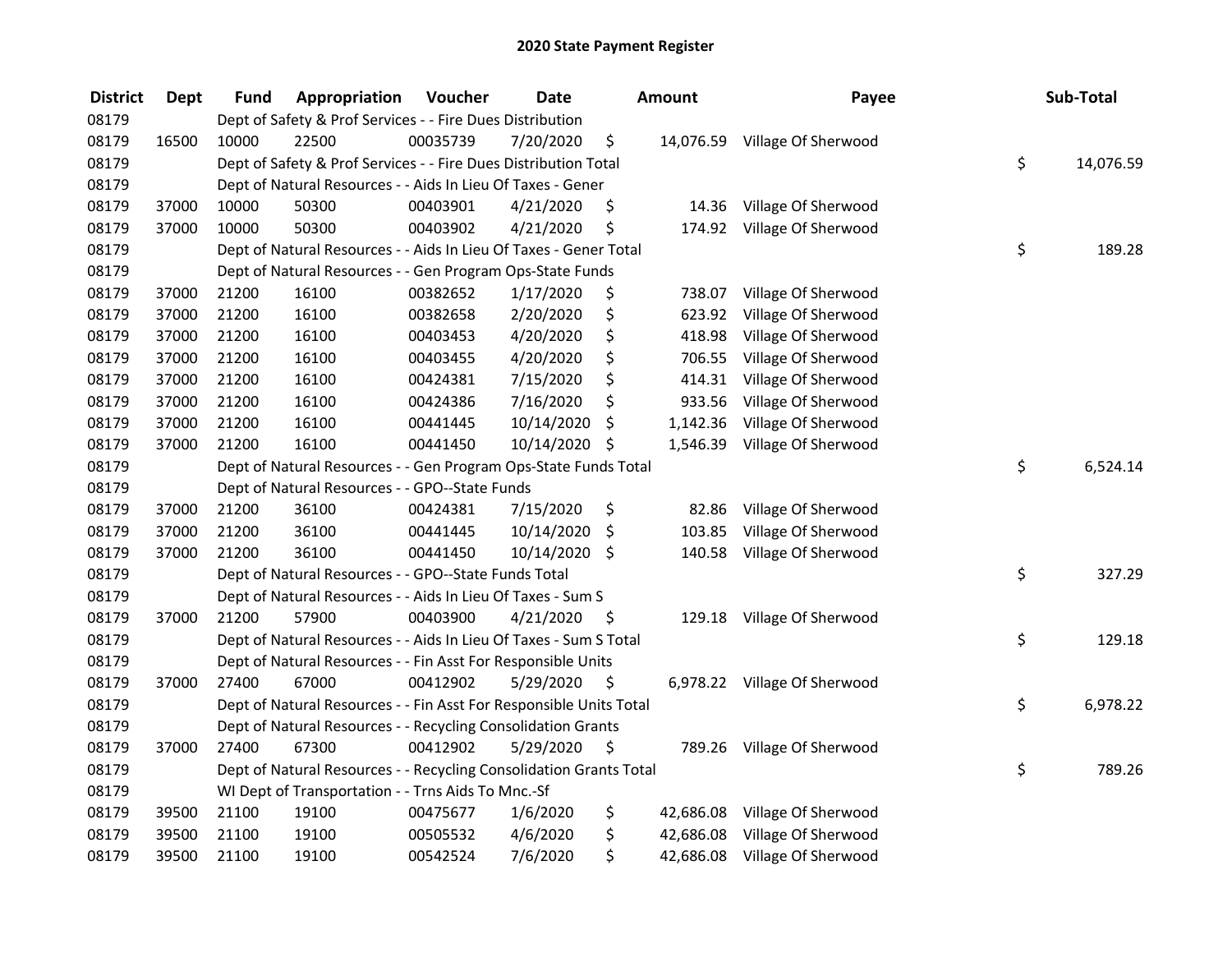| <b>District</b> | Dept  | <b>Fund</b> | Appropriation                                                                 | Voucher  | <b>Date</b>   |      | <b>Amount</b> | Payee                        | Sub-Total        |
|-----------------|-------|-------------|-------------------------------------------------------------------------------|----------|---------------|------|---------------|------------------------------|------------------|
| 08179           | 39500 | 21100       | 19100                                                                         | 00585350 | 10/5/2020     | \$.  | 42,686.09     | Village Of Sherwood          |                  |
| 08179           |       |             | WI Dept of Transportation - - Trns Aids To Mnc.-Sf Total                      |          |               |      |               |                              | \$<br>170,744.33 |
| 08179           |       |             | Department of Administration - - Federal Aid                                  |          |               |      |               |                              |                  |
| 08179           | 50500 | 10000       | 14200                                                                         | 00129742 | 10/2/2020     | \$   | 16,177.39     | Village Of Sherwood          |                  |
| 08179           | 50500 | 10000       | 14200                                                                         | 00134199 | 12/10/2020    | \$   | 34.659.61     | Village Of Sherwood          |                  |
| 08179           |       |             | Department of Administration - - Federal Aid Total                            |          |               |      |               |                              | \$<br>50,837.00  |
| 08179           |       |             | Shared Revenue and Tax Relief - - County And Municipal Aid                    |          |               |      |               |                              |                  |
| 08179           | 83500 | 10000       | 10500                                                                         | 00071592 | 11/16/2020 \$ |      |               | 7,219.11 Village Of Sherwood |                  |
| 08179           |       |             | Shared Revenue and Tax Relief - - County And Municipal Aid Total              |          |               |      |               |                              | \$<br>7,219.11   |
| 08179           |       |             | Shared Revenue and Tax Relief - - Exempt Computer Aid                         |          |               |      |               |                              |                  |
| 08179           | 83500 | 10000       | 10900                                                                         | 00064813 | 7/27/2020     | \$   | 89.37         | Village Of Sherwood          |                  |
| 08179           | 83500 | 10000       | 10900                                                                         | 00066937 | 7/27/2020     | \$   | 1,708.84      | Village Of Sherwood          |                  |
| 08179           |       |             | Shared Revenue and Tax Relief - - Exempt Computer Aid Total                   |          |               |      |               |                              | \$<br>1,798.21   |
| 08179           |       |             | Shared Revenue and Tax Relief - - Personal Property Aid                       |          |               |      |               |                              |                  |
| 08179           | 83500 | 10000       | 11100                                                                         | 00060176 | 5/4/2020      | \$   | 1,038.29      | Village Of Sherwood          |                  |
| 08179           | 83500 | 10000       | 11100                                                                         | 00062378 | 5/4/2020      | \$   | 5,588.55      | Village Of Sherwood          |                  |
| 08179           |       |             | Shared Revenue and Tax Relief - - Personal Property Aid Total                 |          |               |      |               |                              | \$<br>6,626.84   |
| 08179           |       |             | Shared Revenue and Tax Relief - - State Aid; Video Service Provider Fee       |          |               |      |               |                              |                  |
| 08179           | 83500 | 10000       | 11200                                                                         | 00064082 | 7/27/2020     | - \$ | 3,664.83      | Village Of Sherwood          |                  |
| 08179           |       |             | Shared Revenue and Tax Relief - - State Aid; Video Service Provider Fee Total |          |               |      |               |                              | \$<br>3,664.83   |
| 08179           |       |             | Shared Revenue and Tax Relief - - Payments For Municipal Svcs                 |          |               |      |               |                              |                  |
| 08179           | 83500 | 10000       | 50100                                                                         | 00054664 | 2/3/2020      | S    | 1,042.93      | Village Of Sherwood          |                  |
| 08179           |       |             | Shared Revenue and Tax Relief - - Payments For Municipal Svcs Total           |          |               |      |               |                              | \$<br>1,042.93   |
| 08179 Total     |       |             |                                                                               |          |               |      |               |                              | \$<br>270,947.21 |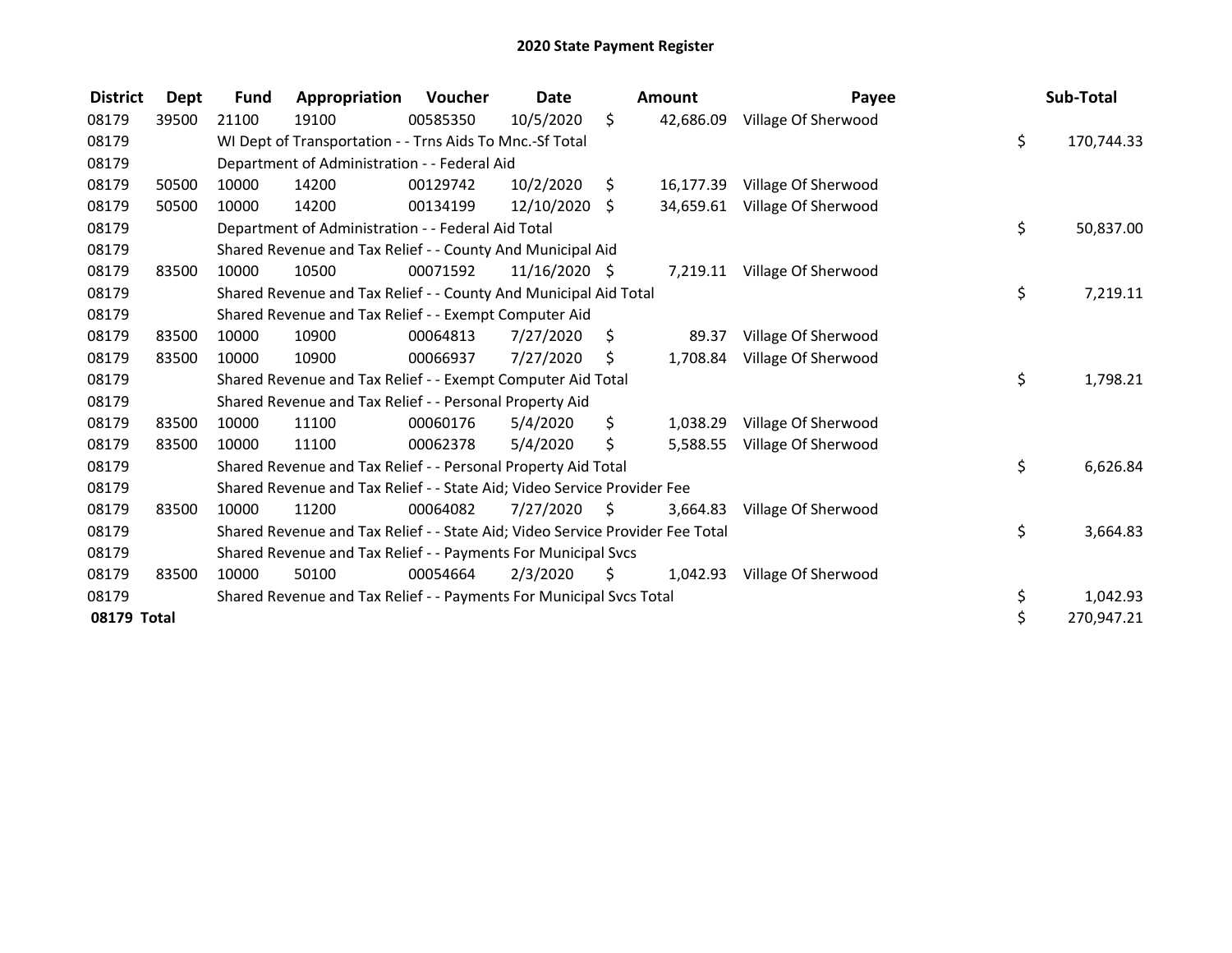| <b>District</b> | <b>Dept</b> | Fund  | Appropriation                                                      | Voucher  | <b>Date</b>   |      | Amount    | Payee                            | Sub-Total       |
|-----------------|-------------|-------|--------------------------------------------------------------------|----------|---------------|------|-----------|----------------------------------|-----------------|
| 08181           |             |       | Dept of Safety & Prof Services - - Fire Dues Distribution          |          |               |      |           |                                  |                 |
| 08181           | 16500       | 10000 | 22500                                                              | 00035740 | 7/20/2020     | \$   |           | 2,518.38 Village Of Stockbridge  |                 |
| 08181           |             |       | Dept of Safety & Prof Services - - Fire Dues Distribution Total    |          |               |      |           |                                  | \$<br>2,518.38  |
| 08181           |             |       | Dept of Natural Resources - - Aids In Lieu Of Taxes - Gener        |          |               |      |           |                                  |                 |
| 08181           | 37000       | 10000 | 50300                                                              | 00383860 | 1/21/2020     | \$   | 12,386.77 | Village Of Stockbridge           |                 |
| 08181           | 37000       | 10000 | 50300                                                              | 00404320 | 4/21/2020     | \$   | 7.40      | Village Of Stockbridge           |                 |
| 08181           |             |       | Dept of Natural Resources - - Aids In Lieu Of Taxes - Gener Total  |          |               |      |           |                                  | \$<br>12,394.17 |
| 08181           |             |       | Dept of Natural Resources - - Aids In Lieu Of Taxes - Sum S        |          |               |      |           |                                  |                 |
| 08181           | 37000       | 21200 | 57900                                                              | 00404321 | 4/21/2020     | - \$ |           | 0.74 Village Of Stockbridge      |                 |
| 08181           |             |       | Dept of Natural Resources - - Aids In Lieu Of Taxes - Sum S Total  |          |               |      |           |                                  | \$<br>0.74      |
| 08181           |             |       | Dept of Natural Resources - - Fin Asst For Responsible Units       |          |               |      |           |                                  |                 |
| 08181           | 37000       | 27400 | 67000                                                              | 00412780 | 5/29/2020     | -\$  |           | 2,240.56 Village Of Stockbridge  |                 |
| 08181           |             |       | Dept of Natural Resources - - Fin Asst For Responsible Units Total |          |               |      |           |                                  | \$<br>2,240.56  |
| 08181           |             |       | Dept of Natural Resources - - Recycling Consolidation Grants       |          |               |      |           |                                  |                 |
| 08181           | 37000       | 27400 | 67300                                                              | 00412780 | 5/29/2020     | \$   |           | 164.06 Village Of Stockbridge    |                 |
| 08181           |             |       | Dept of Natural Resources - - Recycling Consolidation Grants Total |          |               |      |           |                                  | \$<br>164.06    |
| 08181           |             |       | WI Dept of Transportation - - Trns Aids To Mnc.-Sf                 |          |               |      |           |                                  |                 |
| 08181           | 39500       | 21100 | 19100                                                              | 00475678 | 1/6/2020      | \$   | 4,546.44  | Village Of Stockbridge           |                 |
| 08181           | 39500       | 21100 | 19100                                                              | 00505533 | 4/6/2020      | \$   | 4,546.44  | Village Of Stockbridge           |                 |
| 08181           | 39500       | 21100 | 19100                                                              | 00542525 | 7/6/2020      | \$   |           | 4,546.44 Village Of Stockbridge  |                 |
| 08181           | 39500       | 21100 | 19100                                                              | 00585351 | 10/5/2020     | \$   |           | 4,546.44 Village Of Stockbridge  |                 |
| 08181           |             |       | WI Dept of Transportation - - Trns Aids To Mnc.-Sf Total           |          |               |      |           |                                  | \$<br>18,185.76 |
| 08181           |             |       | Department of Administration - - Federal Aid                       |          |               |      |           |                                  |                 |
| 08181           | 50500       | 10000 | 14200                                                              | 00134200 | 12/10/2020 \$ |      |           | 9,619.60 Village Of Stockbridge  |                 |
| 08181           |             |       | Department of Administration - - Federal Aid Total                 |          |               |      |           |                                  | \$<br>9,619.60  |
| 08181           |             |       | Elections Commission - - 2018 Hava Election Security               |          |               |      |           |                                  |                 |
| 08181           | 51000       | 22000 | 18200                                                              | 00004336 | 8/27/2020     | \$   |           | 677.40 Village Of Stockbridge    |                 |
| 08181           |             |       | Elections Commission - - 2018 Hava Election Security Total         |          |               |      |           |                                  | \$<br>677.40    |
| 08181           |             |       | Shared Revenue and Tax Relief - - County And Municipal Aid         |          |               |      |           |                                  |                 |
| 08181           | 83500       | 10000 | 10500                                                              | 00067630 | 7/27/2020     | \$   |           | 5,345.78 Village Of Stockbridge  |                 |
| 08181           | 83500       | 10000 | 10500                                                              | 00071593 | 11/16/2020 \$ |      |           | 30,292.73 Village Of Stockbridge |                 |
| 08181           |             |       | Shared Revenue and Tax Relief - - County And Municipal Aid Total   |          |               |      |           |                                  | \$<br>35,638.51 |
| 08181           |             |       | Shared Revenue and Tax Relief - - Exempt Computer Aid              |          |               |      |           |                                  |                 |
| 08181           | 83500       | 10000 | 10900                                                              | 00064814 | 7/27/2020     | \$   |           | 206.82 Village Of Stockbridge    |                 |
| 08181           |             |       | Shared Revenue and Tax Relief - - Exempt Computer Aid Total        |          |               |      |           |                                  | \$<br>206.82    |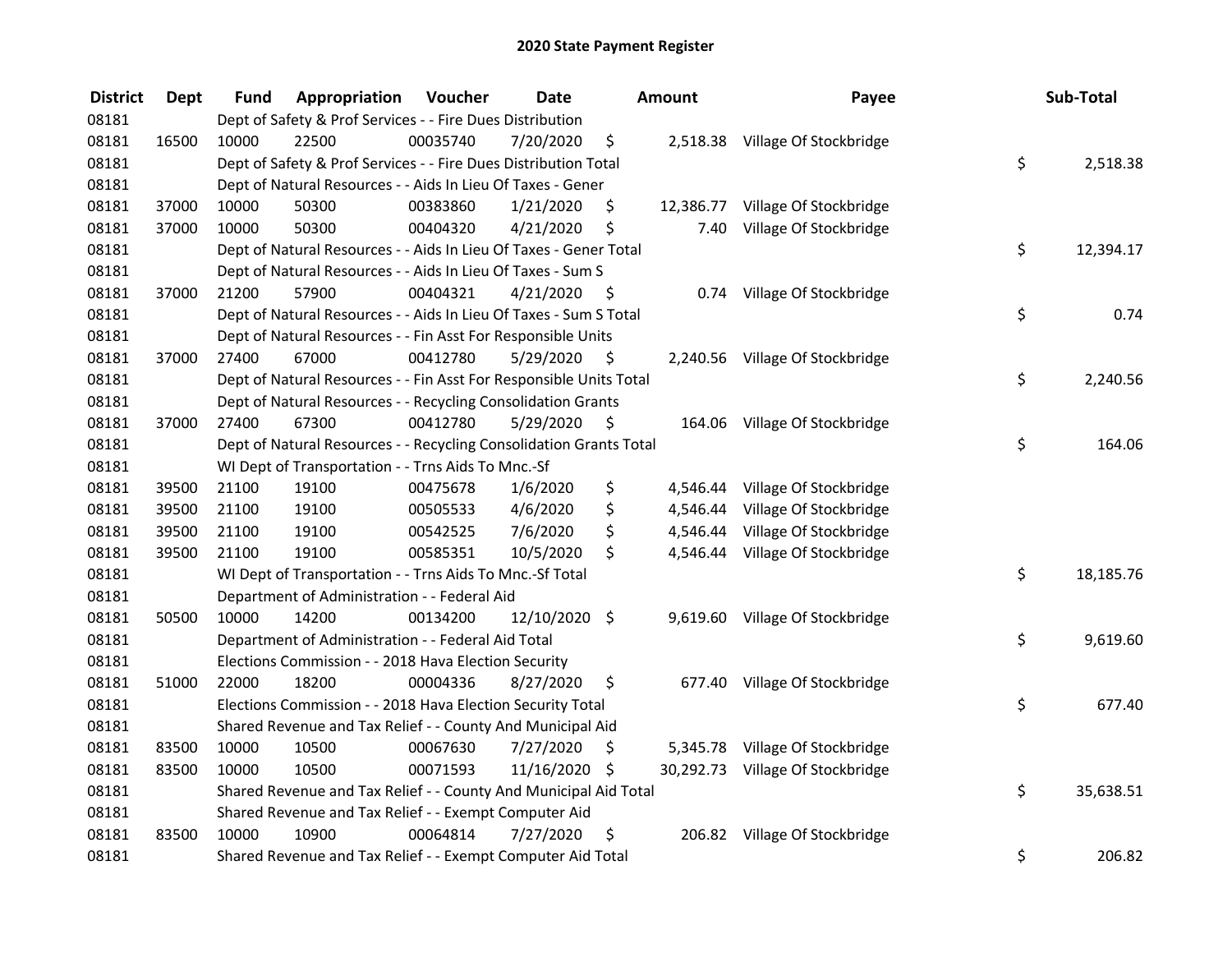| <b>District</b> | <b>Dept</b> | <b>Fund</b> | Appropriation                                                                 | Voucher  | Date      | Amount |        | Pavee                  | Sub-Total |
|-----------------|-------------|-------------|-------------------------------------------------------------------------------|----------|-----------|--------|--------|------------------------|-----------|
| 08181           |             |             | Shared Revenue and Tax Relief - - Personal Property Aid                       |          |           |        |        |                        |           |
| 08181           | 83500       | 10000       | 11100                                                                         | 00060177 | 5/4/2020  |        | 554.64 | Village Of Stockbridge |           |
| 08181           |             |             | Shared Revenue and Tax Relief - - Personal Property Aid Total                 |          |           |        |        |                        | 554.64    |
| 08181           |             |             | Shared Revenue and Tax Relief - - State Aid; Video Service Provider Fee       |          |           |        |        |                        |           |
| 08181           | 83500       | 10000       | 11200                                                                         | 00064083 | 7/27/2020 | S.     | 909.18 | Village Of Stockbridge |           |
| 08181           |             |             | Shared Revenue and Tax Relief - - State Aid; Video Service Provider Fee Total |          |           |        |        |                        | 909.18    |
| 08181 Total     |             |             |                                                                               |          |           |        |        |                        | 83,109.82 |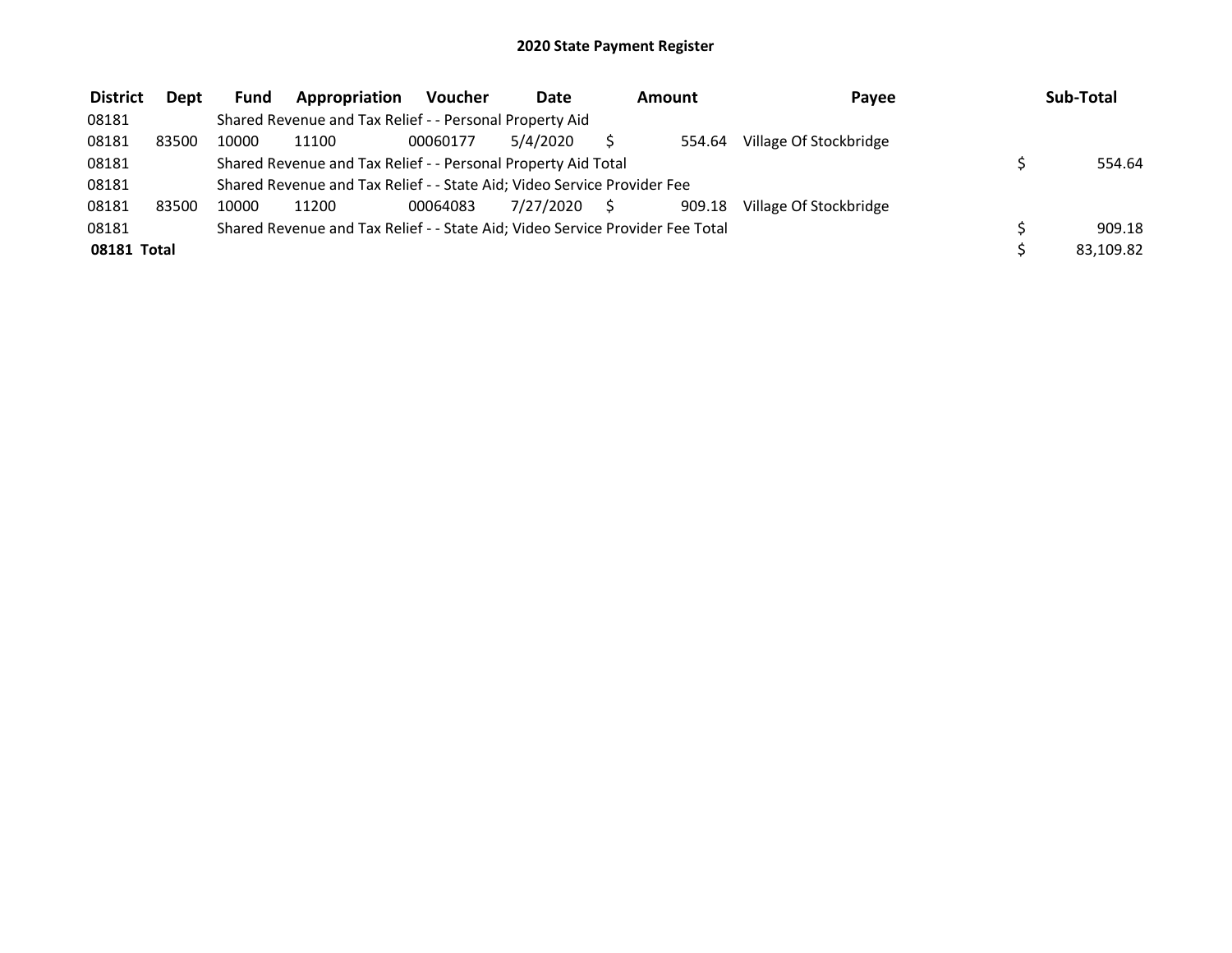| <b>District</b> | <b>Dept</b> | <b>Fund</b> | Appropriation                                                          | Voucher  | <b>Date</b> | Amount           | Payee                       | Sub-Total        |
|-----------------|-------------|-------------|------------------------------------------------------------------------|----------|-------------|------------------|-----------------------------|------------------|
| 08201           |             |             | Dept of Ag, Trade & Cons Protc - - Retail Petroleum                    |          |             |                  |                             |                  |
| 08201           | 11500       | 27200       | 16100                                                                  | 00060946 | 8/17/2020   | \$               | 517.00 City Of Appleton     |                  |
| 08201           |             |             | Dept of Ag, Trade & Cons Protc - - Retail Petroleum Total              |          |             |                  |                             | \$<br>517.00     |
| 08201           |             |             | Dept of Ag, Trade & Cons Protc - - Clean Sweep Grants                  |          |             |                  |                             |                  |
| 08201           | 11500       | 27400       | 77800                                                                  | 00056483 | 2/18/2020   | \$<br>765.77     | City Of Appleton            |                  |
| 08201           |             |             | Dept of Ag, Trade & Cons Protc - - Clean Sweep Grants Total            |          |             |                  |                             | \$<br>765.77     |
| 08201           |             |             | Dept of Natural Resources - - Solid Waste Management -- Envi           |          |             |                  |                             |                  |
| 08201           | 37000       | 27400       | 47200                                                                  | 00395241 | 3/16/2020   | \$<br>205.51     | City Of Appleton            |                  |
| 08201           | 37000       | 27400       | 47200                                                                  | 00395253 | 3/13/2020   | \$<br>769.98     | City Of Appleton            |                  |
| 08201           | 37000       | 27400       | 47200                                                                  | 00395262 | 3/13/2020   | \$<br>179.95     | City Of Appleton            |                  |
| 08201           | 37000       | 27400       | 47200                                                                  | 00416036 | 6/11/2020   | \$<br>852.09     | City Of Appleton            |                  |
| 08201           | 37000       | 27400       | 47200                                                                  | 00416044 | 6/12/2020   | \$<br>206.91     | City Of Appleton            |                  |
| 08201           | 37000       | 27400       | 47200                                                                  | 00436029 | 9/18/2020   | \$<br>208.33     | City Of Appleton            |                  |
| 08201           | 37000       | 27400       | 47200                                                                  | 00436031 | 9/18/2020   | \$<br>851.86     | City Of Appleton            |                  |
| 08201           | 37000       | 27400       | 47200                                                                  | 00451184 | 12/8/2020   | \$<br>465.69     | City Of Appleton            |                  |
| 08201           | 37000       | 27400       | 47200                                                                  | 00451188 | 12/8/2020   | \$<br>208.33     | City Of Appleton            |                  |
| 08201           |             |             | Dept of Natural Resources - - Solid Waste Management -- Envi Total     |          |             |                  |                             | \$<br>3,948.65   |
| 08201           |             |             | Dept of Natural Resources - - Urban Nonpoint Source Cost-Sha           |          |             |                  |                             |                  |
| 08201           | 37000       | 36300       | TH100                                                                  | 00391338 | 2/20/2020   | \$<br>480,000.00 | City Of Appleton            |                  |
| 08201           | 37000       | 36300       | TH100                                                                  | 00433681 | 9/8/2020    | \$<br>150,000.00 | City Of Appleton            |                  |
| 08201           |             |             | Dept of Natural Resources - - Urban Nonpoint Source Cost-Sha Total     |          |             |                  |                             | \$<br>630,000.00 |
| 08201           |             |             | WI Dept of Transportation - - Hwy Sfty Loc Aid Ffd                     |          |             |                  |                             |                  |
| 08201           | 39500       | 21100       | 18500                                                                  | 00566941 | 8/14/2020   | \$<br>7,320.89   | City Of Appleton            |                  |
| 08201           | 39500       | 21100       | 18500                                                                  | 00583989 | 9/17/2020   | \$               | 10,602.71 City Of Appleton  |                  |
| 08201           | 39500       | 21100       | 18500                                                                  | 00599878 | 10/15/2020  | \$<br>12,076.40  | City Of Appleton            |                  |
| 08201           |             |             | WI Dept of Transportation - - Hwy Sfty Loc Aid Ffd Total               |          |             |                  |                             | \$<br>30,000.00  |
| 08201           |             |             | WI Dept of Transportation - - Loc Rd Imp Prg St Fd                     |          |             |                  |                             |                  |
| 08201           | 39500       | 21100       | 27800                                                                  | 00573712 | 8/26/2020   | \$               | 170,667.36 City Of Appleton |                  |
| 08201           |             |             | WI Dept of Transportation - - Loc Rd Imp Prg St Fd Total               |          |             |                  |                             | \$<br>170,667.36 |
| 08201           |             |             | Department of Health Services - - Services, Reimbursement & Paym       |          |             |                  |                             |                  |
| 08201           | 43500       | 10000       | 10900                                                                  | 00332478 | 1/10/2020   | \$<br>156.68     | City Of Appleton            |                  |
| 08201           |             |             | Department of Health Services - - Services, Reimbursement & Paym Total |          |             |                  |                             | \$<br>156.68     |
| 08201           |             |             | Dept of Children and Families - - Searches Birth Parents & Adopt       |          |             |                  |                             |                  |
| 08201           | 43700       | 10000       | 12100                                                                  | 00074456 | 8/31/2020   | \$<br>5.00       | City Of Appleton            |                  |
| 08201           |             |             | Dept of Children and Families - - Searches Birth Parents & Adopt Total |          |             |                  |                             | \$<br>5.00       |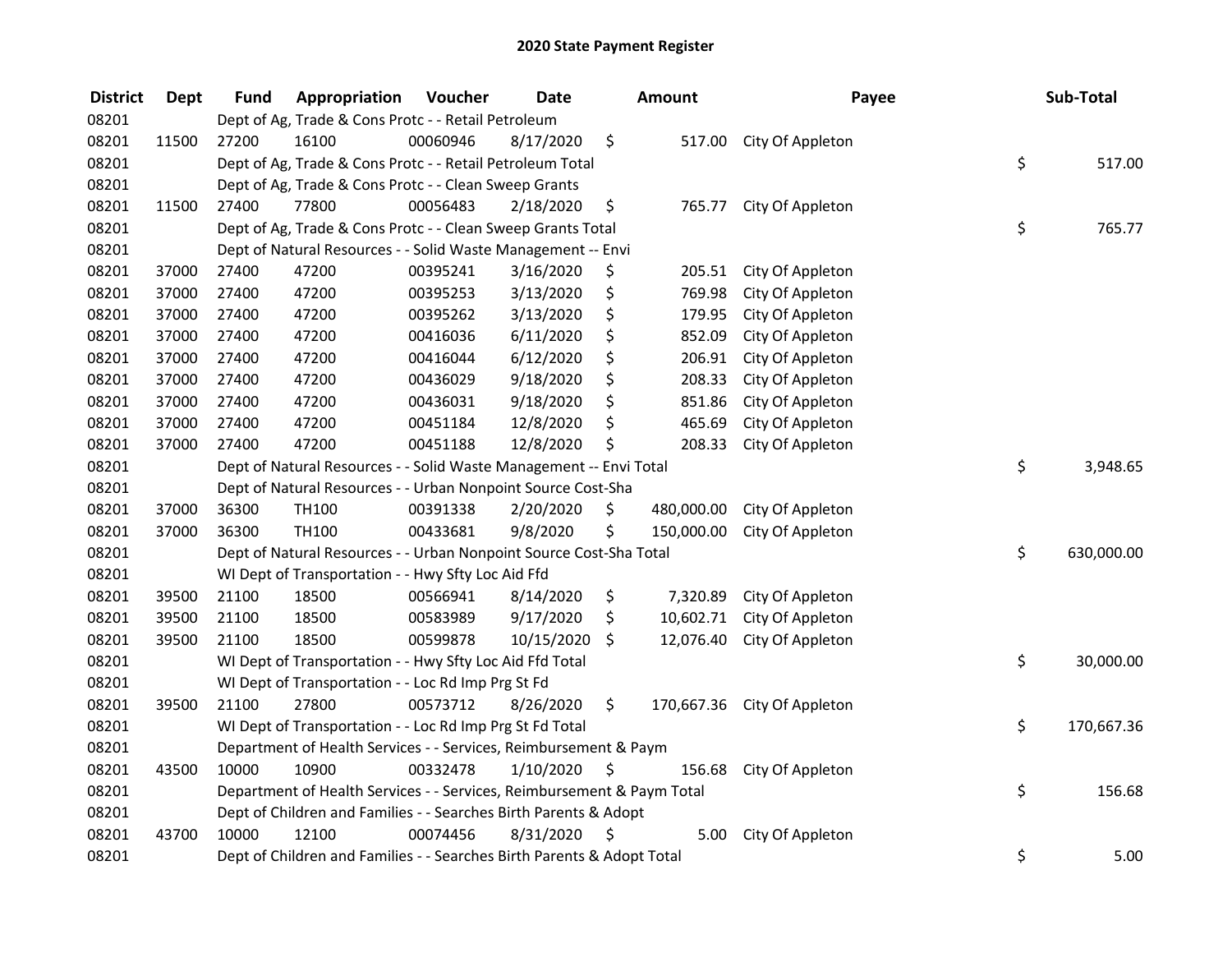| <b>District</b> | <b>Dept</b> | <b>Fund</b> | Appropriation                                                     | Voucher  | <b>Date</b> | <b>Amount</b>   | Payee            | Sub-Total       |
|-----------------|-------------|-------------|-------------------------------------------------------------------|----------|-------------|-----------------|------------------|-----------------|
| 08201           |             |             | Dept of Children and Families - - General Aids                    |          |             |                 |                  |                 |
| 08201           | 43700       | 10000       | 99000                                                             | 00067135 | 3/12/2020   | \$<br>9,073.00  | City Of Appleton |                 |
| 08201           |             |             | Dept of Children and Families - - General Aids Total              |          |             |                 |                  | \$<br>9,073.00  |
| 08201           |             |             | Dept of Workforce Development - - Title Ib Aids State GPR         |          |             |                 |                  |                 |
| 08201           | 44500       | 10000       | 50900                                                             | 00264956 | 1/2/2020    | \$<br>434.52    | City Of Appleton |                 |
| 08201           | 44500       | 10000       | 50900                                                             | 00267339 | 1/13/2020   | \$<br>463.06    | City Of Appleton |                 |
| 08201           | 44500       | 10000       | 50900                                                             | 00272180 | 2/18/2020   | \$<br>443.04    | City Of Appleton |                 |
| 08201           | 44500       | 10000       | 50900                                                             | 00276401 | 3/9/2020    | \$<br>330.57    | City Of Appleton |                 |
| 08201           | 44500       | 10000       | 50900                                                             | 00280805 | 4/10/2020   | \$<br>298.20    | City Of Appleton |                 |
| 08201           | 44500       | 10000       | 50900                                                             | 00287402 | 6/10/2020   | \$<br>153.36    | City Of Appleton |                 |
| 08201           | 44500       | 10000       | 50900                                                             | 00288018 | 6/22/2020   | \$<br>123.54    | City Of Appleton |                 |
| 08201           | 44500       | 10000       | 50900                                                             | 00290250 | 7/10/2020   | \$<br>68.16     | City Of Appleton |                 |
| 08201           | 44500       | 10000       | 50900                                                             | 00293771 | 8/10/2020   | \$<br>157.62    | City Of Appleton |                 |
| 08201           | 44500       | 10000       | 50900                                                             | 00296405 | 9/11/2020   | \$<br>153.36    | City Of Appleton |                 |
| 08201           | 44500       | 10000       | 50900                                                             | 00303854 | 11/9/2020   | \$<br>152.08    | City Of Appleton |                 |
| 08201           | 44500       | 10000       | 50900                                                             | 00304464 | 11/9/2020   | \$<br>357.41    | City Of Appleton |                 |
| 08201           | 44500       | 10000       | 50900                                                             | 00309554 | 12/28/2020  | \$<br>144.20    | City Of Appleton |                 |
| 08201           |             |             | Dept of Workforce Development - - Title Ib Aids State GPR Total   |          |             |                 |                  | \$<br>3,279.12  |
| 08201           |             |             | Dept of Workforce Development - - Title Ib Aids Federal Prf       |          |             |                 |                  |                 |
| 08201           | 44500       | 10000       | 54400                                                             | 00264956 | 1/2/2020    | \$<br>1,605.48  | City Of Appleton |                 |
| 08201           | 44500       | 10000       | 54400                                                             | 00267339 | 1/13/2020   | \$<br>1,710.94  | City Of Appleton |                 |
| 08201           | 44500       | 10000       | 54400                                                             | 00272180 | 2/18/2020   | \$<br>1,636.96  | City Of Appleton |                 |
| 08201           | 44500       | 10000       | 54400                                                             | 00276401 | 3/9/2020    | \$<br>1,221.43  | City Of Appleton |                 |
| 08201           | 44500       | 10000       | 54400                                                             | 00280805 | 4/10/2020   | \$<br>1,101.80  | City Of Appleton |                 |
| 08201           | 44500       | 10000       | 54400                                                             | 00287402 | 6/10/2020   | \$<br>566.64    | City Of Appleton |                 |
| 08201           | 44500       | 10000       | 54400                                                             | 00288018 | 6/22/2020   | \$<br>456.46    | City Of Appleton |                 |
| 08201           | 44500       | 10000       | 54400                                                             | 00290250 | 7/10/2020   | \$<br>251.84    | City Of Appleton |                 |
| 08201           | 44500       | 10000       | 54400                                                             | 00293771 | 8/10/2020   | \$<br>582.38    | City Of Appleton |                 |
| 08201           | 44500       | 10000       | 54400                                                             | 00296405 | 9/11/2020   | \$<br>686.64    | City Of Appleton |                 |
| 08201           | 44500       | 10000       | 54400                                                             | 00303854 | 11/9/2020   | \$<br>561.92    | City Of Appleton |                 |
| 08201           | 44500       | 10000       | 54400                                                             | 00304464 | 11/9/2020   | \$<br>1,320.59  | City Of Appleton |                 |
| 08201           | 44500       | 10000       | 54400                                                             | 00309554 | 12/28/2020  | \$<br>672.80    | City Of Appleton |                 |
| 08201           |             |             | Dept of Workforce Development - - Title Ib Aids Federal Prf Total |          |             |                 |                  | \$<br>12,375.88 |
| 08201           |             |             | Department of Justice - - Drug Trafficking Resp Grants            |          |             |                 |                  |                 |
| 08201           | 45500       | 10000       | 20800                                                             | 00091268 | 12/7/2020   | \$<br>31,750.00 | City Of Appleton |                 |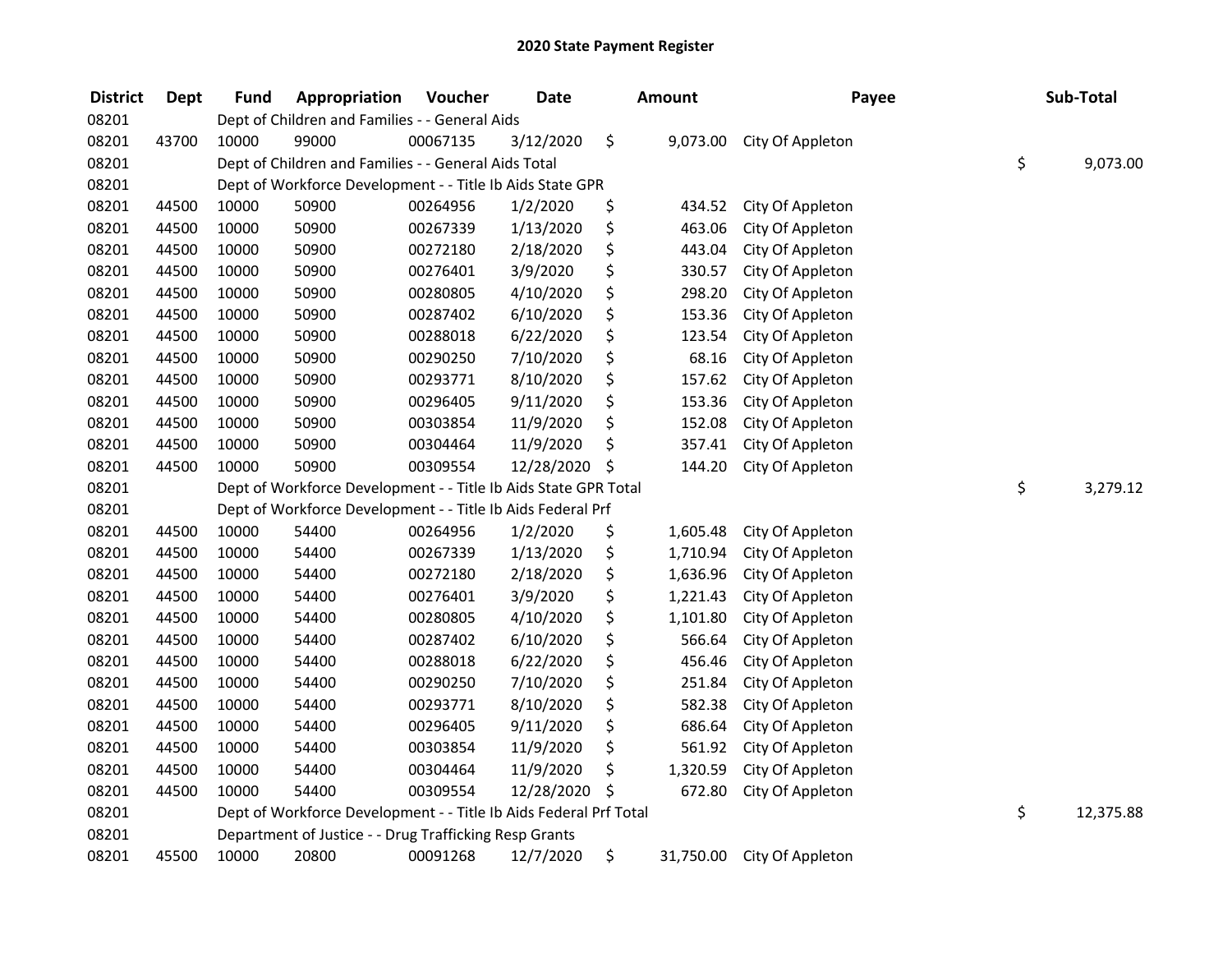| <b>District</b> | <b>Dept</b> | Fund  | Appropriation                                                           | Voucher  | <b>Date</b>   |     | <b>Amount</b> | Payee                      | Sub-Total        |
|-----------------|-------------|-------|-------------------------------------------------------------------------|----------|---------------|-----|---------------|----------------------------|------------------|
| 08201           |             |       | Department of Justice - - Drug Trafficking Resp Grants Total            |          |               |     |               |                            | \$<br>31,750.00  |
| 08201           |             |       | Department of Justice - - Law Enforcement Train, Local                  |          |               |     |               |                            |                  |
| 08201           | 45500       | 10000 | 23100                                                                   | 00090822 | 11/25/2020 \$ |     |               | 16,640.00 City Of Appleton |                  |
| 08201           |             |       | Department of Justice - - Law Enforcement Train, Local Total            |          |               |     |               |                            | \$<br>16,640.00  |
| 08201           |             |       | Department of Justice - - Federal Aid, Local Assistance                 |          |               |     |               |                            |                  |
| 08201           | 45500       | 10000 | 25100                                                                   | 00083192 | 5/7/2020      | \$  | 6,000.00      | City Of Appleton           |                  |
| 08201           |             |       | Department of Justice - - Federal Aid, Local Assistance Total           |          |               |     |               |                            | \$<br>6,000.00   |
| 08201           |             |       | Department of Justice - - Internet Crimes Against Childr                |          |               |     |               |                            |                  |
| 08201           | 45500       | 10000 | 28400                                                                   | 00079696 | 2/11/2020     | \$  | 1,122.97      | City Of Appleton           |                  |
| 08201           | 45500       | 10000 | 28400                                                                   | 00085337 | 7/6/2020      | \$  | 569.07        | City Of Appleton           |                  |
| 08201           | 45500       | 10000 | 28400                                                                   | 00088152 | 9/28/2020     | \$  | 2,465.19      | City Of Appleton           |                  |
| 08201           | 45500       | 10000 | 28400                                                                   | 00092371 | 12/28/2020    | \$  | 1,121.20      | City Of Appleton           |                  |
| 08201           | 45500       | 10000 | 28400                                                                   | 00092375 | 12/28/2020    | \$. | 1,119.78      | City Of Appleton           |                  |
| 08201           | 45500       | 10000 | 28400                                                                   | 00092376 | 12/28/2020    | \$. | 110.76        | City Of Appleton           |                  |
| 08201           | 45500       | 10000 | 28400                                                                   | 00092397 | 12/29/2020    | -\$ | 674.05        | City Of Appleton           |                  |
| 08201           |             |       | Department of Justice - - Internet Crimes Against Childr Total          |          |               |     |               |                            | \$<br>7,183.02   |
| 08201           |             |       | Department of Military Affairs - - Army Repair And Maintenance          |          |               |     |               |                            |                  |
| 08201           | 46500       | 10000 | 10200                                                                   | 00086819 | 12/18/2020 \$ |     | 10.00         | City Of Appleton           |                  |
| 08201           |             |       | Department of Military Affairs - - Army Repair And Maintenance Total    |          |               |     |               |                            | \$<br>10.00      |
| 08201           |             |       | Department of Military Affairs - - Federal Aid-Service Contracts        |          |               |     |               |                            |                  |
| 08201           | 46500       | 10000 | 14100                                                                   | 00086819 | 12/18/2020 \$ |     | 10.00         | City Of Appleton           |                  |
| 08201           |             |       | Department of Military Affairs - - Federal Aid-Service Contracts Total  |          |               |     |               |                            | \$<br>10.00      |
| 08201           |             |       | Department of Military Affairs - - Disaster Recovery Aid                |          |               |     |               |                            |                  |
| 08201           | 46500       | 10000 | 30500                                                                   | 00076098 | 4/6/2020      | \$  | 1,250.00      | City Of Appleton           |                  |
| 08201           | 46500       | 10000 | 30500                                                                   | 00080162 | 7/8/2020      | \$  | 8,852.49      | City Of Appleton           |                  |
| 08201           | 46500       | 10000 | 30500                                                                   | 00081841 | 8/19/2020     | \$  | 110,201.28    | City Of Appleton           |                  |
| 08201           |             |       | Department of Military Affairs - - Disaster Recovery Aid Total          |          |               |     |               |                            | \$<br>120,303.77 |
| 08201           |             |       | Department of Military Affairs - - Regional Emergency Response Tm       |          |               |     |               |                            |                  |
| 08201           | 46500       | 10000 | 30600                                                                   | 00076088 | 4/6/2020      | \$  | 11,268.85     | City Of Appleton           |                  |
| 08201           | 46500       | 10000 | 30600                                                                   | 00076165 | 4/6/2020      | \$  | 11,268.85     | City Of Appleton           |                  |
| 08201           | 46500       | 10000 | 30600                                                                   | 00078671 | 6/16/2020     | \$  | 11,268.85     | City Of Appleton           |                  |
| 08201           | 46500       | 10000 | 30600                                                                   | 00085125 | 11/9/2020     | \$  | 11,268.85     | City Of Appleton           |                  |
| 08201           |             |       | Department of Military Affairs - - Regional Emergency Response Tm Total |          |               |     |               |                            | \$<br>45,075.40  |
| 08201           |             |       | Department of Military Affairs - - Regional Emergency Response Gr       |          |               |     |               |                            |                  |
| 08201           | 46500       | 10000 | 31300                                                                   | 00080919 | 7/22/2020     | \$  | 61,689.46     | City Of Appleton           |                  |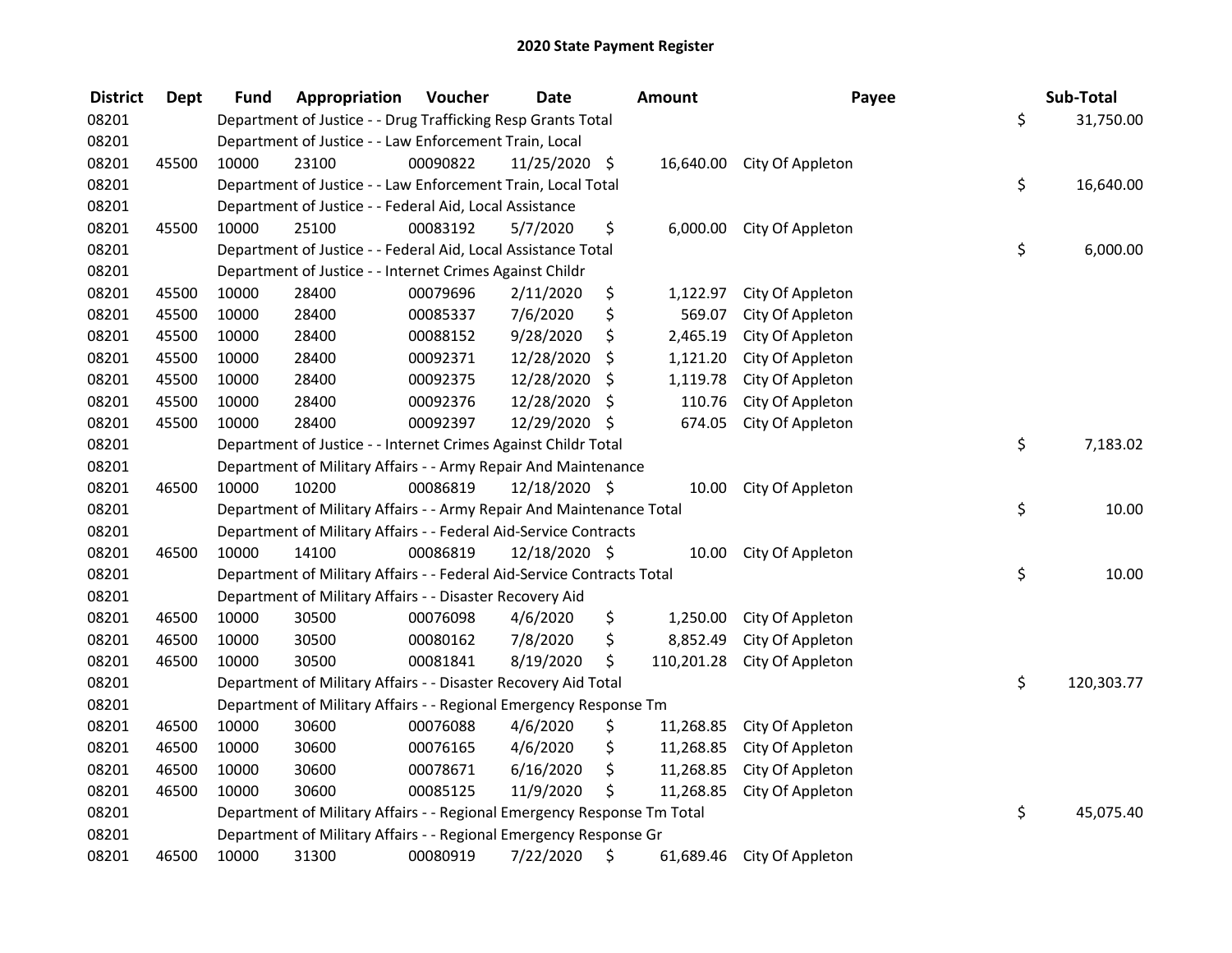| <b>District</b> | <b>Dept</b> | <b>Fund</b> | Appropriation                                                           | Voucher  | <b>Date</b>   |     | <b>Amount</b> | Payee            | Sub-Total        |
|-----------------|-------------|-------------|-------------------------------------------------------------------------|----------|---------------|-----|---------------|------------------|------------------|
| 08201           |             |             | Department of Military Affairs - - Regional Emergency Response Gr Total |          |               |     |               |                  | \$<br>61,689.46  |
| 08201           |             |             | Department of Military Affairs - - Program Services                     |          |               |     |               |                  |                  |
| 08201           | 46500       | 10000       | 33100                                                                   | 00086975 | 12/22/2020 \$ |     | 24,999.00     | City Of Appleton |                  |
| 08201           |             |             | Department of Military Affairs - - Program Services Total               |          |               |     |               |                  | \$<br>24,999.00  |
| 08201           |             |             | Department of Military Affairs - - Federal Aid, Local Assistance        |          |               |     |               |                  |                  |
| 08201           | 46500       | 10000       | 34200                                                                   | 00076098 | 4/6/2020      | \$  | 7,500.00      | City Of Appleton |                  |
| 08201           | 46500       | 10000       | 34200                                                                   | 00078331 | 6/8/2020      | \$  | 26,765.61     | City Of Appleton |                  |
| 08201           | 46500       | 10000       | 34200                                                                   | 00080162 | 7/8/2020      | \$  | 53,114.94     | City Of Appleton |                  |
| 08201           | 46500       | 10000       | 34200                                                                   | 00081841 | 8/19/2020     | \$  | 661,207.67    | City Of Appleton |                  |
| 08201           |             |             | Department of Military Affairs - - Federal Aid, Local Assistance Total  |          |               |     |               |                  | \$<br>748,588.22 |
| 08201           |             |             | Department of Administration - - Housing Grants And Loans, GPR          |          |               |     |               |                  |                  |
| 08201           | 50500       | 10000       | 70300                                                                   | 00116294 | 1/29/2020     | \$  | 7,998.00      | City Of Appleton |                  |
| 08201           | 50500       | 10000       | 70300                                                                   | 00118039 | 2/27/2020     | \$  | 13,876.00     | City Of Appleton |                  |
| 08201           | 50500       | 10000       | 70300                                                                   | 00119510 | 3/24/2020     | \$  | 2,627.00      | City Of Appleton |                  |
| 08201           | 50500       | 10000       | 70300                                                                   | 00121409 | 4/28/2020     | \$  | 2,786.00      | City Of Appleton |                  |
| 08201           | 50500       | 10000       | 70300                                                                   | 00123677 | 6/10/2020     | \$  | 3,672.00      | City Of Appleton |                  |
| 08201           | 50500       | 10000       | 70300                                                                   | 00124461 | 6/29/2020     | \$  | 3,751.00      | City Of Appleton |                  |
| 08201           | 50500       | 10000       | 70300                                                                   | 00126892 | 8/14/2020     | \$  | 7,271.00      | City Of Appleton |                  |
| 08201           | 50500       | 10000       | 70300                                                                   | 00128217 | 9/9/2020      | \$  | 1,972.00      | City Of Appleton |                  |
| 08201           | 50500       | 10000       | 70300                                                                   | 00129119 | 9/25/2020     | \$  | 809.00        | City Of Appleton |                  |
| 08201           | 50500       | 10000       | 70300                                                                   | 00131325 | 10/27/2020    | \$  | 958.00        | City Of Appleton |                  |
| 08201           | 50500       | 10000       | 70300                                                                   | 00131335 | 10/28/2020    | -\$ | 6,800.00      | City Of Appleton |                  |
| 08201           |             |             | Department of Administration - - Housing Grants And Loans, GPR Total    |          |               |     |               |                  | \$<br>52,520.00  |
| 08201           |             |             | Department of Administration - - Federal Aid; Individ And Orgs          |          |               |     |               |                  |                  |
| 08201           | 50500       | 10000       | 74500                                                                   | 00116294 | 1/29/2020     | \$  | 8,040.00      | City Of Appleton |                  |
| 08201           | 50500       | 10000       | 74500                                                                   | 00118039 | 2/27/2020     | \$  | 10,036.00     | City Of Appleton |                  |
| 08201           | 50500       | 10000       | 74500                                                                   | 00119510 | 3/24/2020     | \$  | 11,684.00     | City Of Appleton |                  |
| 08201           | 50500       | 10000       | 74500                                                                   | 00121409 | 4/28/2020     | \$  | 5,737.00      | City Of Appleton |                  |
| 08201           | 50500       | 10000       | 74500                                                                   | 00123677 | 6/10/2020     | \$  | 8,938.00      | City Of Appleton |                  |
| 08201           | 50500       | 10000       | 74500                                                                   | 00124461 | 6/29/2020     | \$  | 1,539.00      | City Of Appleton |                  |
| 08201           | 50500       | 10000       | 74500                                                                   | 00126892 | 8/14/2020     | \$  | 769.00        | City Of Appleton |                  |
| 08201           | 50500       | 10000       | 74500                                                                   | 00128217 | 9/9/2020      | \$  | 320.00        | City Of Appleton |                  |
| 08201           | 50500       | 10000       | 74500                                                                   | 00129119 | 9/25/2020     | \$  | 320.00        | City Of Appleton |                  |
| 08201           | 50500       | 10000       | 74500                                                                   | 00131325 | 10/27/2020    | \$  | 320.00        | City Of Appleton |                  |
| 08201           | 50500       | 10000       | 74500                                                                   | 00131652 | 11/3/2020     | \$  | 5,636.00      | City Of Appleton |                  |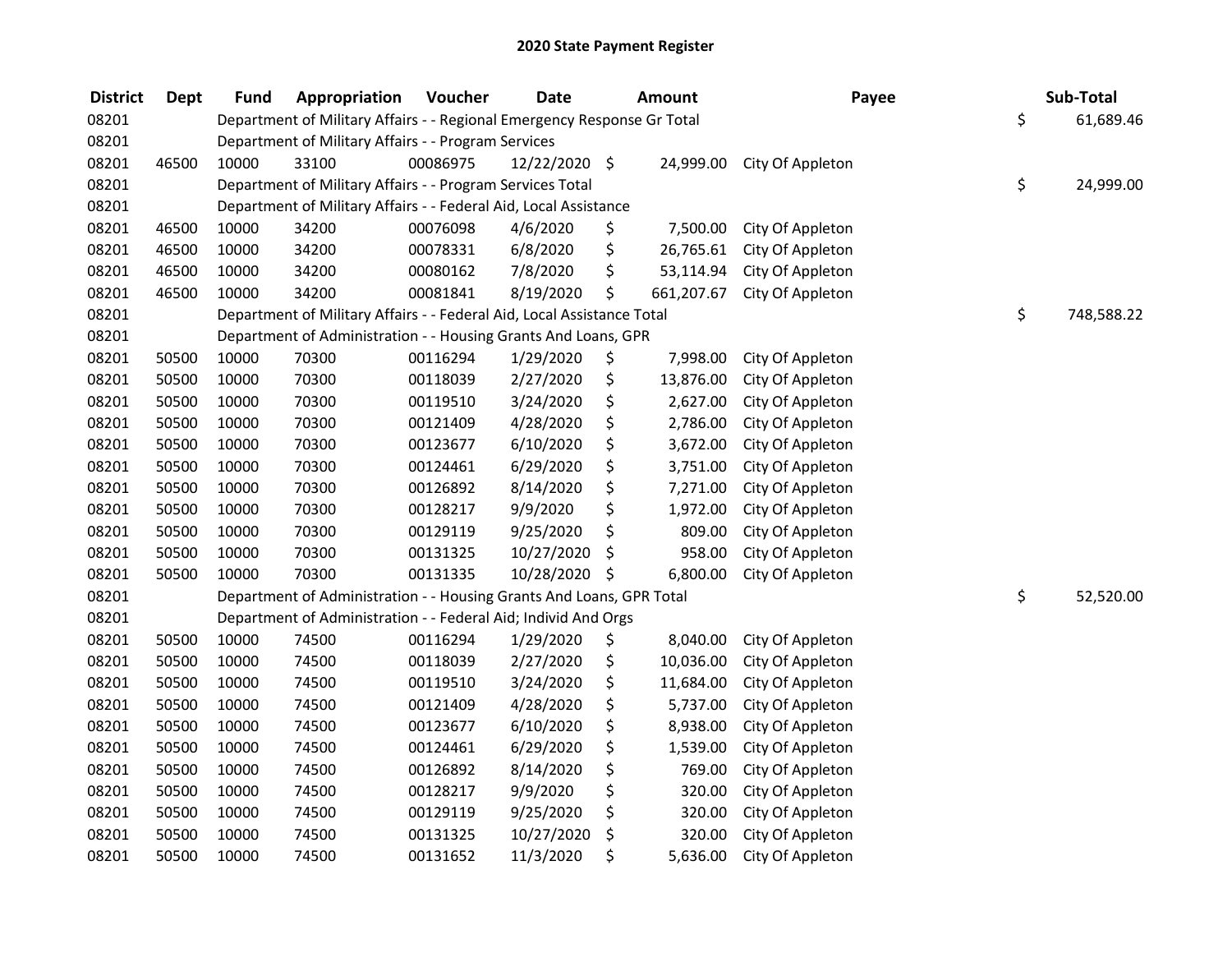| <b>District</b> | <b>Dept</b> | <b>Fund</b> | Appropriation                                                         | Voucher  | <b>Date</b>   |     | <b>Amount</b> | Payee            | Sub-Total          |
|-----------------|-------------|-------------|-----------------------------------------------------------------------|----------|---------------|-----|---------------|------------------|--------------------|
| 08201           | 50500       | 10000       | 74500                                                                 | 00133494 | 11/30/2020 \$ |     | 1,133.03      | City Of Appleton |                    |
| 08201           |             |             | Department of Administration - - Federal Aid; Individ And Orgs Total  |          |               |     |               |                  | \$<br>54,472.03    |
| 08201           |             |             | Elections Commission - - 2018 Hava Election Security                  |          |               |     |               |                  |                    |
| 08201           | 51000       | 22000       | 18200                                                                 | 00004480 | 9/8/2020      | \$  | 44,974.40     | City Of Appleton |                    |
| 08201           |             |             | Elections Commission - - 2018 Hava Election Security Total            |          |               |     |               |                  | \$<br>44,974.40    |
| 08201           |             |             | Shared Revenue and Tax Relief - - Exempt Computer Aid                 |          |               |     |               |                  |                    |
| 08201           | 83500       | 10000       | 10900                                                                 | 00064815 | 7/27/2020     | \$. | 13,888.61     | City Of Appleton |                    |
| 08201           | 83500       | 10000       | 10900                                                                 | 00066938 | 7/27/2020     | \$  | 66,726.32     | City Of Appleton |                    |
| 08201           |             |             | Shared Revenue and Tax Relief - - Exempt Computer Aid Total           |          |               |     |               |                  | \$<br>80,614.93    |
| 08201           |             |             | Shared Revenue and Tax Relief - - Personal Property Aid               |          |               |     |               |                  |                    |
| 08201           | 83500       | 10000       | 11100                                                                 | 00060178 | 5/4/2020      | \$  | 4,901.34      | City Of Appleton |                    |
| 08201           | 83500       | 10000       | 11100                                                                 | 00062379 | 5/4/2020      | \$  | 23,661.75     | City Of Appleton |                    |
| 08201           |             |             | Shared Revenue and Tax Relief - - Personal Property Aid Total         |          |               |     |               |                  | \$<br>28,563.09    |
| 08201           |             |             | Shared Revenue and Tax Relief - - School Lvy Tx/First Dollar Cr       |          |               |     |               |                  |                    |
| 08201           | 83500       | 10000       | 30200                                                                 | 00063909 | 7/27/2020     | \$  | 201,767.40    | City Of Appleton |                    |
| 08201           | 83500       | 10000       | 30200                                                                 | 00067300 | 7/27/2020     | \$  | 1,053,960.94  | City Of Appleton |                    |
| 08201           |             |             | Shared Revenue and Tax Relief - - School Lvy Tx/First Dollar Cr Total |          |               |     |               |                  | \$<br>1,255,728.34 |
| 08201           |             |             | Shared Revenue and Tax Relief - - Lottery & Gaming Credit             |          |               |     |               |                  |                    |
| 08201           | 83500       | 52100       | 36300                                                                 | 00055191 | 3/23/2020     | \$  | 2,177.53      | City Of Appleton |                    |
| 08201           | 83500       | 52100       | 36300                                                                 | 00055632 | 3/23/2020     | \$  | 475,307.88    | City Of Appleton |                    |
| 08201           |             |             | Shared Revenue and Tax Relief - - Lottery & Gaming Credit Total       |          |               |     |               |                  | \$<br>477,485.41   |
| 08201           |             |             | Miscellaneous Appropriations - - Volkswagen Settlement Distribu       |          |               |     |               |                  |                    |
| 08201           | 85500       | 10000       | 43500                                                                 | 00001261 | 9/2/2020      | \$  | 470,922.68    | City Of Appleton |                    |
| 08201           | 85500       | 10000       | 43500                                                                 | 00001274 | 10/13/2020    | \$  | 470,922.68    | City Of Appleton |                    |
| 08201           | 85500       | 10000       | 43500                                                                 | 00001275 | 10/13/2020    | \$. | 470,922.68    | City Of Appleton |                    |
| 08201           | 85500       | 10000       | 43500                                                                 | 00001276 | 10/13/2020    | S   | 470,922.68    | City Of Appleton |                    |
| 08201           | 85500       | 10000       | 43500                                                                 | 00001277 | 10/13/2020 \$ |     | 470,922.68    | City Of Appleton |                    |
| 08201           |             |             | Miscellaneous Appropriations - - Volkswagen Settlement Distribu Total |          |               |     |               |                  | \$<br>2,354,613.40 |
| 08201 Total     |             |             |                                                                       |          |               |     |               |                  | \$<br>6,272,008.93 |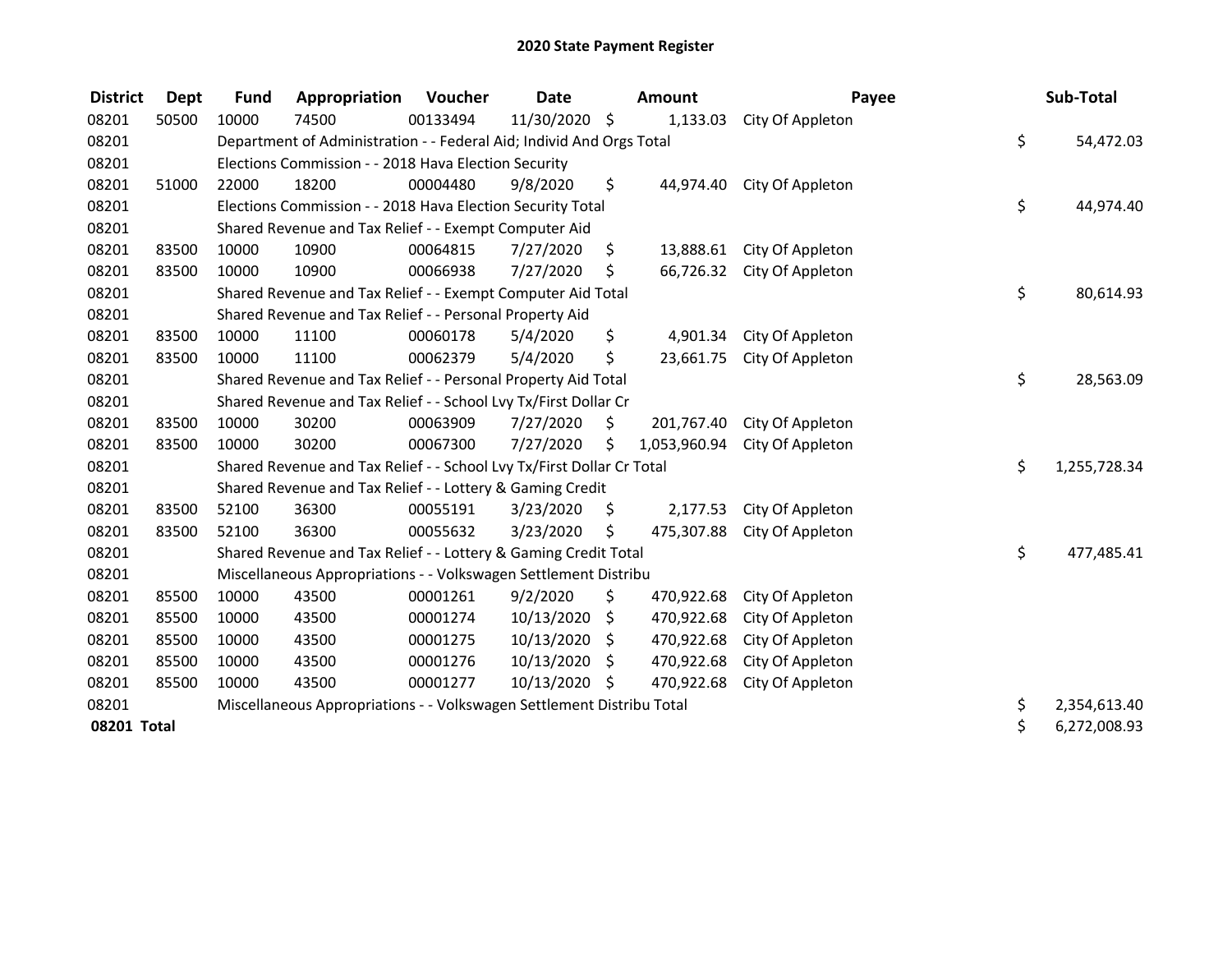| <b>District</b> | <b>Dept</b> | <b>Fund</b> | Appropriation                                                      | Voucher  | <b>Date</b>   |      | <b>Amount</b> |                            | Payee | Sub-Total  |
|-----------------|-------------|-------------|--------------------------------------------------------------------|----------|---------------|------|---------------|----------------------------|-------|------------|
| 08206           |             |             | Dept of Safety & Prof Services - - Fire Dues Distribution          |          |               |      |               |                            |       |            |
| 08206           | 16500       | 10000       | 22500                                                              | 00035741 | 7/20/2020     | \$   |               | 10,464.23 City Of Brillion |       |            |
| 08206           |             |             | Dept of Safety & Prof Services - - Fire Dues Distribution Total    |          |               |      |               |                            | \$    | 10,464.23  |
| 08206           |             |             | Dept of Natural Resources - - Fin Asst For Responsible Units       |          |               |      |               |                            |       |            |
| 08206           | 37000       | 27400       | 67000                                                              | 00413305 | 5/29/2020     | \$   |               | 10,461.21 City Of Brillion |       |            |
| 08206           |             |             | Dept of Natural Resources - - Fin Asst For Responsible Units Total |          |               |      |               |                            | \$    | 10,461.21  |
| 08206           |             |             | Dept of Natural Resources - - Recycling Consolidation Grants       |          |               |      |               |                            |       |            |
| 08206           | 37000       | 27400       | 67300                                                              | 00413305 | 5/29/2020     | - \$ |               | 820.81 City Of Brillion    |       |            |
| 08206           |             |             | Dept of Natural Resources - - Recycling Consolidation Grants Total |          |               |      |               |                            | \$    | 820.81     |
| 08206           |             |             | WI Dept of Transportation - - Conn Hwy Aids St Fds                 |          |               |      |               |                            |       |            |
| 08206           | 39500       | 21100       | 16200                                                              | 00477351 | 1/6/2020      | \$   | 3,776.04      | City Of Brillion           |       |            |
| 08206           | 39500       | 21100       | 16200                                                              | 00507206 | 4/6/2020      | \$   | 3,776.04      | City Of Brillion           |       |            |
| 08206           | 39500       | 21100       | 16200                                                              | 00544198 | 7/6/2020      | \$   | 3,776.04      | City Of Brillion           |       |            |
| 08206           | 39500       | 21100       | 16200                                                              | 00587024 | 10/5/2020     | \$   | 3,776.05      | City Of Brillion           |       |            |
| 08206           |             |             | WI Dept of Transportation - - Conn Hwy Aids St Fds Total           |          |               |      |               |                            | \$    | 15,104.17  |
| 08206           |             |             | WI Dept of Transportation - - Hwy Sfty Loc Aid Ffd                 |          |               |      |               |                            |       |            |
| 08206           | 39500       | 21100       | 18500                                                              | 00499064 | 3/5/2020      | \$   | 4,000.00      | City Of Brillion           |       |            |
| 08206           |             |             | WI Dept of Transportation - - Hwy Sfty Loc Aid Ffd Total           |          |               |      |               |                            | \$    | 4,000.00   |
| 08206           |             |             | WI Dept of Transportation - - Trns Aids To Mnc.-Sf                 |          |               |      |               |                            |       |            |
| 08206           | 39500       | 21100       | 19100                                                              | 00475679 | 1/6/2020      | \$   | 50,855.99     | City Of Brillion           |       |            |
| 08206           | 39500       | 21100       | 19100                                                              | 00505534 | 4/6/2020      | \$   | 50,855.99     | City Of Brillion           |       |            |
| 08206           | 39500       | 21100       | 19100                                                              | 00542526 | 7/6/2020      | \$   | 50,855.99     | City Of Brillion           |       |            |
| 08206           | 39500       | 21100       | 19100                                                              | 00585352 | 10/5/2020     | \$   | 50,856.02     | City Of Brillion           |       |            |
| 08206           |             |             | WI Dept of Transportation - - Trns Aids To Mnc.-Sf Total           |          |               |      |               |                            | \$    | 203,423.99 |
| 08206           |             |             | Department of Justice - - Law Enforcement Train, Local             |          |               |      |               |                            |       |            |
| 08206           | 45500       | 10000       | 23100                                                              | 00091071 | 11/27/2020 \$ |      | 1,280.00      | City Of Brillion           |       |            |
| 08206           |             |             | Department of Justice - - Law Enforcement Train, Local Total       |          |               |      |               |                            | \$    | 1,280.00   |
| 08206           |             |             | Department of Administration - - Federal Aid                       |          |               |      |               |                            |       |            |
| 08206           | 50500       | 10000       | 14200                                                              | 00134186 | 12/10/2020    | \$   | 52,870.00     | City Of Brillion           |       |            |
| 08206           | 50500       | 10000       | 14200                                                              | 00136117 | 12/17/2020 \$ |      | 5,611.21      | City Of Brillion           |       |            |
| 08206           |             |             | Department of Administration - - Federal Aid Total                 |          |               |      |               |                            | \$    | 58,481.21  |
| 08206           |             |             | Elections Commission - - 2018 Hava Election Security               |          |               |      |               |                            |       |            |
| 08206           | 51000       | 22000       | 18200                                                              | 00004406 | 9/9/2020      | \$   | 2,038.10      | City Of Brillion           |       |            |
| 08206           |             |             | Elections Commission - - 2018 Hava Election Security Total         |          |               |      |               |                            | \$    | 2,038.10   |
| 08206           |             |             | Shared Revenue and Tax Relief - - County And Municipal Aid         |          |               |      |               |                            |       |            |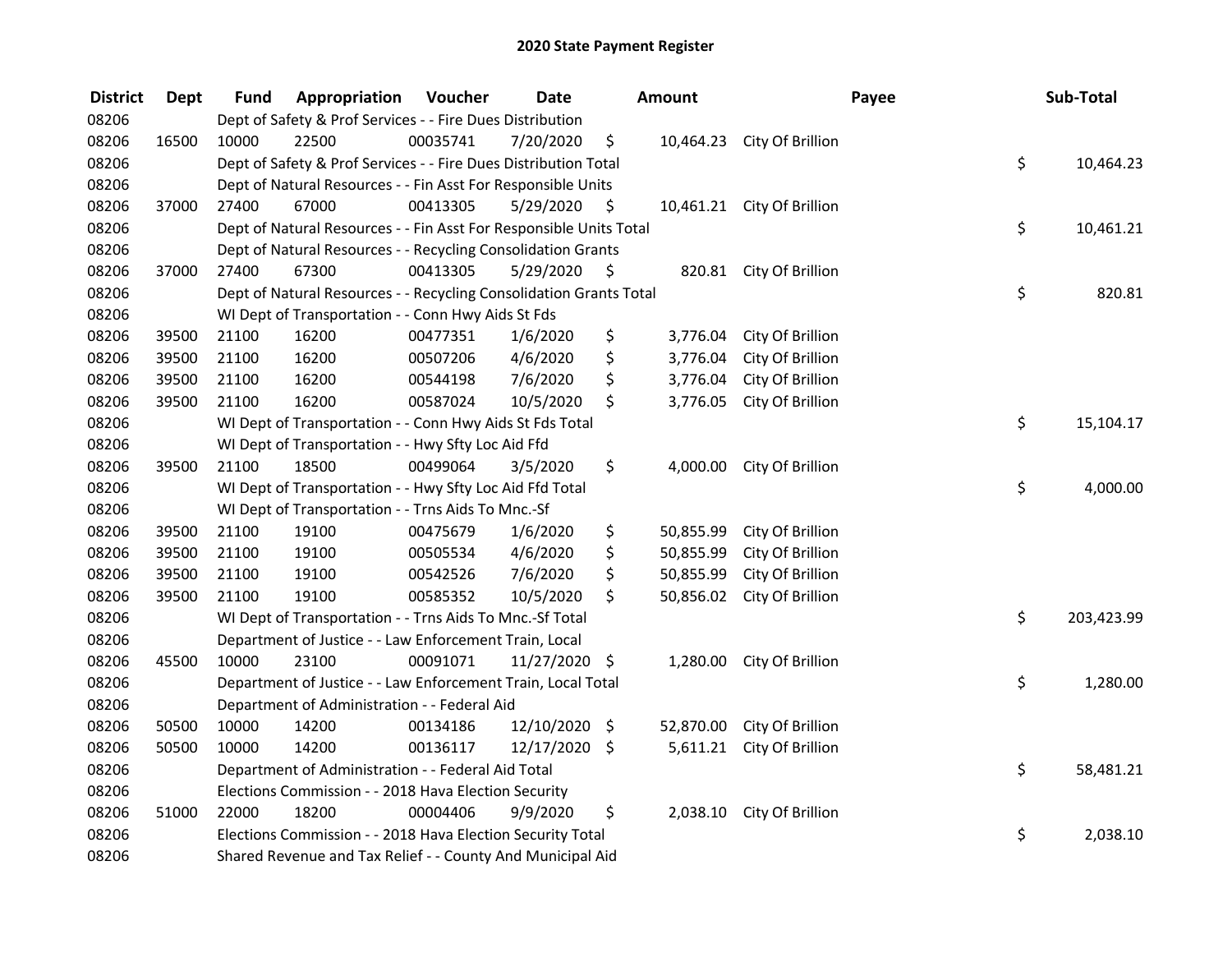| <b>District</b> | Dept  | <b>Fund</b> | Appropriation                                                                 | Voucher  | Date       |      | Amount     |                  | Payee | Sub-Total          |
|-----------------|-------|-------------|-------------------------------------------------------------------------------|----------|------------|------|------------|------------------|-------|--------------------|
| 08206           | 83500 | 10000       | 10500                                                                         | 00067631 | 7/27/2020  | \$   | 86,604.56  | City Of Brillion |       |                    |
| 08206           | 83500 | 10000       | 10500                                                                         | 00071594 | 11/16/2020 | \$   | 490,759.14 | City Of Brillion |       |                    |
| 08206           |       |             | Shared Revenue and Tax Relief - - County And Municipal Aid Total              |          |            |      |            |                  |       | \$<br>577,363.70   |
| 08206           |       |             | Shared Revenue and Tax Relief - - Exempt Computer Aid                         |          |            |      |            |                  |       |                    |
| 08206           | 83500 | 10000       | 10900                                                                         | 00064816 | 7/27/2020  | \$   | 24,584.63  | City Of Brillion |       |                    |
| 08206           | 83500 | 10000       | 10900                                                                         | 00066939 | 7/27/2020  | \$   | 45,487.96  | City Of Brillion |       |                    |
| 08206           |       |             | Shared Revenue and Tax Relief - - Exempt Computer Aid Total                   |          |            |      |            |                  |       | \$<br>70,072.59    |
| 08206           |       |             | Shared Revenue and Tax Relief - - Utility Aid                                 |          |            |      |            |                  |       |                    |
| 08206           | 83500 | 10000       | 11000                                                                         | 00067631 | 7/27/2020  | \$   | 6,813.95   | City Of Brillion |       |                    |
| 08206           | 83500 | 10000       | 11000                                                                         | 00071594 | 11/16/2020 | S.   | 38,718.71  | City Of Brillion |       |                    |
| 08206           |       |             | Shared Revenue and Tax Relief - - Utility Aid Total                           |          |            |      |            |                  |       | \$<br>45,532.66    |
| 08206           |       |             | Shared Revenue and Tax Relief - - Personal Property Aid                       |          |            |      |            |                  |       |                    |
| 08206           | 83500 | 10000       | 11100                                                                         | 00060179 | 5/4/2020   | \$.  | 6,458.28   | City Of Brillion |       |                    |
| 08206           | 83500 | 10000       | 11100                                                                         | 00062380 | 5/4/2020   | \$   | 30,528.34  | City Of Brillion |       |                    |
| 08206           |       |             | Shared Revenue and Tax Relief - - Personal Property Aid Total                 |          |            |      |            |                  |       | \$<br>36,986.62    |
| 08206           |       |             | Shared Revenue and Tax Relief - - State Aid; Video Service Provider Fee       |          |            |      |            |                  |       |                    |
| 08206           | 83500 | 10000       | 11200                                                                         | 00064084 | 7/27/2020  | S.   | 3,573.37   | City Of Brillion |       |                    |
| 08206           |       |             | Shared Revenue and Tax Relief - - State Aid; Video Service Provider Fee Total |          |            |      |            |                  |       | \$<br>3,573.37     |
| 08206           |       |             | Shared Revenue and Tax Relief - - Lottery & Gaming Credit                     |          |            |      |            |                  |       |                    |
| 08206           | 83500 | 52100       | 36300                                                                         | 00055192 | 3/23/2020  | - \$ | 3,867.81   | City Of Brillion |       |                    |
| 08206           |       |             | Shared Revenue and Tax Relief - - Lottery & Gaming Credit Total               |          |            |      |            |                  |       | \$<br>3,867.81     |
| 08206 Total     |       |             |                                                                               |          |            |      |            |                  |       | \$<br>1,043,470.47 |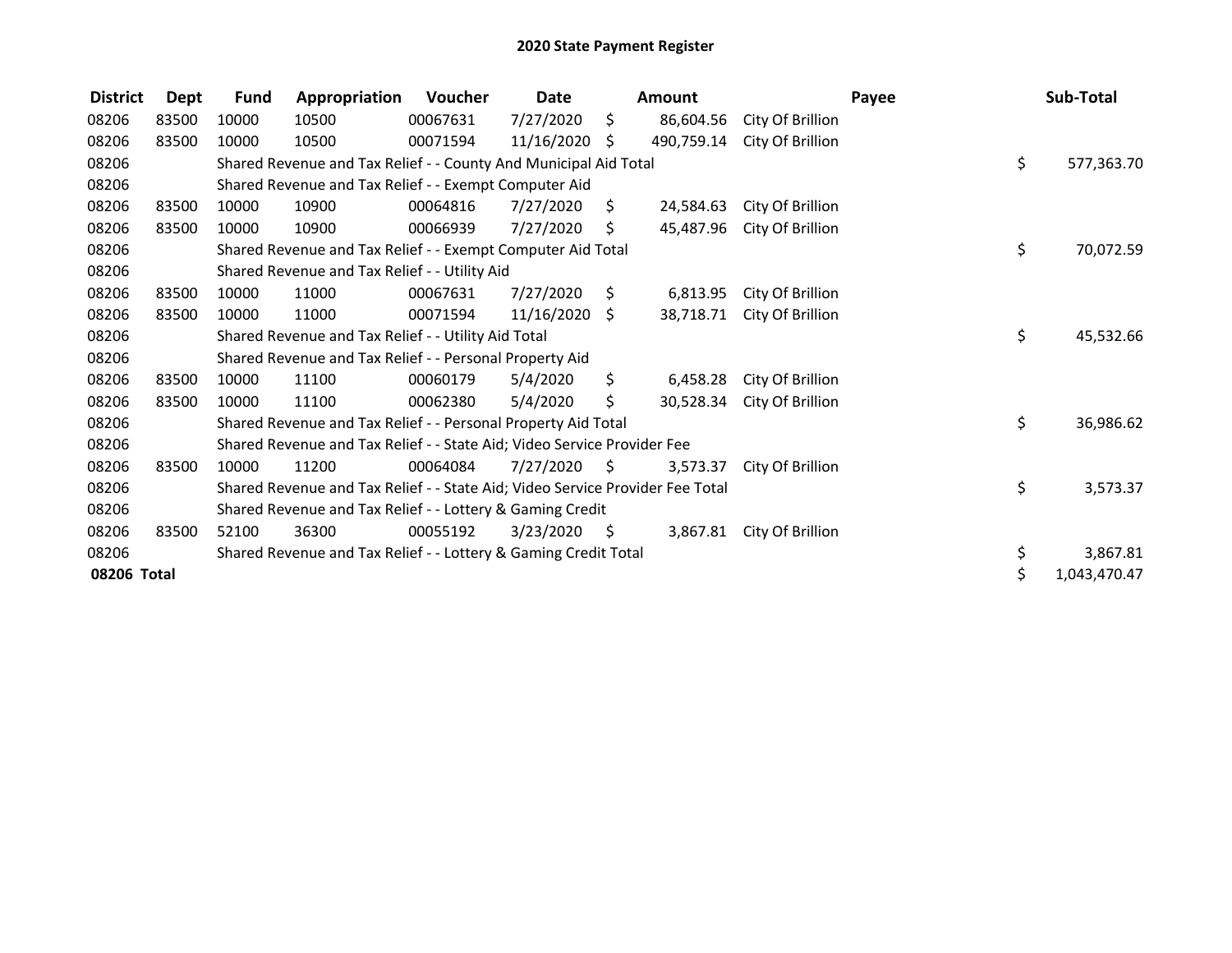| <b>District</b> | <b>Dept</b> | Fund  | Appropriation                                                      | Voucher  | <b>Date</b> |      | Amount    |                           | Payee | Sub-Total  |
|-----------------|-------------|-------|--------------------------------------------------------------------|----------|-------------|------|-----------|---------------------------|-------|------------|
| 08211           |             |       | Dept of Safety & Prof Services - - Fire Dues Distribution          |          |             |      |           |                           |       |            |
| 08211           | 16500       | 10000 | 22500                                                              | 00035742 | 7/17/2020   | \$   |           | 13,012.20 City Of Chilton |       |            |
| 08211           |             |       | Dept of Safety & Prof Services - - Fire Dues Distribution Total    |          |             |      |           |                           | \$    | 13,012.20  |
| 08211           |             |       | Dept of Natural Resources - - Fin Asst For Responsible Units       |          |             |      |           |                           |       |            |
| 08211           | 37000       | 27400 | 67000                                                              | 00412976 | 5/29/2020   | \$   |           | 22,829.82 City Of Chilton |       |            |
| 08211           |             |       | Dept of Natural Resources - - Fin Asst For Responsible Units Total |          |             |      |           |                           | \$    | 22,829.82  |
| 08211           |             |       | Dept of Natural Resources - - Recycling Consolidation Grants       |          |             |      |           |                           |       |            |
| 08211           | 37000       | 27400 | 67300                                                              | 00412976 | 5/29/2020   | - \$ |           | 989.92 City Of Chilton    |       |            |
| 08211           |             |       | Dept of Natural Resources - - Recycling Consolidation Grants Total |          |             |      |           |                           | \$    | 989.92     |
| 08211           |             |       | WI Dept of Transportation - - Conn Hwy Aids St Fds                 |          |             |      |           |                           |       |            |
| 08211           | 39500       | 21100 | 16200                                                              | 00477352 | 1/6/2020    | \$   | 15,079.96 | City Of Chilton           |       |            |
| 08211           | 39500       | 21100 | 16200                                                              | 00507207 | 4/6/2020    | \$   | 15,079.96 | City Of Chilton           |       |            |
| 08211           | 39500       | 21100 | 16200                                                              | 00544199 | 7/6/2020    | \$   | 15,079.96 | City Of Chilton           |       |            |
| 08211           | 39500       | 21100 | 16200                                                              | 00587025 | 10/5/2020   | \$   | 15,079.98 | City Of Chilton           |       |            |
| 08211           |             |       | WI Dept of Transportation - - Conn Hwy Aids St Fds Total           |          |             |      |           |                           | \$    | 60,319.86  |
| 08211           |             |       | WI Dept of Transportation - - Trns Aids To Mnc.-Sf                 |          |             |      |           |                           |       |            |
| 08211           | 39500       | 21100 | 19100                                                              | 00475680 | 1/6/2020    | \$   | 43,163.59 | City Of Chilton           |       |            |
| 08211           | 39500       | 21100 | 19100                                                              | 00505535 | 4/6/2020    | \$   | 43,163.59 | City Of Chilton           |       |            |
| 08211           | 39500       | 21100 | 19100                                                              | 00542527 | 7/6/2020    | \$   | 43,163.59 | City Of Chilton           |       |            |
| 08211           | 39500       | 21100 | 19100                                                              | 00585353 | 10/5/2020   | \$   | 43,163.59 | City Of Chilton           |       |            |
| 08211           |             |       | WI Dept of Transportation - - Trns Aids To Mnc.-Sf Total           |          |             |      |           |                           | \$    | 172,654.36 |
| 08211           |             |       | Department of Justice - - Law Enforcement Train, Local             |          |             |      |           |                           |       |            |
| 08211           | 45500       | 10000 | 23100                                                              | 00091347 | 12/3/2020   | \$   | 1,440.00  | City Of Chilton           |       |            |
| 08211           |             |       | Department of Justice - - Law Enforcement Train, Local Total       |          |             |      |           |                           | \$    | 1,440.00   |
| 08211           |             |       | Department of Administration - - Federal Aid                       |          |             |      |           |                           |       |            |
| 08211           | 50500       | 10000 | 14200                                                              | 00126582 | 8/11/2020   | \$   | 17,150.81 | City Of Chilton           |       |            |
| 08211           | 50500       | 10000 | 14200                                                              | 00129736 | 10/1/2020   | \$   | 6,879.93  | City Of Chilton           |       |            |
| 08211           | 50500       | 10000 | 14200                                                              | 00132080 | 11/12/2020  | \$   | 17,378.59 | City Of Chilton           |       |            |
| 08211           | 50500       | 10000 | 14200                                                              | 00134187 | 12/9/2020   | \$   | 22,352.67 | City Of Chilton           |       |            |
| 08211           | 50500       | 10000 | 14200                                                              | 00136118 | 12/16/2020  | \$   | 263.16    | City Of Chilton           |       |            |
| 08211           |             |       | Department of Administration - - Federal Aid Total                 |          |             |      |           |                           | \$    | 64,025.16  |
| 08211           |             |       | Elections Commission - - 2018 Hava Election Security               |          |             |      |           |                           |       |            |
| 08211           | 51000       | 22000 | 18200                                                              | 00003709 | 7/3/2020    | \$   | 2,371.40  | City Of Chilton           |       |            |
| 08211           | 51000       | 22000 | 18200                                                              | 00004372 | 9/8/2020    | \$   | 1,100.00  | City Of Chilton           |       |            |
| 08211           |             |       | Elections Commission - - 2018 Hava Election Security Total         |          |             |      |           |                           | \$    | 3,471.40   |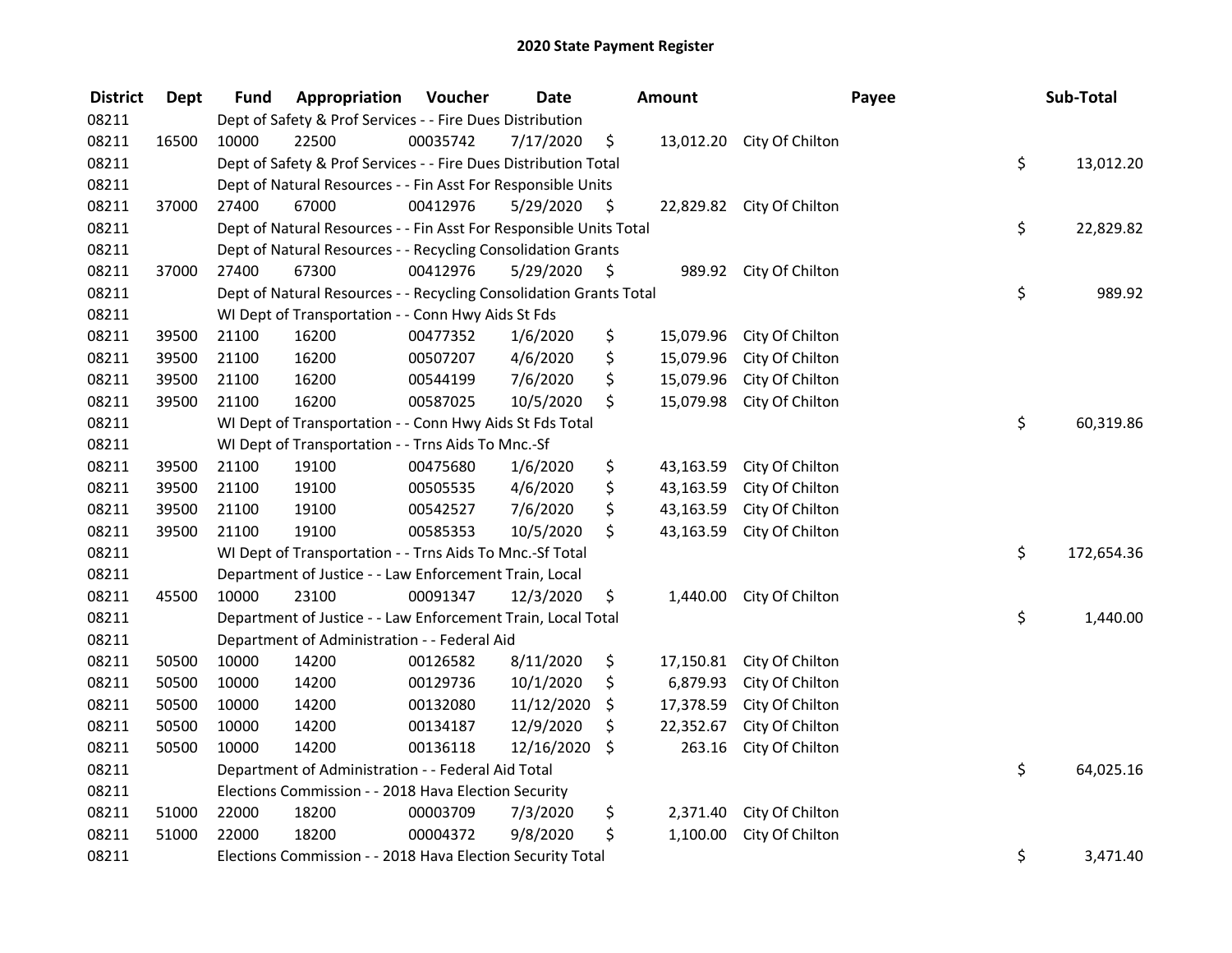| <b>District</b> | Dept  | Fund  | Appropriation                                                                 | Voucher  | Date            |      | <b>Amount</b> |                 | Payee | Sub-Total  |
|-----------------|-------|-------|-------------------------------------------------------------------------------|----------|-----------------|------|---------------|-----------------|-------|------------|
| 08211           |       |       | Shared Revenue and Tax Relief - - County And Municipal Aid                    |          |                 |      |               |                 |       |            |
| 08211           | 83500 | 10000 | 10500                                                                         | 00067632 | 7/27/2020       | Ŝ.   | 74,088.37     | City Of Chilton |       |            |
| 08211           | 83500 | 10000 | 10500                                                                         | 00071595 | 11/16/2020 \$   |      | 419,834.09    | City Of Chilton |       |            |
| 08211           |       |       | Shared Revenue and Tax Relief - - County And Municipal Aid Total              |          |                 |      |               |                 | \$    | 493,922.46 |
| 08211           |       |       | Shared Revenue and Tax Relief - - Exempt Computer Aid                         |          |                 |      |               |                 |       |            |
| 08211           | 83500 | 10000 | 10900                                                                         | 00064817 | 7/27/2020       | Ŝ.   | 11,956.87     | City Of Chilton |       |            |
| 08211           | 83500 | 10000 | 10900                                                                         | 00066940 | 7/27/2020       | \$   | 315.76        | City Of Chilton |       |            |
| 08211           |       |       | Shared Revenue and Tax Relief - - Exempt Computer Aid Total                   |          |                 |      |               |                 | \$    | 12,272.63  |
| 08211           |       |       | Shared Revenue and Tax Relief - - Utility Aid                                 |          |                 |      |               |                 |       |            |
| 08211           | 83500 | 10000 | 11000                                                                         | 00067632 | 7/27/2020       | S.   | 625.85        | City Of Chilton |       |            |
| 08211           | 83500 | 10000 | 11000                                                                         | 00071595 | $11/16/2020$ \$ |      | 3,557.30      | City Of Chilton |       |            |
| 08211           |       |       | Shared Revenue and Tax Relief - - Utility Aid Total                           |          |                 |      |               |                 | \$    | 4,183.15   |
| 08211           |       |       | Shared Revenue and Tax Relief - - Personal Property Aid                       |          |                 |      |               |                 |       |            |
| 08211           | 83500 | 10000 | 11100                                                                         | 00060180 | 5/4/2020        | Ŝ.   | 9,479.85      | City Of Chilton |       |            |
| 08211           | 83500 | 10000 | 11100                                                                         | 00062381 | 5/4/2020        | \$   | 785.53        | City Of Chilton |       |            |
| 08211           |       |       | Shared Revenue and Tax Relief - - Personal Property Aid Total                 |          |                 |      |               |                 | \$    | 10,265.38  |
| 08211           |       |       | Shared Revenue and Tax Relief - - State Aid; Video Service Provider Fee       |          |                 |      |               |                 |       |            |
| 08211           | 83500 | 10000 | 11200                                                                         | 00064085 | 7/27/2020       | - \$ | 5,073.86      | City Of Chilton |       |            |
| 08211           |       |       | Shared Revenue and Tax Relief - - State Aid; Video Service Provider Fee Total |          |                 |      |               |                 | \$    | 5,073.86   |
| 08211 Total     |       |       |                                                                               |          |                 |      |               |                 |       | 864,460.20 |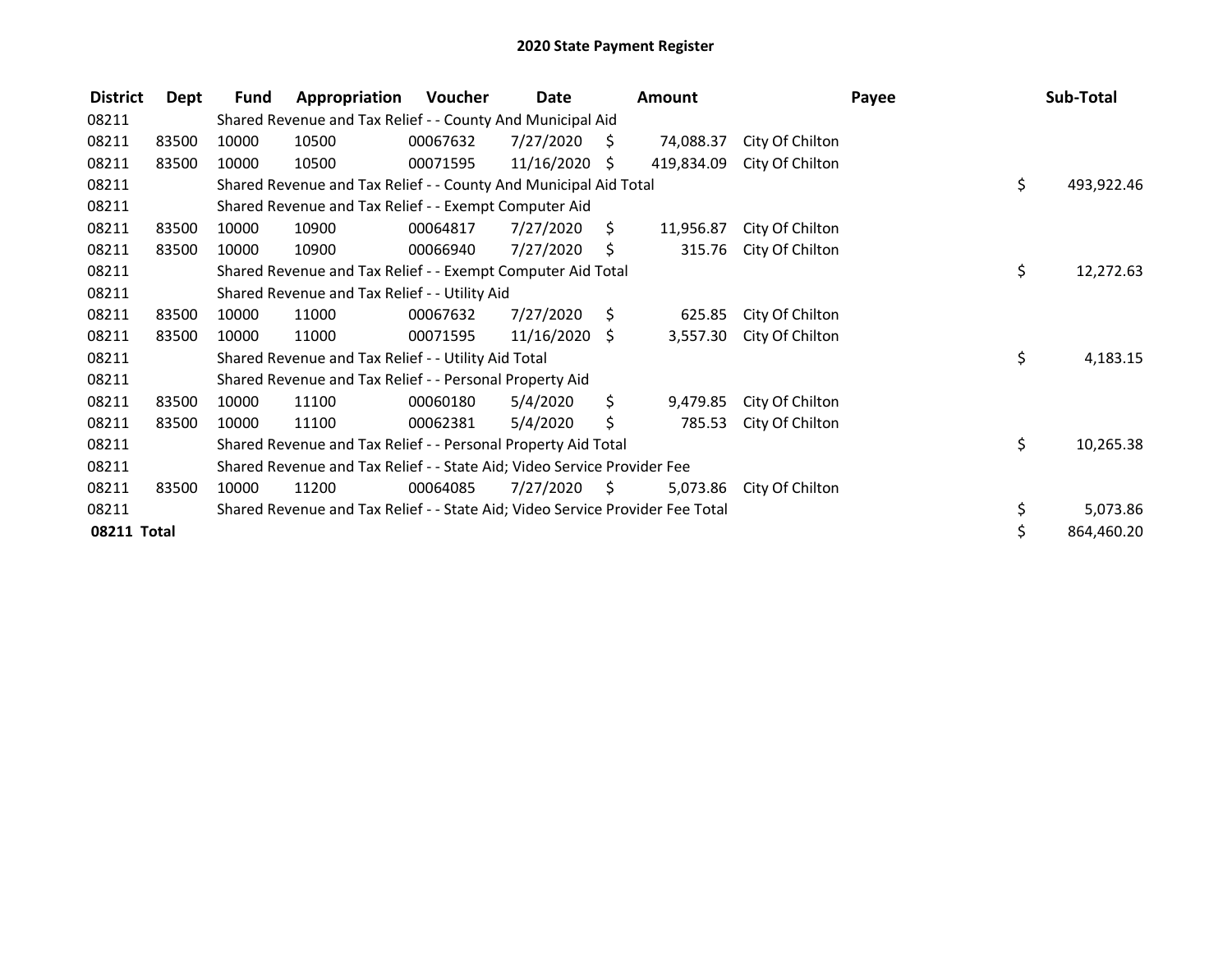| <b>District</b> | Dept  | <b>Fund</b> | Appropriation                                                          | <b>Voucher</b> | <b>Date</b>   |      | <b>Amount</b> | Payee            | Sub-Total        |
|-----------------|-------|-------------|------------------------------------------------------------------------|----------------|---------------|------|---------------|------------------|------------------|
| 08231           |       |             | Department of Health Services - - Emergency Medical Services, Ai       |                |               |      |               |                  |                  |
| 08231           | 43500 | 10000       | 11900                                                                  | 00379056       | 9/15/2020     | - \$ | 4,757.65      | City of Kaukauna |                  |
| 08231           |       |             | Department of Health Services - - Emergency Medical Services, Ai Total |                |               |      |               |                  | \$<br>4,757.65   |
| 08231           |       |             | Department of Justice - - Law Enforcement Train, Local                 |                |               |      |               |                  |                  |
| 08231           | 45500 | 10000       | 23100                                                                  | 00091535       | 12/4/2020     | \$   | 4.160.00      | City of Kaukauna |                  |
| 08231           |       |             | Department of Justice - - Law Enforcement Train, Local Total           |                |               |      |               |                  | \$<br>4,160.00   |
| 08231           |       |             | Department of Justice - - Federal Aid, State Operations                |                |               |      |               |                  |                  |
| 08231           | 45500 | 10000       | 24100                                                                  | 00084120       | 6/1/2020      | \$   | 149.10        | City of Kaukauna |                  |
| 08231           |       |             | Department of Justice - - Federal Aid, State Operations Total          |                |               |      |               |                  | \$<br>149.10     |
| 08231           |       |             | Department of Justice - - Federal Aid, Local Assistance                |                |               |      |               |                  |                  |
| 08231           | 45500 | 10000       | 25100                                                                  | 00089468       | 10/26/2020 \$ |      | 357.65        | City of Kaukauna |                  |
| 08231           |       |             | Department of Justice - - Federal Aid, Local Assistance Total          |                |               |      |               |                  | \$<br>357.65     |
| 08231           |       |             | Department of Military Affairs - - Disaster Recovery Aid               |                |               |      |               |                  |                  |
| 08231           | 46500 | 10000       | 30500                                                                  | 00077888       | 5/21/2020     | \$.  | 17,907.04     | City of Kaukauna |                  |
| 08231           |       |             | Department of Military Affairs - - Disaster Recovery Aid Total         |                |               |      |               |                  | \$<br>17,907.04  |
| 08231           |       |             | Department of Military Affairs - - Federal Aid, Local Assistance       |                |               |      |               |                  |                  |
| 08231           | 46500 | 10000       | 34200                                                                  | 00077888       | 5/21/2020     | Ŝ.   | 107,442.20    | City of Kaukauna |                  |
| 08231           |       |             | Department of Military Affairs - - Federal Aid, Local Assistance Total |                |               |      |               |                  | \$<br>107,442.20 |
| 08231           |       |             | Department of Administration - - Gifts, Grants And Bequests            |                |               |      |               |                  |                  |
| 08231           | 50500 | 10000       | 13100                                                                  | 00114626       | 1/2/2020      | Ś.   | 164.00        | City of Kaukauna |                  |
| 08231           |       |             | Department of Administration - - Gifts, Grants And Bequests Total      |                |               |      |               |                  | \$<br>164.00     |
| 08231           |       |             | Elections Commission - - 2018 Hava Election Security                   |                |               |      |               |                  |                  |
| 08231           | 51000 | 22000       | 18200                                                                  | 00004304       | 8/26/2020     | \$   | 9,880.00      | City of Kaukauna |                  |
| 08231           |       |             | Elections Commission - - 2018 Hava Election Security Total             |                |               |      |               |                  | \$<br>9,880.00   |
| 08231           |       |             | Dept of Employee Trust Funds - - General Operations                    |                |               |      |               |                  |                  |
| 08231           | 51500 | 47100       | 17600                                                                  | 00019829       | 3/6/2020      | \$   | 1,000.00      | City of Kaukauna |                  |
| 08231           |       |             | Dept of Employee Trust Funds - - General Operations Total              |                |               |      |               |                  | \$<br>1,000.00   |
| 08231 Total     |       |             |                                                                        |                |               |      |               |                  | \$<br>145,817.64 |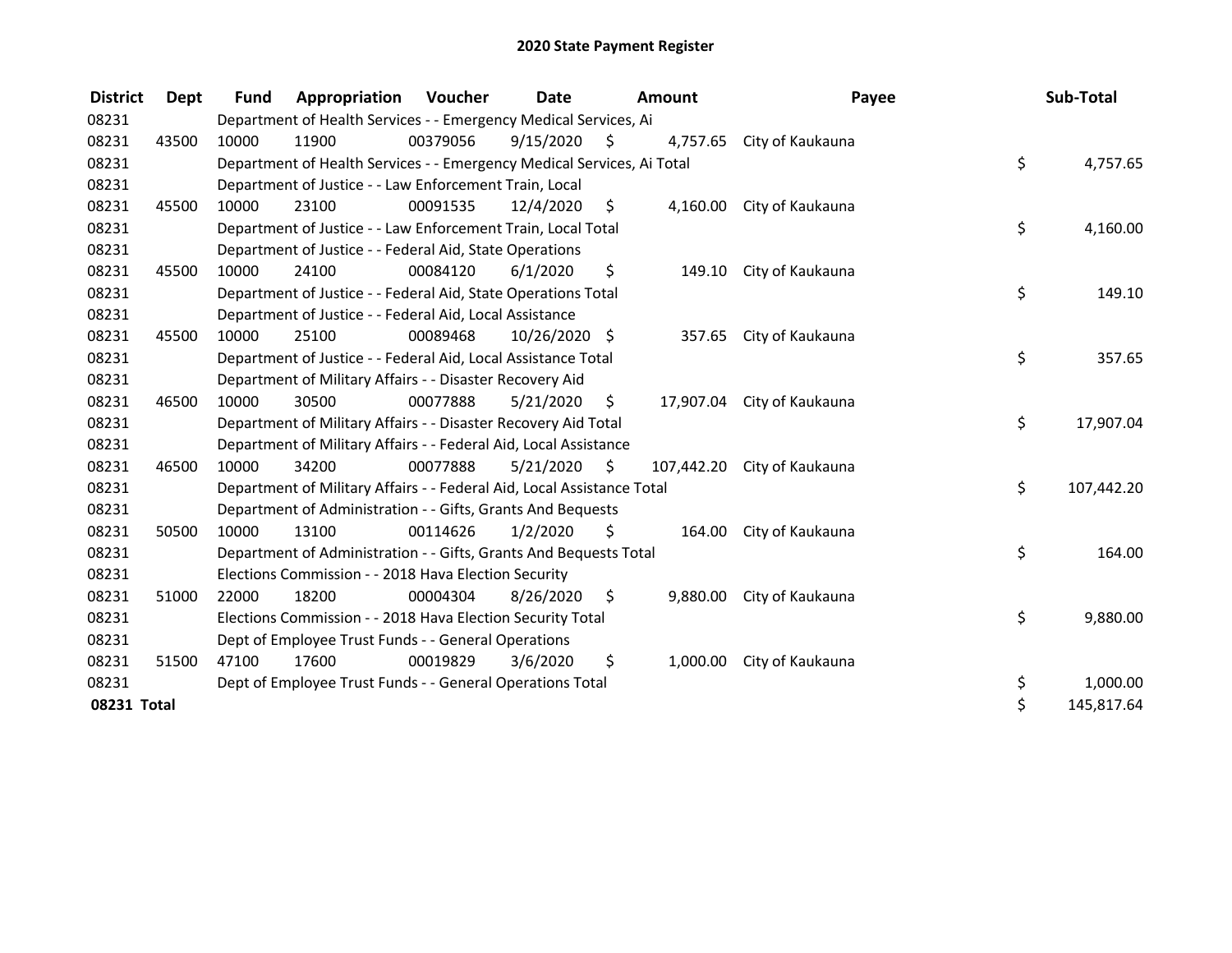| <b>District</b> | Dept  | <b>Fund</b> | Appropriation                                                          | Voucher  | <b>Date</b>   |      | <b>Amount</b> | Payee                                                                                                   | Sub-Total        |
|-----------------|-------|-------------|------------------------------------------------------------------------|----------|---------------|------|---------------|---------------------------------------------------------------------------------------------------------|------------------|
| 08241           |       |             | WI Dept of Transportation - - Hwy Sfty Loc Aid Ffd                     |          |               |      |               |                                                                                                         |                  |
| 08241           | 39500 | 21100       | 18500                                                                  | 00602538 | 10/20/2020 \$ |      |               | 4,000.00 City of Kiel                                                                                   |                  |
| 08241           |       |             | WI Dept of Transportation - - Hwy Sfty Loc Aid Ffd Total               |          |               |      |               |                                                                                                         | \$<br>4,000.00   |
| 08241           |       |             | WI Dept of Transportation - - Hwy Mgmt & Opers Sf                      |          |               |      |               |                                                                                                         |                  |
| 08241           | 39500 | 21100       | 36500                                                                  | 00480387 | 1/10/2020     | \$   | 89.14         | City of Kiel                                                                                            |                  |
| 08241           | 39500 | 21100       | 36500                                                                  | 00491278 | 2/11/2020     | \$   | 133.72        | City of Kiel                                                                                            |                  |
| 08241           | 39500 | 21100       | 36500                                                                  | 00500649 | 3/9/2020      | \$   | 115.05        | City of Kiel                                                                                            |                  |
| 08241           | 39500 | 21100       | 36500                                                                  | 00511795 | 4/6/2020      | \$   | 95.30         | City of Kiel                                                                                            |                  |
| 08241           | 39500 | 21100       | 36500                                                                  | 00523992 | 5/8/2020      | \$   | 105.75        | City of Kiel                                                                                            |                  |
| 08241           | 39500 | 21100       | 36500                                                                  | 00533697 | 6/4/2020      | \$   | 80.31         | City of Kiel                                                                                            |                  |
| 08241           | 39500 | 21100       | 36500                                                                  | 00551674 | 7/14/2020     | \$   | 81.94         | City of Kiel                                                                                            |                  |
| 08241           | 39500 | 21100       | 36500                                                                  | 00562291 | 8/6/2020      | \$   | 70.04         | City of Kiel                                                                                            |                  |
| 08241           | 39500 | 21100       | 36500                                                                  | 00580608 | 9/10/2020     | \$   | 75.02         | City of Kiel                                                                                            |                  |
| 08241           | 39500 | 21100       | 36500                                                                  | 00596485 | 10/8/2020     | \$   | 84.07         | City of Kiel                                                                                            |                  |
| 08241           | 39500 | 21100       | 36500                                                                  | 00611288 | 11/4/2020     | \$   | 89.74         | City of Kiel                                                                                            |                  |
| 08241           | 39500 | 21100       | 36500                                                                  | 00624601 | 12/8/2020     | \$   | 97.71         | City of Kiel                                                                                            |                  |
| 08241           |       |             | WI Dept of Transportation - - Hwy Mgmt & Opers Sf Total                |          |               |      |               |                                                                                                         | \$<br>1,117.79   |
| 08241           |       |             | Department of Health Services - - Emergency Medical Services, Ai       |          |               |      |               |                                                                                                         |                  |
| 08241           | 43500 | 10000       | 11900                                                                  | 00379059 | 9/15/2020     | - \$ | 5,682.59      | City of Kiel                                                                                            |                  |
| 08241           |       |             | Department of Health Services - - Emergency Medical Services, Ai Total |          |               |      |               |                                                                                                         | \$<br>5,682.59   |
| 08241           |       |             | Department of Justice - - Law Enforcement Train, Local                 |          |               |      |               |                                                                                                         |                  |
| 08241           | 45500 | 10000       | 23100                                                                  | 00092219 | 12/16/2020 \$ |      |               | 1,440.00 City of Kiel                                                                                   |                  |
| 08241           |       |             | Department of Justice - - Law Enforcement Train, Local Total           |          |               |      |               |                                                                                                         | \$<br>1,440.00   |
| 08241           |       |             | Department of Administration - - Federal Aid, Local Assistance         |          |               |      |               |                                                                                                         |                  |
| 08241           | 50500 | 10000       | 74300                                                                  | 00118167 | 3/6/2020      | \$   | 500,000.00    | City of Kiel                                                                                            |                  |
| 08241           |       |             | Department of Administration - - Federal Aid, Local Assistance Total   |          |               |      |               |                                                                                                         | \$<br>500,000.00 |
| 08241           |       |             |                                                                        |          |               |      |               | Public Defender Board - - Transcript, Discovery and Records Provided to the Public Defender Board       |                  |
| 08241           | 55000 | 10000       | 10600                                                                  | 00238130 | 3/13/2020     | \$   | 5.00          | City of Kiel                                                                                            |                  |
| 08241           | 55000 | 10000       | 10600                                                                  | 00254073 | 6/30/2020     | \$   | 5.00          | City of Kiel                                                                                            |                  |
| 08241           | 55000 | 10000       | 10600                                                                  | 00254074 | 6/30/2020     | \$   | 5.00          | City of Kiel                                                                                            |                  |
| 08241           | 55000 | 10000       | 10600                                                                  | 00265195 | 10/23/2020 \$ |      | 20.00         | City of Kiel                                                                                            |                  |
| 08241           |       |             |                                                                        |          |               |      |               | Public Defender Board - - Transcript, Discovery and Records Provided to the Public Defender Board Total | \$<br>35.00      |
| 08241           |       |             | Shared Revenue and Tax Relief - - Exempt Computer Aid                  |          |               |      |               |                                                                                                         |                  |
| 08241           | 83500 | 10000       | 10900                                                                  | 00066941 | 7/27/2020     | \$   | 2,855.30      | City of Kiel                                                                                            |                  |
| 08241           |       |             | Shared Revenue and Tax Relief - - Exempt Computer Aid Total            |          |               |      |               |                                                                                                         | \$<br>2,855.30   |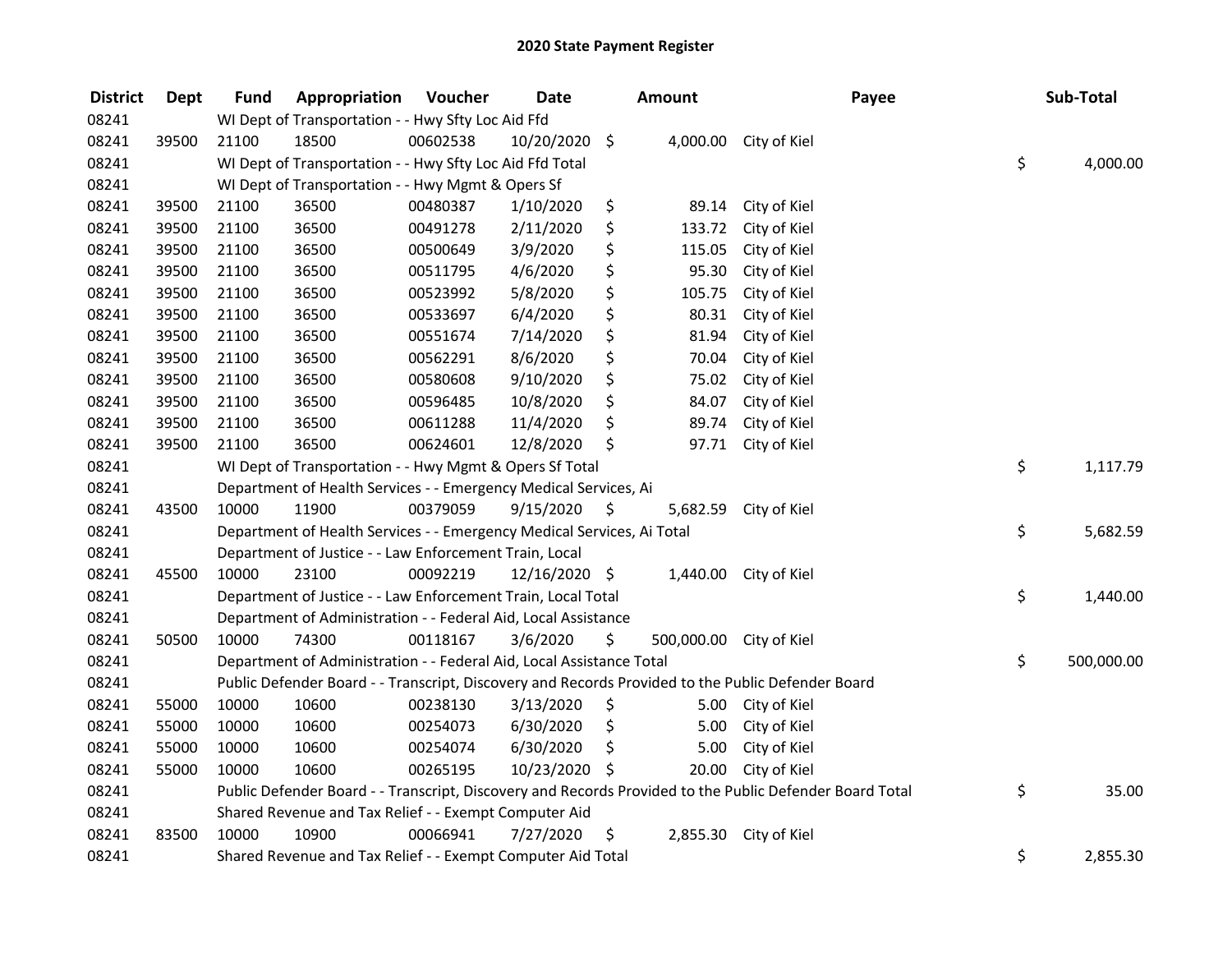| <b>District</b> | <b>Dept</b> | Fund  | Appropriation                                                   | <b>Voucher</b> | Date      | Amount |                        | Payee | Sub-Total  |
|-----------------|-------------|-------|-----------------------------------------------------------------|----------------|-----------|--------|------------------------|-------|------------|
| 08241           |             |       | Shared Revenue and Tax Relief - - Personal Property Aid         |                |           |        |                        |       |            |
| 08241           | 83500       | 10000 | 11100                                                           | 00060181       | 5/4/2020  |        | 328.96 City of Kiel    |       |            |
| 08241           | 83500       | 10000 | 11100                                                           | 00062382       | 5/4/2020  |        | 12,494.09 City of Kiel |       |            |
| 08241           |             |       | Shared Revenue and Tax Relief - - Personal Property Aid Total   |                |           |        |                        |       | 12,823.05  |
| 08241           |             |       | Shared Revenue and Tax Relief - - Lottery & Gaming Credit       |                |           |        |                        |       |            |
| 08241           | 83500       | 52100 | 36300                                                           | 00055193       | 3/23/2020 |        | 7,238.28 City of Kiel  |       |            |
| 08241           |             |       | Shared Revenue and Tax Relief - - Lottery & Gaming Credit Total |                |           |        |                        |       | 7.238.28   |
| 08241 Total     |             |       |                                                                 |                |           |        |                        |       | 535,192.01 |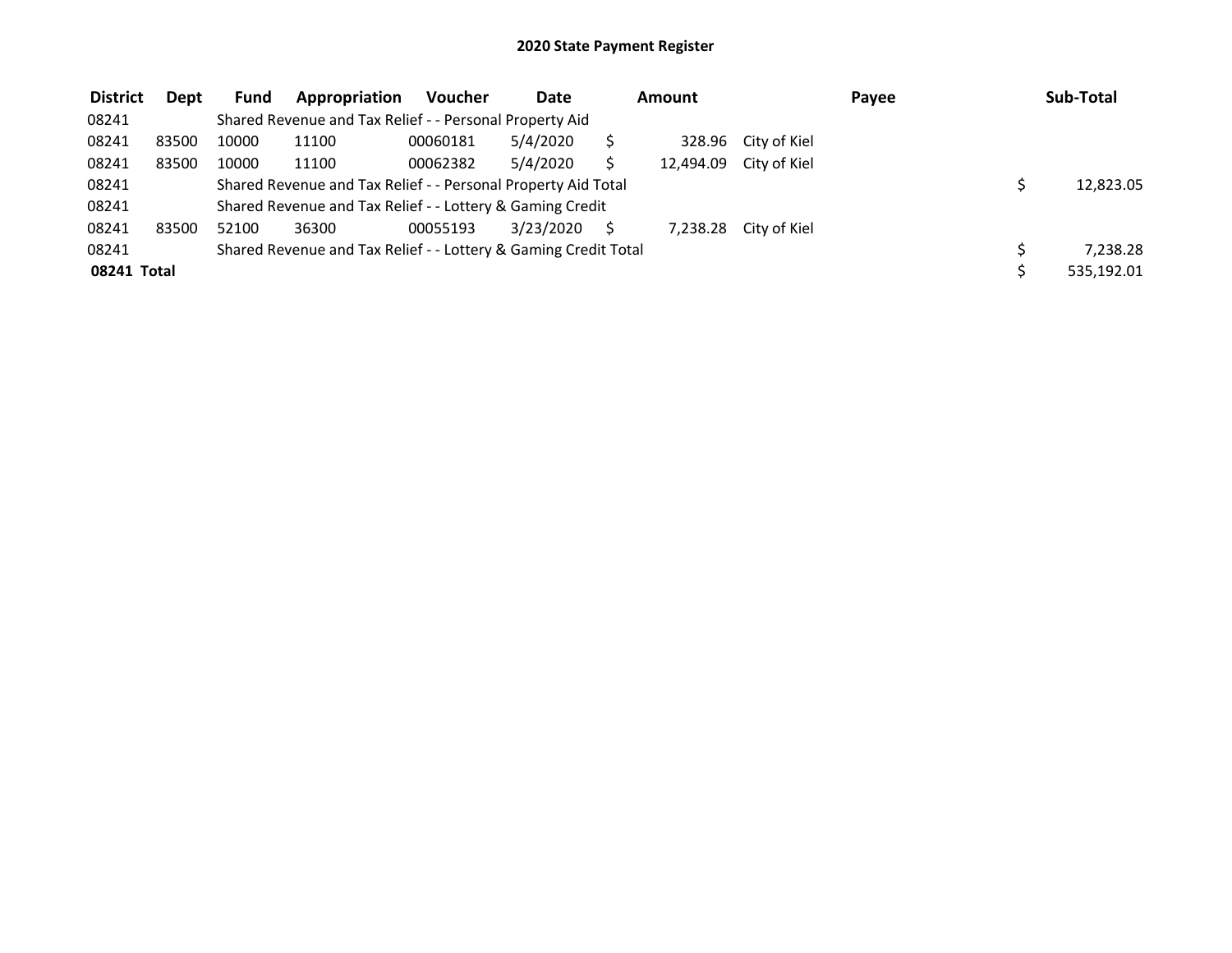| <b>District</b> | <b>Dept</b> | <b>Fund</b>                                                  | Appropriation                                                      | Voucher  | <b>Date</b>   |    | Amount    |              | Payee |    | Sub-Total |
|-----------------|-------------|--------------------------------------------------------------|--------------------------------------------------------------------|----------|---------------|----|-----------|--------------|-------|----|-----------|
| 08251           |             | Dept of Natural Resources - - Air Management -- Asbestos Man |                                                                    |          |               |    |           |              |       |    |           |
| 08251           | 37000       | 10000                                                        | 41500                                                              | 00421182 | 7/29/2020     | \$ | 7,500.00  | City Menasha |       |    |           |
| 08251           |             |                                                              | Dept of Natural Resources - - Air Management -- Asbestos Man Total |          |               |    |           |              |       |    | 7,500.00  |
| 08251           |             | WI Dept of Transportation - - Hwy Sfty Loc Aid Ffd           |                                                                    |          |               |    |           |              |       |    |           |
| 08251           | 39500       | 21100                                                        | 18500                                                              | 00491149 | 2/11/2020     | \$ | 4,000.00  | City Menasha |       |    |           |
| 08251           | 39500       | 21100                                                        | 18500                                                              | 00579790 | 9/8/2020      | \$ | 4,000.00  | City Menasha |       |    |           |
| 08251           |             |                                                              | WI Dept of Transportation - - Hwy Sfty Loc Aid Ffd Total           |          |               |    |           |              |       | \$ | 8,000.00  |
| 08251           |             |                                                              | WI Dept of Transportation - - Wi Lift Brdg Op/M Sf                 |          |               |    |           |              |       |    |           |
| 08251           | 39500       | 21100                                                        | 36600                                                              | 00490616 | 2/11/2020     | \$ | 6,066.11  | City Menasha |       |    |           |
| 08251           | 39500       | 21100                                                        | 36600                                                              | 00507402 | 3/25/2020     | \$ | 194.07    | City Menasha |       |    |           |
| 08251           | 39500       | 21100                                                        | 36600                                                              | 00515252 | 4/16/2020     | \$ | 4,489.23  | City Menasha |       |    |           |
| 08251           | 39500       | 21100                                                        | 36600                                                              | 00525237 | 5/13/2020     | \$ | 4,170.92  | City Menasha |       |    |           |
| 08251           | 39500       | 21100                                                        | 36600                                                              | 00533143 | 6/3/2020      | \$ | 4,904.56  | City Menasha |       |    |           |
| 08251           | 39500       | 21100                                                        | 36600                                                              | 00550186 | 7/9/2020      | \$ | 10,870.03 | City Menasha |       |    |           |
| 08251           | 39500       | 21100                                                        | 36600                                                              | 00560546 | 8/5/2020      | \$ | 10,545.99 | City Menasha |       |    |           |
| 08251           | 39500       | 21100                                                        | 36600                                                              | 00577708 | 9/2/2020      | \$ | 15,964.37 | City Menasha |       |    |           |
| 08251           | 39500       | 21100                                                        | 36600                                                              | 00590268 | 9/25/2020     | \$ | 9,923.12  | City Menasha |       |    |           |
| 08251           | 39500       | 21100                                                        | 36600                                                              | 00610589 | 11/4/2020     | \$ | 9,752.56  | City Menasha |       |    |           |
| 08251           | 39500       | 21100                                                        | 36600                                                              | 00621591 | 12/1/2020     | \$ | 8,807.97  | City Menasha |       |    |           |
| 08251           | 39500       | 21100                                                        | 36600                                                              | 00634742 | 12/30/2020    | \$ | 576.05    | City Menasha |       |    |           |
| 08251           |             | WI Dept of Transportation - - Wi Lift Brdg Op/M Sf Total     |                                                                    |          |               |    |           |              |       | \$ | 86,264.98 |
| 08251           |             | Department of Justice - - Law Enforcement Train, Local       |                                                                    |          |               |    |           |              |       |    |           |
| 08251           | 45500       | 10000                                                        | 23100                                                              | 00091328 | 12/4/2020     | \$ | 4,480.00  | City Menasha |       |    |           |
| 08251           |             |                                                              | Department of Justice - - Law Enforcement Train, Local Total       |          |               |    |           |              |       | \$ | 4,480.00  |
| 08251           |             | Department of Justice - - Federal Aid, Local Assistance      |                                                                    |          |               |    |           |              |       |    |           |
| 08251           | 45500       | 10000                                                        | 25100                                                              | 00089507 | 10/27/2020 \$ |    | 456.37    | City Menasha |       |    |           |
| 08251           |             |                                                              | Department of Justice - - Federal Aid, Local Assistance Total      |          |               |    |           |              |       | \$ | 456.37    |
| 08251           |             |                                                              | Shared Revenue and Tax Relief - - Exempt Computer Aid              |          |               |    |           |              |       |    |           |
| 08251           | 83500       | 10000                                                        | 10900                                                              | 00064818 | 7/27/2020     | \$ | 504.04    | City Menasha |       |    |           |
| 08251           | 83500       | 10000                                                        | 10900                                                              | 00066942 | 7/27/2020     | \$ | 1,498.47  | City Menasha |       |    |           |
| 08251           |             |                                                              | Shared Revenue and Tax Relief - - Exempt Computer Aid Total        |          |               |    |           |              |       | \$ | 2,002.51  |
| 08251           |             | Shared Revenue and Tax Relief - - Personal Property Aid      |                                                                    |          |               |    |           |              |       |    |           |
| 08251           | 83500       | 10000                                                        | 11100                                                              | 00060182 | 5/4/2020      | \$ | 207.75    | City Menasha |       |    |           |
| 08251           | 83500       | 10000                                                        | 11100                                                              | 00062383 | 5/4/2020      | \$ | 4,194.51  | City Menasha |       |    |           |
| 08251           |             |                                                              | Shared Revenue and Tax Relief - - Personal Property Aid Total      |          |               |    |           |              |       | \$ | 4,402.26  |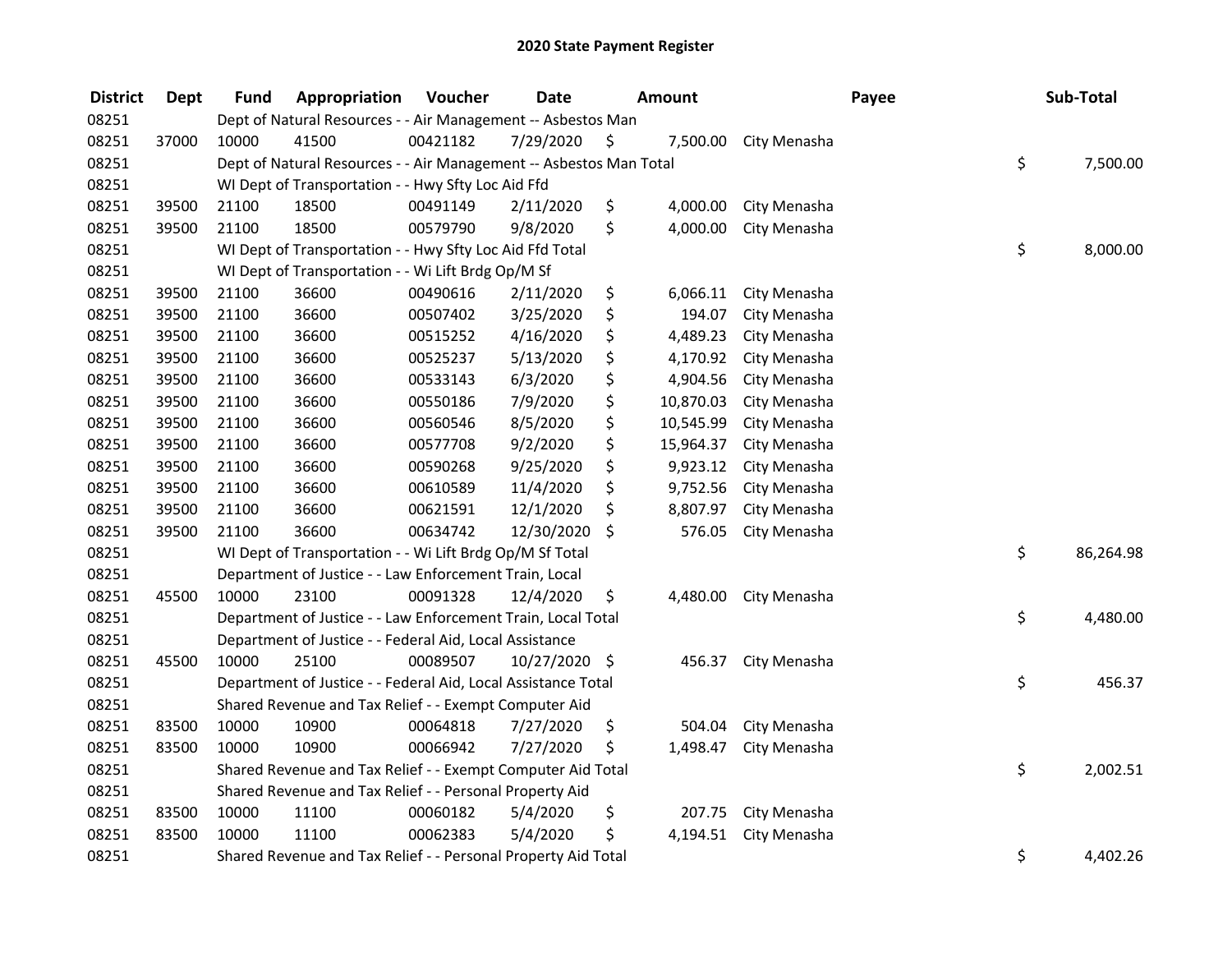| <b>District</b> | <b>Dept</b> | <b>Fund</b>                                               | Appropriation                                                         | <b>Voucher</b> | <b>Date</b> |  | Amount     |                        | Payee |  | Sub-Total  |
|-----------------|-------------|-----------------------------------------------------------|-----------------------------------------------------------------------|----------------|-------------|--|------------|------------------------|-------|--|------------|
| 08251           |             |                                                           | Shared Revenue and Tax Relief - - School Lvy Tx/First Dollar Cr       |                |             |  |            |                        |       |  |            |
| 08251           | 83500       | 10000                                                     | 30200                                                                 | 00063910       | 7/27/2020   |  |            | 69,862.16 City Menasha |       |  |            |
| 08251           | 83500       | 10000                                                     | 30200                                                                 | 00067301       | 7/27/2020   |  | 365.007.77 | City Menasha           |       |  |            |
| 08251           |             |                                                           | Shared Revenue and Tax Relief - - School Lvy Tx/First Dollar Cr Total |                |             |  |            |                        |       |  | 434,869.93 |
| 08251           |             | Shared Revenue and Tax Relief - - Lottery & Gaming Credit |                                                                       |                |             |  |            |                        |       |  |            |
| 08251           | 83500       | 52100                                                     | 36300                                                                 | 00055633       | 3/23/2020   |  | 141.052.14 | City Menasha           |       |  |            |
| 08251           |             |                                                           | Shared Revenue and Tax Relief - - Lottery & Gaming Credit Total       |                |             |  |            |                        |       |  | 141,052.14 |
| 08251 Total     |             |                                                           |                                                                       |                |             |  |            |                        |       |  | 689,028.19 |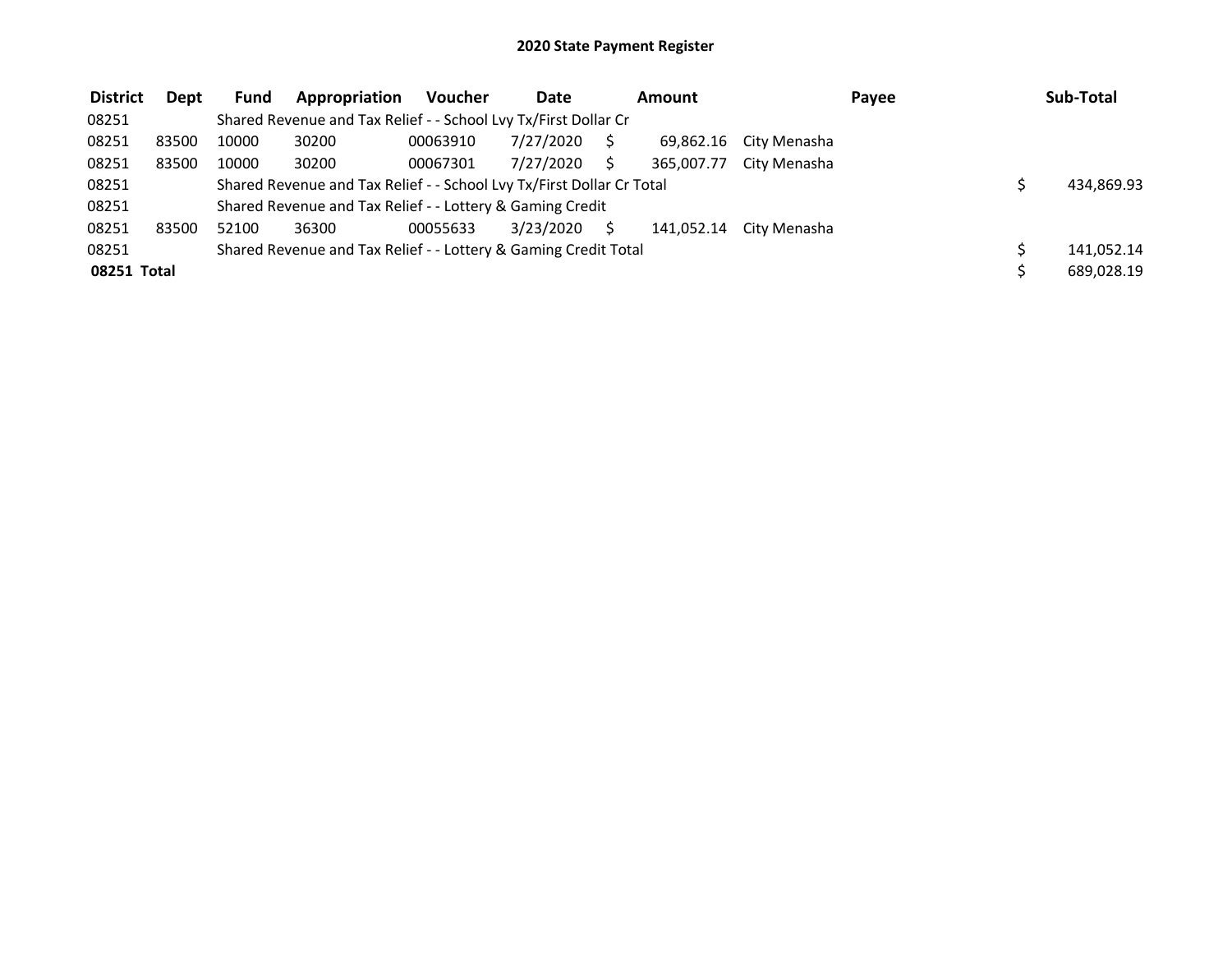| <b>District</b> | <b>Dept</b> | Fund                                                         | Appropriation                                                      | Voucher  | <b>Date</b> |     | Amount    | Payee                          |    | Sub-Total  |
|-----------------|-------------|--------------------------------------------------------------|--------------------------------------------------------------------|----------|-------------|-----|-----------|--------------------------------|----|------------|
| 08261           |             | Dept of Safety & Prof Services - - Fire Dues Distribution    |                                                                    |          |             |     |           |                                |    |            |
| 08261           | 16500       | 10000                                                        | 22500                                                              | 00035743 | 7/20/2020   | \$  |           | 8,882.03 City Of New Holstein  |    |            |
| 08261           |             |                                                              | Dept of Safety & Prof Services - - Fire Dues Distribution Total    |          |             |     |           |                                |    |            |
| 08261           |             | Dept of Natural Resources - - Fin Asst For Responsible Units |                                                                    |          |             |     |           |                                |    |            |
| 08261           | 37000       | 27400                                                        | 67000                                                              | 00413080 | 5/29/2020   | \$  |           | 22,180.07 City Of New Holstein |    |            |
| 08261           |             |                                                              | Dept of Natural Resources - - Fin Asst For Responsible Units Total |          |             |     |           |                                | \$ | 22,180.07  |
| 08261           |             |                                                              | Dept of Natural Resources - - Recycling Consolidation Grants       |          |             |     |           |                                |    |            |
| 08261           | 37000       | 27400                                                        | 67300                                                              | 00413080 | 5/29/2020   | -\$ | 806.68    | City Of New Holstein           |    |            |
| 08261           |             |                                                              | Dept of Natural Resources - - Recycling Consolidation Grants Total |          |             |     |           |                                | \$ | 806.68     |
| 08261           |             |                                                              | WI Dept of Transportation - - Conn Hwy Aids St Fds                 |          |             |     |           |                                |    |            |
| 08261           | 39500       | 21100                                                        | 16200                                                              | 00477353 | 1/6/2020    | \$  | 5,712.47  | City Of New Holstein           |    |            |
| 08261           | 39500       | 21100                                                        | 16200                                                              | 00507208 | 4/6/2020    | \$  | 5,712.47  | City Of New Holstein           |    |            |
| 08261           | 39500       | 21100                                                        | 16200                                                              | 00544200 | 7/6/2020    | \$  | 5,712.47  | City Of New Holstein           |    |            |
| 08261           | 39500       | 21100                                                        | 16200                                                              | 00587026 | 10/5/2020   | \$  | 5,712.49  | City Of New Holstein           |    |            |
| 08261           |             |                                                              | WI Dept of Transportation - - Conn Hwy Aids St Fds Total           |          |             |     |           |                                | \$ | 22,849.90  |
| 08261           |             |                                                              | WI Dept of Transportation - - Trns Aids To Mnc.-Sf                 |          |             |     |           |                                |    |            |
| 08261           | 39500       | 21100                                                        | 19100                                                              | 00475681 | 1/6/2020    | \$  | 48,227.42 | City Of New Holstein           |    |            |
| 08261           | 39500       | 21100                                                        | 19100                                                              | 00505536 | 4/6/2020    | \$  | 48,227.42 | City Of New Holstein           |    |            |
| 08261           | 39500       | 21100                                                        | 19100                                                              | 00542528 | 7/6/2020    | \$  | 48,227.42 | City Of New Holstein           |    |            |
| 08261           | 39500       | 21100                                                        | 19100                                                              | 00585354 | 10/5/2020   | \$  | 48,227.45 | City Of New Holstein           |    |            |
| 08261           |             |                                                              | WI Dept of Transportation - - Trns Aids To Mnc.-Sf Total           |          |             |     |           |                                | \$ | 192,909.71 |
| 08261           |             |                                                              | WI Dept of Transportation - - Loc Rd Imp Prg St Fd                 |          |             |     |           |                                |    |            |
| 08261           | 39500       | 21100                                                        | 27800                                                              | 00617632 | 11/20/2020  | \$  | 33,498.16 | City Of New Holstein           |    |            |
| 08261           |             |                                                              | WI Dept of Transportation - - Loc Rd Imp Prg St Fd Total           |          |             |     |           |                                | \$ | 33,498.16  |
| 08261           |             |                                                              | WI Dept of Transportation - - Transpor Safety Ff                   |          |             |     |           |                                |    |            |
| 08261           | 39500       | 21100                                                        | 58200                                                              | 00562171 | 8/18/2020   | \$  | 96.34     | City Of New Holstein           |    |            |
| 08261           |             |                                                              | WI Dept of Transportation - - Transpor Safety Ff Total             |          |             |     |           |                                | \$ | 96.34      |
| 08261           |             |                                                              | Department of Justice - - Law Enforcement Train, Local             |          |             |     |           |                                |    |            |
| 08261           | 45500       | 10000                                                        | 23100                                                              | 00091512 | 12/7/2020   | \$  | 1,600.00  | City Of New Holstein           |    |            |
| 08261           |             |                                                              | Department of Justice - - Law Enforcement Train, Local Total       |          |             |     |           |                                | \$ | 1,600.00   |
| 08261           |             |                                                              | Department of Administration - - Federal Aid                       |          |             |     |           |                                |    |            |
| 08261           | 50500       | 10000                                                        | 14200                                                              | 00129737 | 10/2/2020   | \$  | 24,031.40 | City Of New Holstein           |    |            |
| 08261           | 50500       | 10000                                                        | 14200                                                              | 00134188 | 12/10/2020  | \$  | 27,927.60 | City Of New Holstein           |    |            |
| 08261           | 50500       | 10000                                                        | 14200                                                              | 00136119 | 12/17/2020  | \$  | 2,698.69  | City Of New Holstein           |    |            |
| 08261           |             |                                                              | Department of Administration - - Federal Aid Total                 |          |             |     |           |                                | \$ | 54,657.69  |